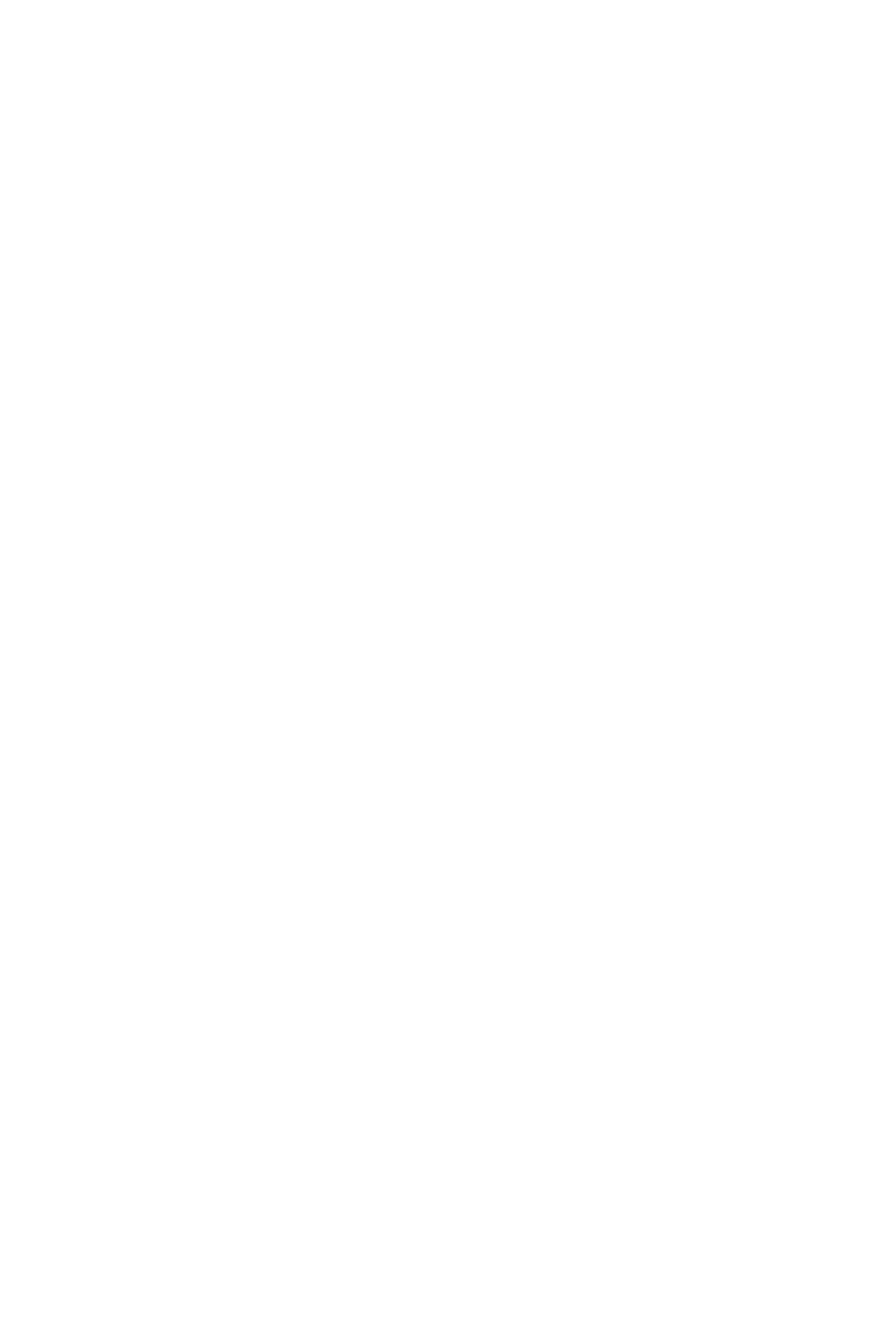# **Contents**

| 3. Breaking Down the Lists and Questionable Journals 22 |  |
|---------------------------------------------------------|--|
|                                                         |  |
|                                                         |  |
|                                                         |  |
|                                                         |  |
|                                                         |  |
|                                                         |  |
| 10. Science, Technology, Engineering and Math55         |  |
|                                                         |  |
|                                                         |  |
|                                                         |  |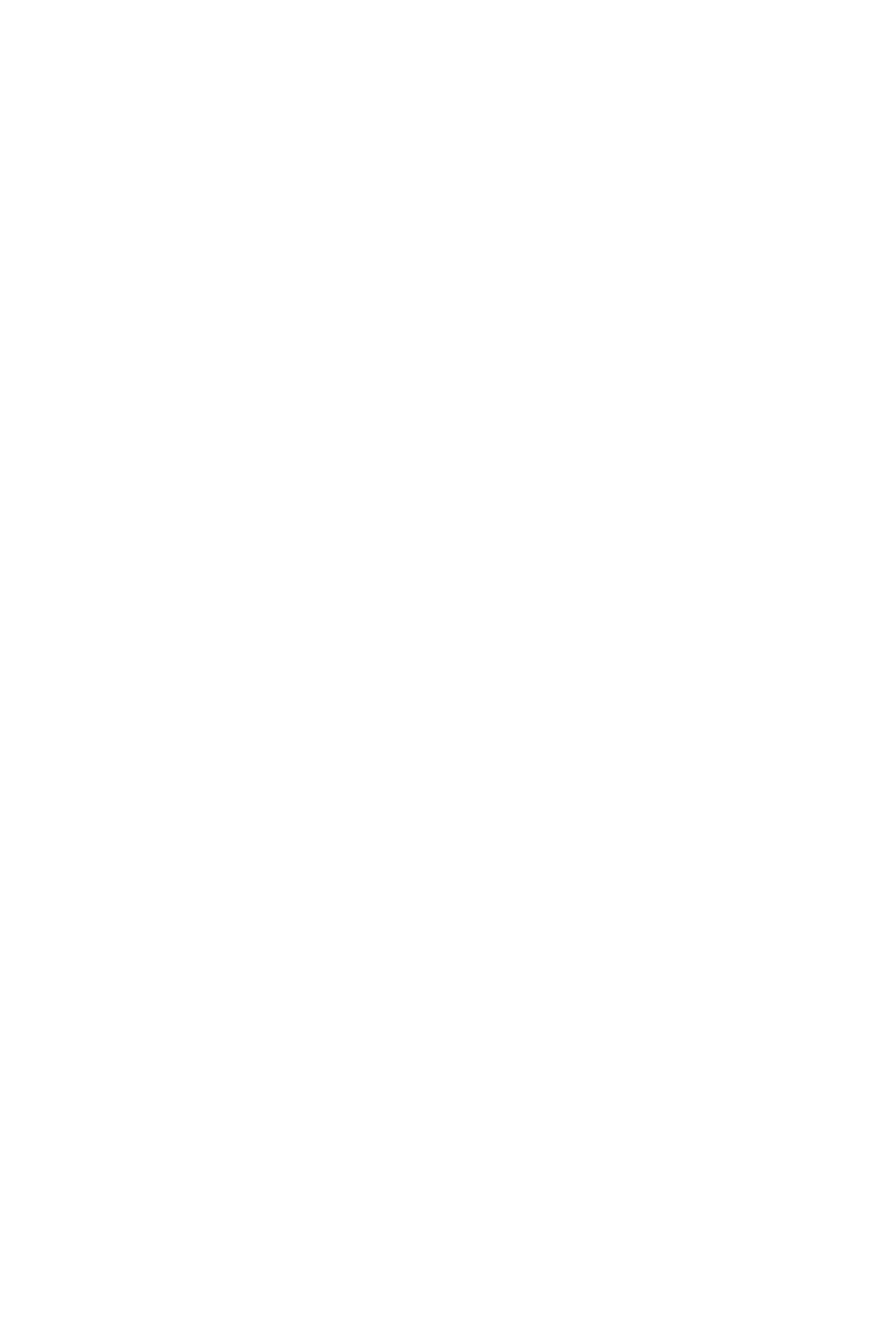# 1.The Big Picture

How many open access (OA) articles are published each year? How many open access (OA) journals publish how many OA articles? What proportion of those journals and articles involve fees (usually called Article Processing Charges or APCs)? How much did each article cost?

That's the first paragraph of *Gold Open Access Journals 2011-2015* (henceforth *GOAJ*), which went on to answer those questions *for serious gold open access*, where "serious" was defined by inclusion in the *Directory of Open Access Journals* (henceforth *DOAJ*). But there's more to OA, even to gold OA.

Comprehensive answers to those questions may not be feasible, for a variety of reasons, but this report should get a lot closer to the full picture—by adding "gray OA": gold OA journals that are *not* in *DOAJ.* (This does not include journals dropped from *DOAJ* in mid-2016: those were covered in the earlier report.)

Herewith, then, some oversimplified figures for gray OA, offered comparably to those on page 1 of *GOAJ:*

- Gray OA journals published 155,347 articles in the first half of 2016. Full-year figures include 296,963 articles in 2015; 255,183 in 2014; 188,645 in 2013; and 125,039 in 2012. Extrapolating for 2016, this shows decreasing rate of growth in each year.
- $\triangleright$  In all, 7,743 gray OA journals published at least one article between January 1, 2012 and June 30, 2016, so you *could* say there were an average of 20 articles per journal in 2015—but that's misleading.
- There are a staggering 18,910 journal *titles* in the gray OA world as defined for this report—but most of those titles were never anything more than titles and template-generated webpages.
- Among the 6,841 journal clearly stating charges, 6,374 (93%) *do* charge author-side charges (henceforth APC), and those journals published 96.7% of the 2015 articles—up slightly from 96.5% in 2014. (There are another 902 journals that apparently charge but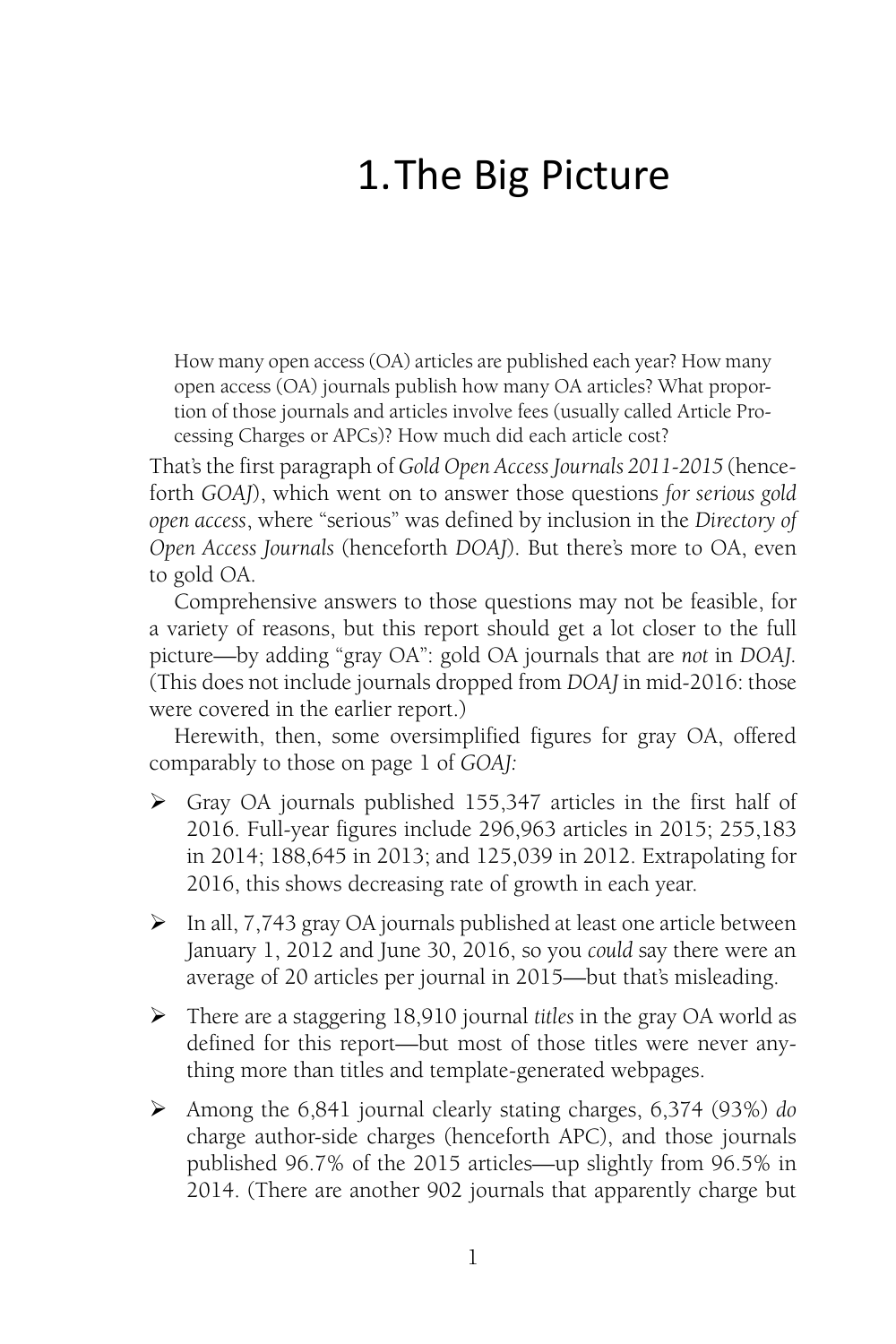don't state the charges; including those journals, no-APC journals accounted for only 2.9% of 2015 articles and 3.1% of 2014 articles, with APC-charging journals accounting for 97.1\$ and 96.9% respectively.) In short, nearly all of gray OA involves APCs.

 $\triangleright$  Including only journals that actually published articles in a given year or half-year, and excluding failed-to-state journals, 4,631 journals published 139,327 articles in the first half of 2016, taking in a *maximum* of \$46,418,625 in APCs—or \$333 per article (\$343 excluding articles in no-fee journals). That's an average of 30 articles per journal, which extrapolates to 60 for the full year. For 2015, the comparable numbers are 5,252 journals with articles; 262,398 articles; \$81,130,347 maximum APCs; \$309 average cost per article (\$320 excluding no-fee journals); and 50 articles per journal.

These numbers are all far too simple because they treat gray OA as a homogeneous whole, which is not at all the case. This report explores the leftover portion of OA on some detail and looks at some issues with a previous report based on sampling the gray OA universe. As appropriate, I'll include *GOAJ* figures and grand totals for 2012-2015—noting that such totals still aren't quite comprehensive. Still: nearly 864,000 articles in gold OA journals in 2015: that's a striking number, more than a third of the presumed 2.5 million total scholarly articles per year.

# The Gray OA Universe

How did I unearth the gray OA universe? I tried to make brandy out of sour grapes: I used two lists compiled by a librarian whose antipathy toward all open access, and eagerness to label and shame any and all "ppppredatory" journals and publishers, make the lists essentially useless for their intended purpose but quite promising for the purposes of this report.

That's right: this report is based on publishers and journals in Jeffrey Beall's lists as of July 8, 2016. Here's the process:

- 1. I copied the two lists on July 8, 2016. Using a saved copy of *DOAJ* from January 1, 2016, I trimmed a very small number of matching journal titles from the list of "independent" journals, leaving 902 journals.
- 2. After eliminating exact duplicates from the publisher list, I attempted to visit each of the remaining 1,025 "publishers."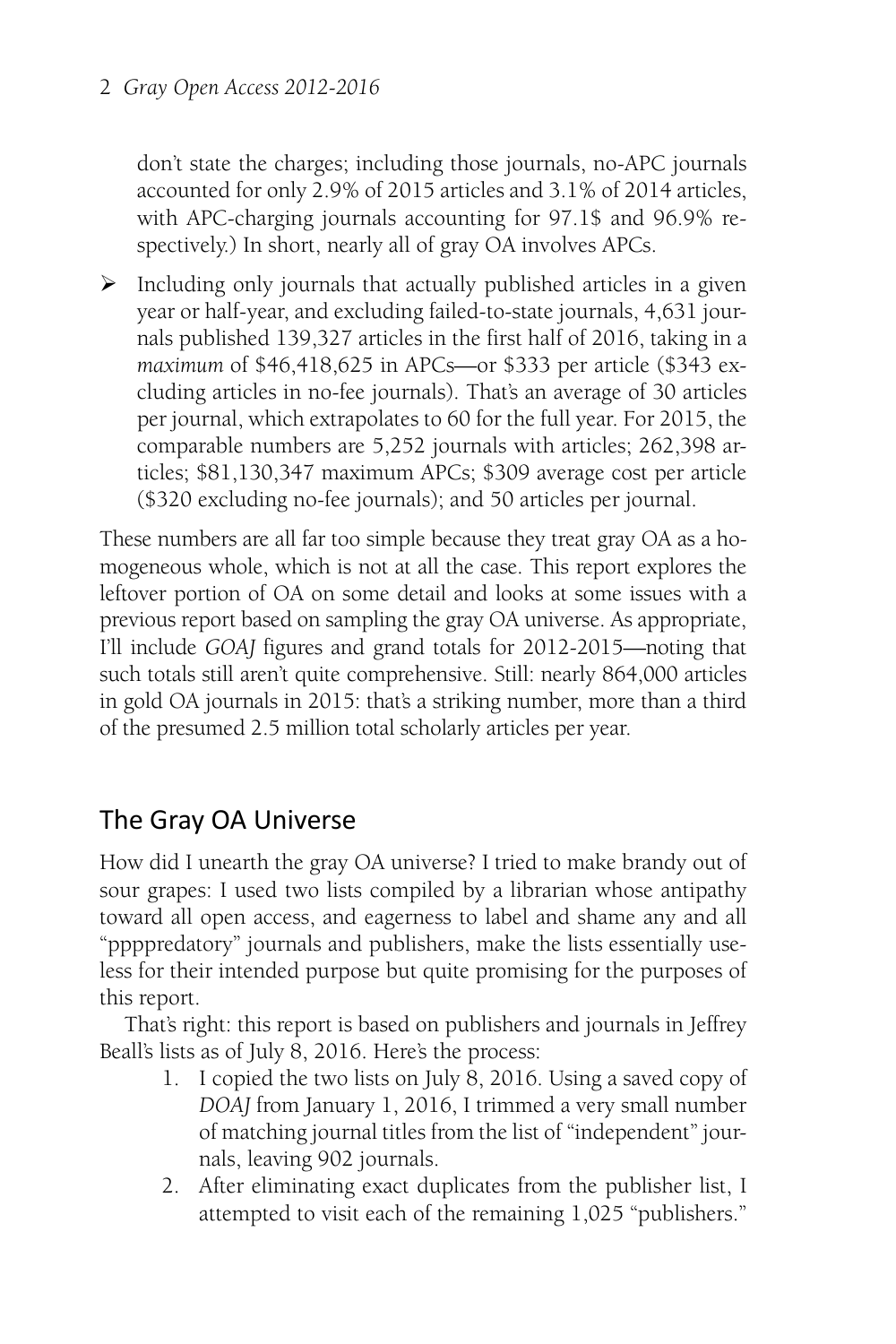Where publisher sites existed and weren't malware (or aliases for other publisher sites), I prepared a set of journal titles and URLs. I also checked for publisher-level APCs and for stated country, noting each if present.

- 3. I then visited (or attempted to visit) each journal website, determine the APC (if that wasn't provided at the publisher level), and count the articles for 2012, 2013, 2014, 2015, and the first six months of 2016 (a sometimes approximate figure). One exception: for some of the "publishers" I think of as "template publishers," each with 390 or more "journals" with essentially identical webpages, I sorted the journals in alphabetic order, then checked the first 100. If I found no articles at all in the first hundred journals, I assumed all "journals" were empty—so I may have missed a few tiny journals. (Since no template publisher checked in its entirety, as most were, had more than 111 articles *total* in 2014 or more than 36 articles in any other year, I'm reasonably confident there's no serious undercount.)
- 4. In the process, I verified at least once per publisher or "independent" journal that I could in fact open an article as a PDF or full-text HTML view and noted apparent cases of papermills—journals with apparently random subject coverage and typically improbably short review turnaround times, usually with spiking article counts in one or two years.
- 5. During this process, I checked journals against *DOAJ*, removing (and not rechecking) a total of 527 journals. Those journals are not part of this report.

This was a long process. Many of these publishers and "publishers" have sites that are difficult to deal with, and some sites appeared and disappeared. If numbers sometimes don't quite add up between portions of the report, that's probably why. When I've cross-checked, discrepancies have always been trivial (e.g., less than 0.5%)

In general, this is a quantitative report, not a qualitative one, as is discussed more in Chapters 2-4.

Journals and publishers were omitted for various reasons, discussed further in Chapter 2. It's fair to note that only 547 publishers had one or more non-*DOAJ* journals with at least one published article in the last 4.5 years.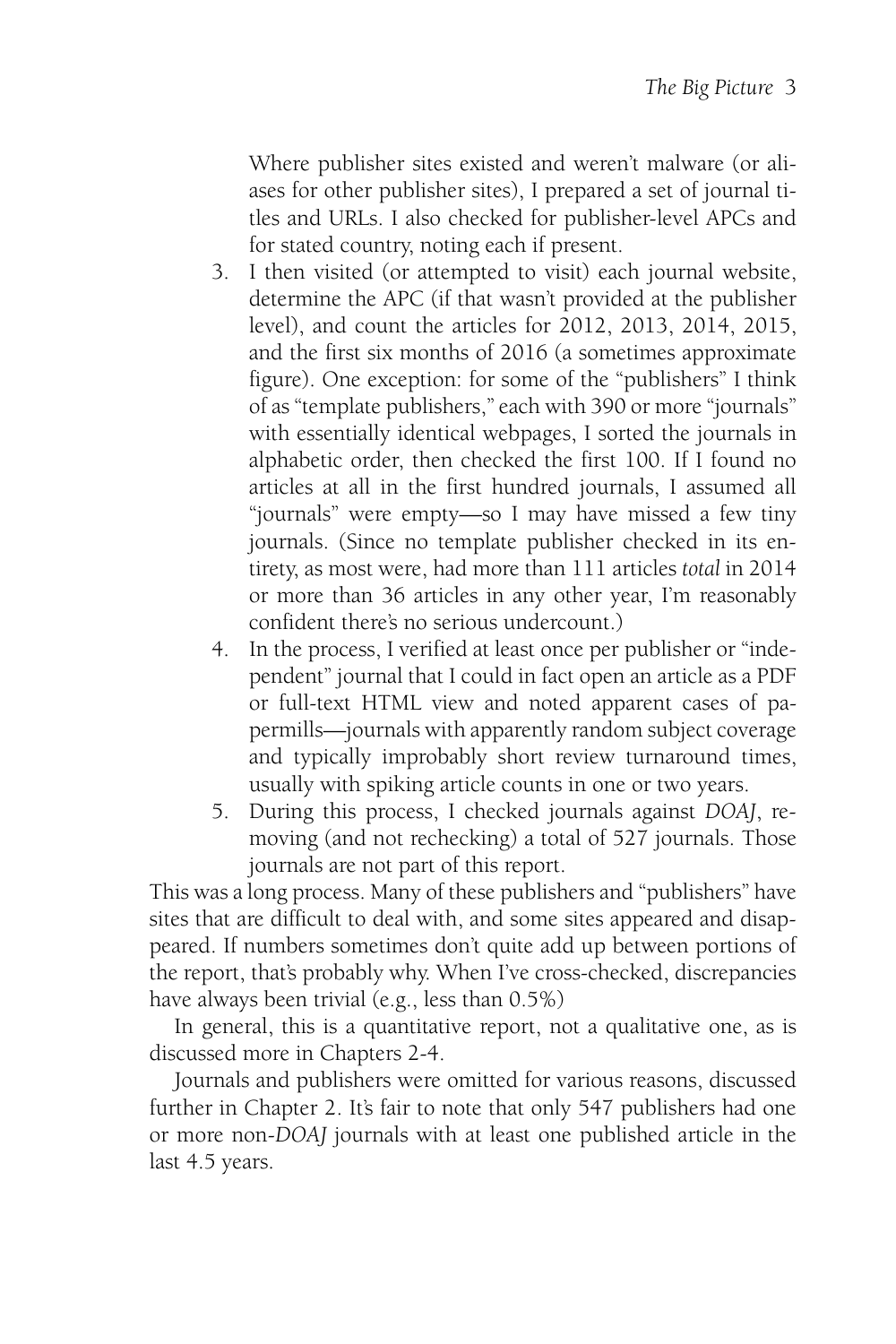There are so few non-APC journals in the gray world that I'm not doing free-vs-pay tables and graphs in most cases, substituting gray-vs-DOAJ in some cases.

# The Biggest Numbers

Note that, unlike *GOAJ*, I *do* include journals with hidden/unstated APCs in some discussions because they represent a larger portion of the whole: for 2015, 12.2% of the active journals and 11.6% of the articles, compared to 1.1% and 1.5% for *GOAJ*. I'll use the abbreviation UA for these Unknown APC journals and note where they are and aren't included—for example, they're *not* included in discussions of revenue, subjects or countries.

|                | Journals | Active 2015 | <b>Articles</b> | Art/Jrnl |
|----------------|----------|-------------|-----------------|----------|
| Free           | 467      | 384         | 8,712           | 22.7     |
| Pay            | 6,374    | 4,868       | 253,686         | 52.1     |
| UA <sup></sup> | 902      | 736         | 34,565          | 47.0     |
| Gray Total     | 7,743    | 5,988       | 296,963         | 49.6     |
| GOAJ           | 10,324   | 9,531       | 566,922         | 59.5     |
| OA Total       | 18,067   | 15,519      | 863,885         | 55.7     |

Table 1.1. Journals and articles, overall

Table 1.1 shows the key figures for gray journals for 2015 (the last full year counted) and, for comparison, the serious OA figures as reported in *GOAJ*. Note that some journals don't publish articles every year (a *lot* of gray OA journals don't!) and that gray OA journals were on average smaller than serious OA journals…while the handful of free gray OA journals were generally *very* small.

Table 1.2 shows article counts for journals counted in this report, with codes for a number of special cases.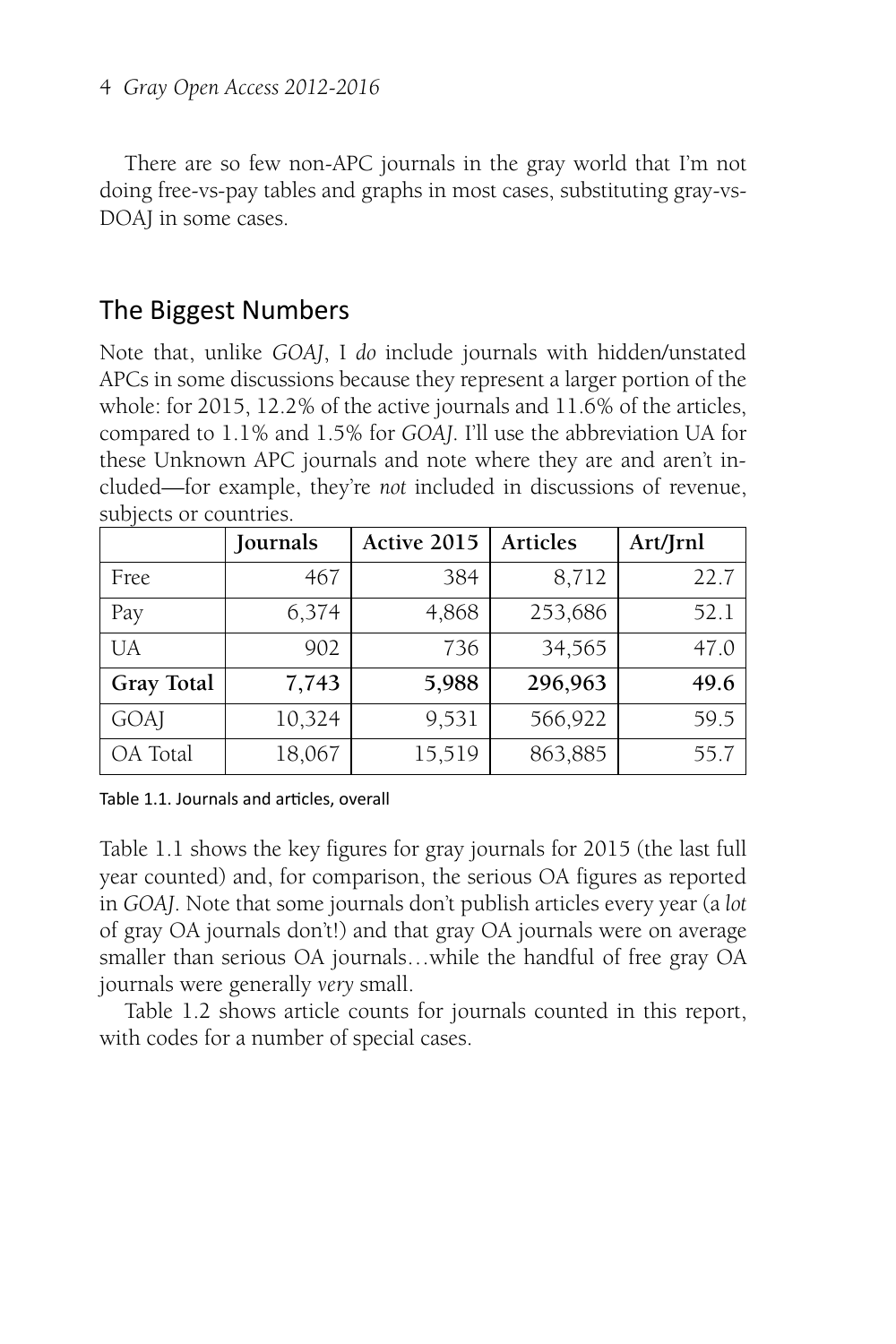| Code           | Count | $\tan$ - $\ln 2016$ | 2015    | 2014    | 2013    | 2012    |
|----------------|-------|---------------------|---------|---------|---------|---------|
| A              | 3,765 | 137,291             | 246,053 | 207,704 | 147,519 | 96,216  |
| B <sub>3</sub> | 350   |                     |         |         | 2,164   | 1,695   |
| B <sub>4</sub> | 549   |                     |         | 2,826   | 2,491   | 1,367   |
| B <sub>5</sub> | 1,205 |                     | 10,646  | 8,143   | 5,665   | 3,964   |
| BC             | 104   | $\overline{2}$      | 502     | 402     | 514     | 661     |
| <b>BF</b>      | 844   | 1,230               | 4,239   | 3,971   | 3,830   | 2,771   |
| <b>BR</b>      | 24    | 804                 | 958     | 917     | 749     | 538     |
| UA             | 902   | 16,020              | 34,565  | 31,220  | 25,713  | 17,827  |
| Total          | 7.743 | 155,347             | 296,963 | 255,183 | 188,645 | 125,039 |

Table 1.2. Articles per year and codes

Notes on the codes (other than "UA," already explained):

- "**A**" is the catchall code for journals that didn't get any other code.
- $\triangleright$  "B3" journals haven't published any articles since 2013, and can probably be considered defunct.
- "B4" journals haven't published any articles since 2014. They might be failing or on hiatus.
- $\triangleright$  "B5" journals published articles in 2015 but not in the first half of 2016. Some of these have very long lead times for posting articles. (Most counts were taken in August, September and October 2016.)
- "BC" journals fall into one of two categories: explicitly ceased or merged into other journals (thus the 2013-2015 numbers), or with no articles more recent than 2012. It seems fair to assume that a journal with no activity in 3.5 years is defunct.
- "BF" journals have either one or two 2016 articles, too few to represent robust publishing.
- "BR" journals consist entirely or primarily of reviewed papers presented at conferences.

These codes are directly comparable to those used in *GOAJ* (where "UA" was coded "CA"). There are proportionally more of most "B" codes; gray OA journals are more erratic in general.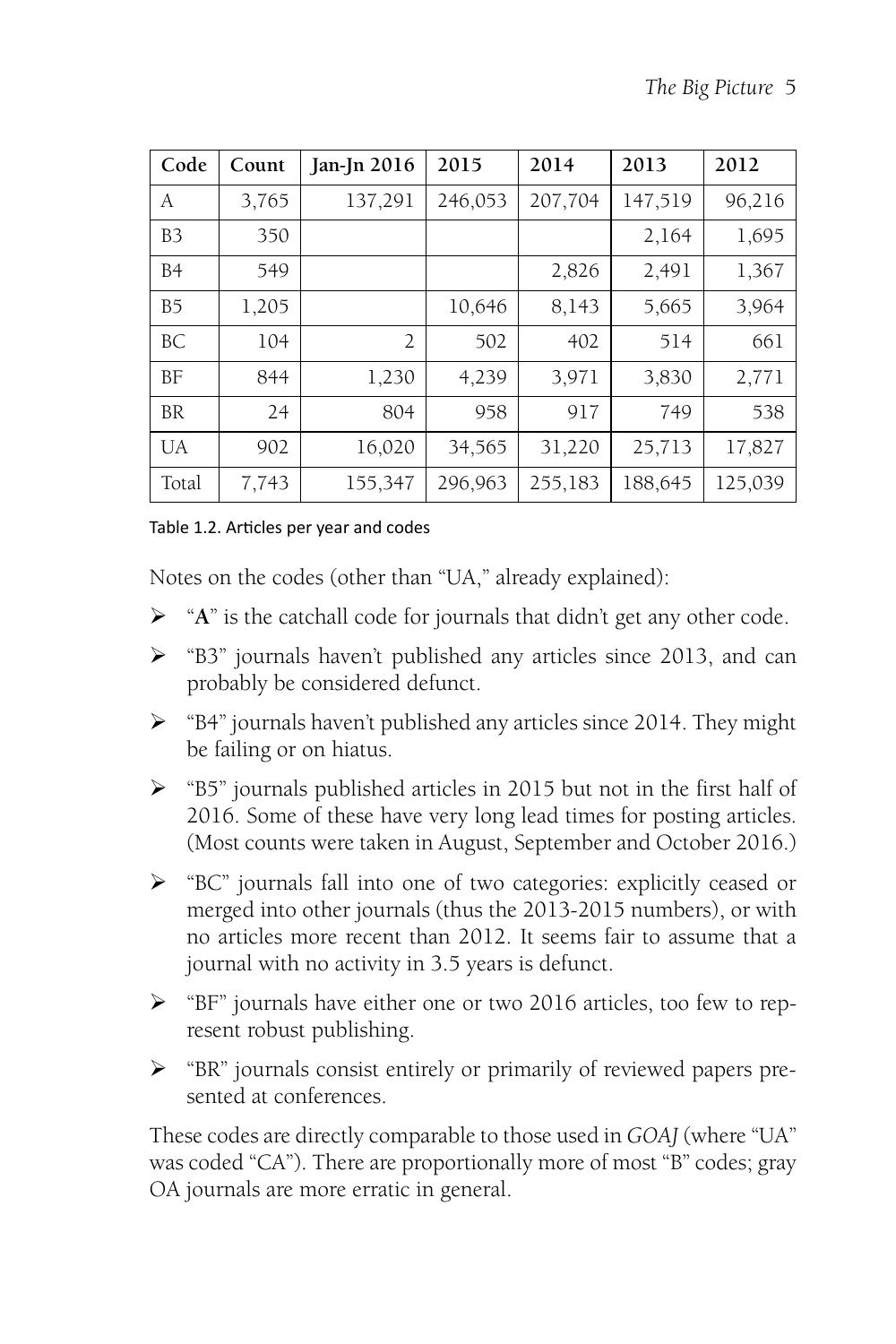# Journal Stability

Let's look at the erratic nature of gray OA—and, for comparison, add some new data for *GOAJ*. To wit: how many journals manage to publish a significant number of articles for more than one year? How many do so for three or more years?

That raises the question of what's a significant number of articles and I've seen answers as high as 40, which seems extreme. For this discussion, we'll use two figures: more than four (or, for the first half of 2016, more than two) and, later, more than nine (with no special provision for 2016).

| Years $> 4$ | Jan-Jn 2016 | 2015  | $Cum\%$ | 2014  | 2013  | 2012  |
|-------------|-------------|-------|---------|-------|-------|-------|
| None        | 334         | 563   | 10.7%   | 532   | 466   | 189   |
| One         | 678         | 666   | 23.4%   | 491   | 345   | 166   |
| Two         | 857         | 1,068 | 43.7%   | 566   | 375   | 173   |
| Three       | 757         | 874   | 60.4%   | 889   | 434   | 176   |
| Four        | 750         | 826   | 76.1%   | 827   | 828   | 267   |
| Five        | 1,255       | 1,255 |         | 1,255 | 1,255 | 1,255 |
| Total       | 4,631       | 5,252 |         | 4,560 | 3,703 | 2,226 |

Table 1.3a. Gray journals publishing five or more articles per year

Table 1.3a shows the number of gray OA journals (coded A or B, not including UA) that actually published articles in each year, broken down by the number of years a journal published at least five articles (or at least three for January-June 2016).

If you define two active years as minimal for a stable journal, most gray journals make it: more than three out of four. But if four years is the target, only 40% manage. Note also that, out of 6,841 A&B journals, there's never a year without at least 1,589 not publishing *any* articles.

Table 1.3b shows articles in those journals—and makes the data much more interesting. (This table also explains the decimal point in Table 1.3a percentages: it's there because one percentage in Table 1.3b rounds to zero.)

To wit: the 23% of journals with no more than one good year published only 2% of the 2015 articles—and even lower percentages in 2014 and 2013. The quarter of journals that were around since 2012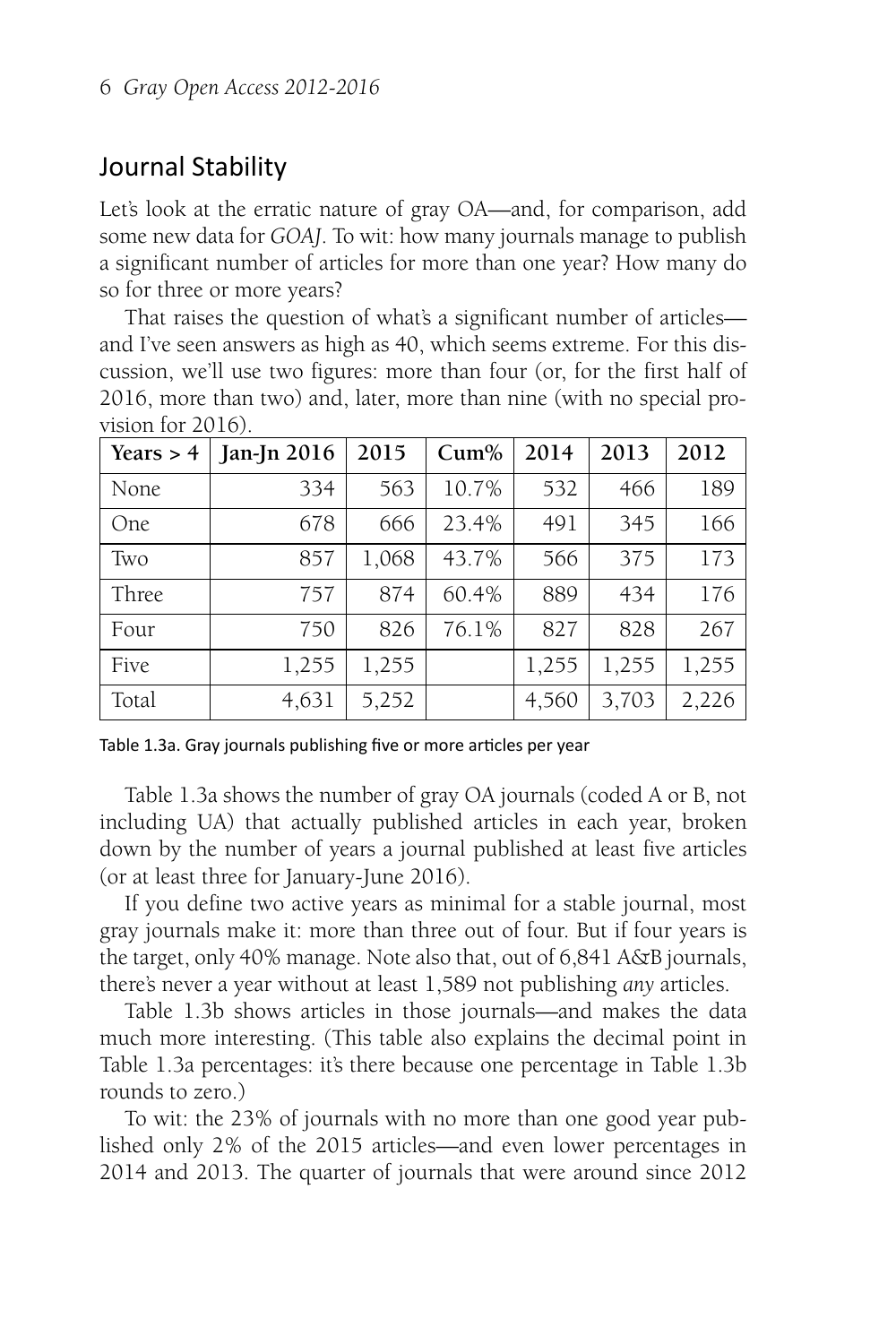| Years $> 4$ | Jan-Jn $2016$ | 2015    | $Cum\%$ | 2014    | 2013    | 2012    |
|-------------|---------------|---------|---------|---------|---------|---------|
| None        | 440           | 1,113   | 0.4%    | 1,007   | 898     | 415     |
| One.        | 5,646         | 4,603   | 2.2%    | 2,837   | 2,254   | 1,620   |
| Two         | 15,797        | 18,848  | 9.4%    | 5,629   | 4,520   | 2,362   |
| Three       | 23,073        | 42,015  | 25.4%   | 24,968  | 5,168   | 2,471   |
| Four        | 25,250        | 51,604  | 45.1%   | 45,167  | 22,998  | 5,694   |
| Five        | 69,121        | 144,184 |         | 144,355 | 127,094 | 94,650  |
| Total       | 139,245       | 262,367 |         | 223,963 | 162,932 | 107,212 |

and always published at least five articles a year accounted for 55% of all articles in 2015.

Table 1.3b. Articles in gray OA journals publishing more than four each year

| Years $> 4$ | 2015  | $Cum\%$ | 2014  | 2013  | 2012  | 2011  |
|-------------|-------|---------|-------|-------|-------|-------|
| None        | 38    | 0.4%    | 46    | 46    | 43    | 42    |
| One         | 243   | 2.9%    | 206   | 155   | 117   | 106   |
| Two         | 660   | 9.9%    | 722   | 331   | 231   | 181   |
| Three       | 985   | 20.2%   | 1,067 | 1,153 | 531   | 374   |
| Four        | 1,189 | 32.7%   | 1,467 | 1,467 | 1,475 | 761   |
| Five        | 6,416 |         | 6,416 | 6,416 | 6,416 | 6,416 |
| Total       | 9,531 |         | 9,924 | 9,568 | 8,813 | 7,880 |

How do these figures compare to similar measures for *GOAJ*?

Table 1.3c. *GOAJ* journals with more than four articles per year

There's no "special count for 2016" here—and using 2015 for comparison, we see that more than 90% of the journals published five or more articles in at least three years, and that more than two-thirds did so in all five years: *GOAJ* journals are *much* more stable than gray journals. (Note also that, in 2014, only 400 or 4% of ongoing journals didn't publish any articles, compared to 23% for gray OA's best year.) Only 3% were what I think of as one-shot wonders, journals with only one good year (or new journals in 2015), compared to more than 23% of gray journals.

Table 1.3d, directly comparable to Table 1.3b, shows an even more dramatic difference: journals stable for all five years account for nearly eight out of ten articles in 2015 and higher percentages in earlier years.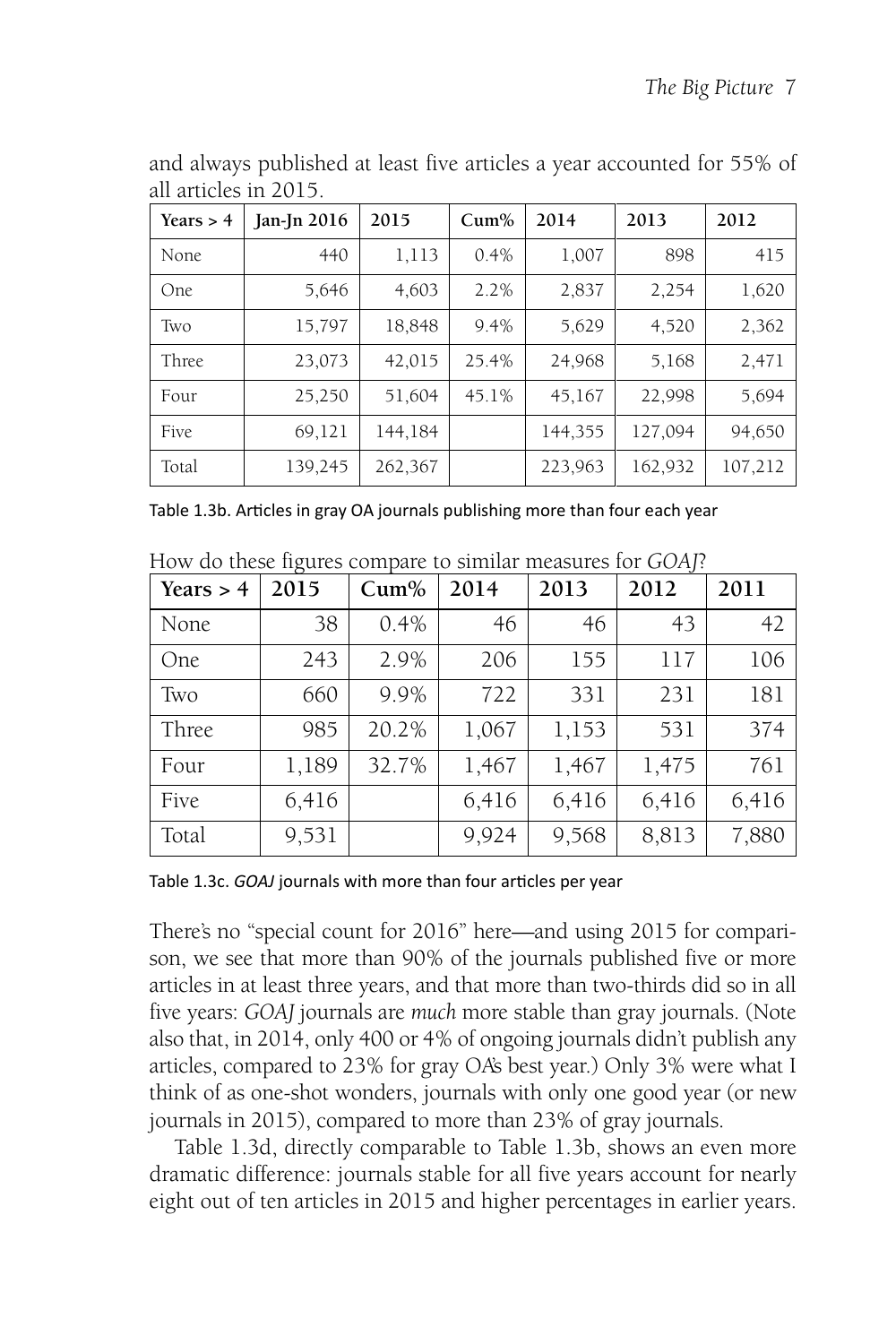#### 8 *Gray Open Access 2012-2016*

| Years $> 4$ | 2015    | $Cum\%$ | 2014    | 2013    | 2012    | 2011    |
|-------------|---------|---------|---------|---------|---------|---------|
| None        | 95      | 0.02%   | 132     | 124     | 112     | 123     |
| One         | 4,096   | 0.74%   | 1,105   | 857     | 524     | 1,260   |
| Two         | 24,293  | 5.02%   | 17,868  | 2,961   | 2,650   | 1,986   |
| Three       | 37,143  | 11.58%  | 34,477  | 25,250  | 7,184   | 4,969   |
| Four        | 52,581  | 20.85%  | 57,917  | 53,639  | 39,356  | 14,119  |
| Five        | 448,714 |         | 448,537 | 410,644 | 388,818 | 337,892 |
| Total       | 566,922 |         | 560,036 | 493,475 | 438,644 | 360,349 |

Those stable for four years or more account for more than 88% of all 2015 articles (compared to 40% for gray OA).

Table 1.3d. Articles in GOAJ journals publishing at least five articles per year

For the sake of completeness, Tables 1.3e and 1.3f show the same information as Tables 1.3a and 1.3b, but for the 903 UA journals, those with hidden or absent APCs.

| Years $> 4$ | Jan-Jn 2016 | 2015 | $Cum\%$ | 2014 | 2013 | 2012 |
|-------------|-------------|------|---------|------|------|------|
| None        | 44          | 96   | 13.0%   | 51   | 43   | 41   |
| One         | 91          | 94   | 25.8%   | 61   | 43   | 20   |
| Two         | 89          | 139  | 44.7%   | 99   | 51   | 34   |
| Three       | 105         | 135  | 63.0%   | 143  | 70   | 35   |
| Four        | 106         | 125  | 80.0%   | 126  | 126  | 51   |
| Five        | 147         | 147  |         | 147  | 147  | 147  |
| Total       | 582         | 736  |         | 627  | 480  | 328  |

Table 1.3e. Gray UA journals with at least five articles per year

Although the numbers are much smaller, the patterns are similar. That's also true for Table 1.3f.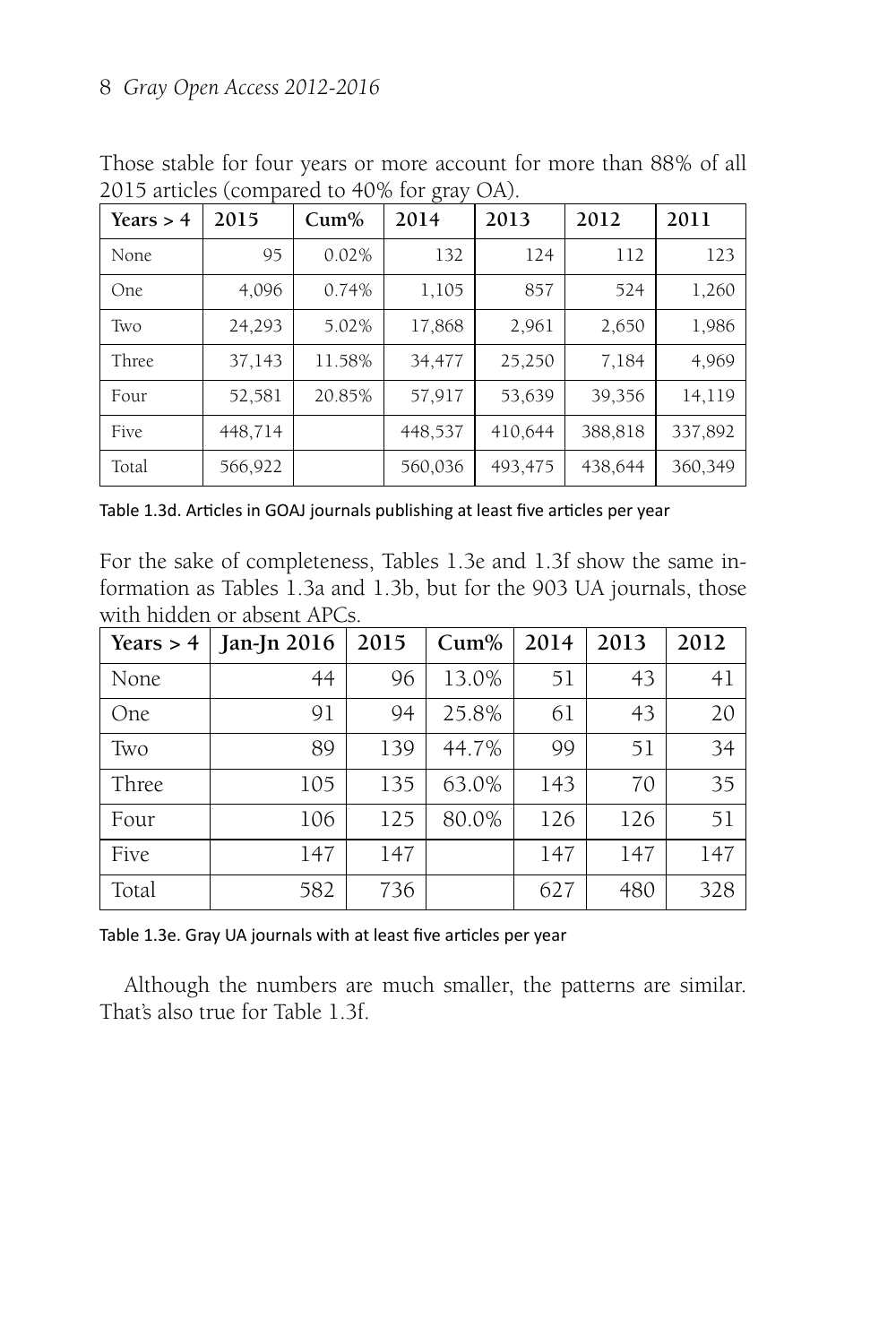| Years $> 4$ | Jan-Jn 2016 | 2015   | $Cum\%$ | 2014   | 2013   | 2012   |
|-------------|-------------|--------|---------|--------|--------|--------|
| None        | 59          | 209    | 0.6%    | 123    | 94     | 86     |
| <b>One</b>  | 435         | 646    | 2.5%    | 353    | 223    | 123    |
| Two         | 994         | 2,144  | 8.7%    | 883    | 567    | 325    |
| Three       | 2,542       | 6,580  | 27.7%   | 4,812  | 1,083  | 603    |
| Four        | 4,140       | 8,035  | 51.0%   | 6,584  | 7,091  | 1,858  |
| Five        | 7,850       | 16,951 |         | 18,465 | 16,655 | 14,832 |
| Total       | 16,020      | 34,565 |         | 31,220 | 25,713 | 17,827 |

Table 1.3f. Articles in UA gray journals with five or more articles per year

| Years $> 9$ | Jan-Jn $2016$ | 2015  | $Cum\%$ | 2014  | 2013 | 2012 |
|-------------|---------------|-------|---------|-------|------|------|
| None        | 1,209         | 1,512 | 28.8%   | 1,238 | 952  | 429  |
| One         | 739           | 870   | 45.4%   | 630   | 463  | 212  |
| Two         | 635           | 747   | 59.6%   | 559   | 400  | 200  |
| Three       | 629           | 674   | 72.4%   | 683   | 438  | 222  |
| Four        | 603           | 633   | 84.5%   | 634   | 634  | 347  |
| Five        | 816           | 816   |         | 816   | 816  | 816  |

#### **Raising the Bar**

Table 1.4a. Gray journals publishing ten or more articles per year

Table 1.4a.is similar to Table 1.3a, but with the bar raised to ten articles per year (with no special provision for 2016). The total line is omitted from this and the next three tables since it's inherently identical to the total lines in the 1.3 tables.

| Years $> 9$ | Jan-Jn 2016 | 2015    | $Cum\%$ | 2014    | 2013    | 2012   |
|-------------|-------------|---------|---------|---------|---------|--------|
| None        | 4,041       | 5,723   | 2.2%    | 4,469   | 3,341   | 1,666  |
| <b>One</b>  | 8,310       | 9,814   | 5.9%    | 5,394   | 4,402   | 2,964  |
| Two         | 14,779      | 20,696  | 13.8%   | 8,867   | 6,081   | 3,638  |
| Three       | 22.991      | 43.099  | 30.2%   | 28,468  | 8,932   | 4,022  |
| Four        | 24,544      | 49,426  | 49.1%   | 44,543  | 26,006  | 11,030 |
| Five        | 64,662      | 133,640 |         | 132,222 | 114,170 | 83,892 |

Table 1.4b. Articles in gray OA journals publishing more than nine each year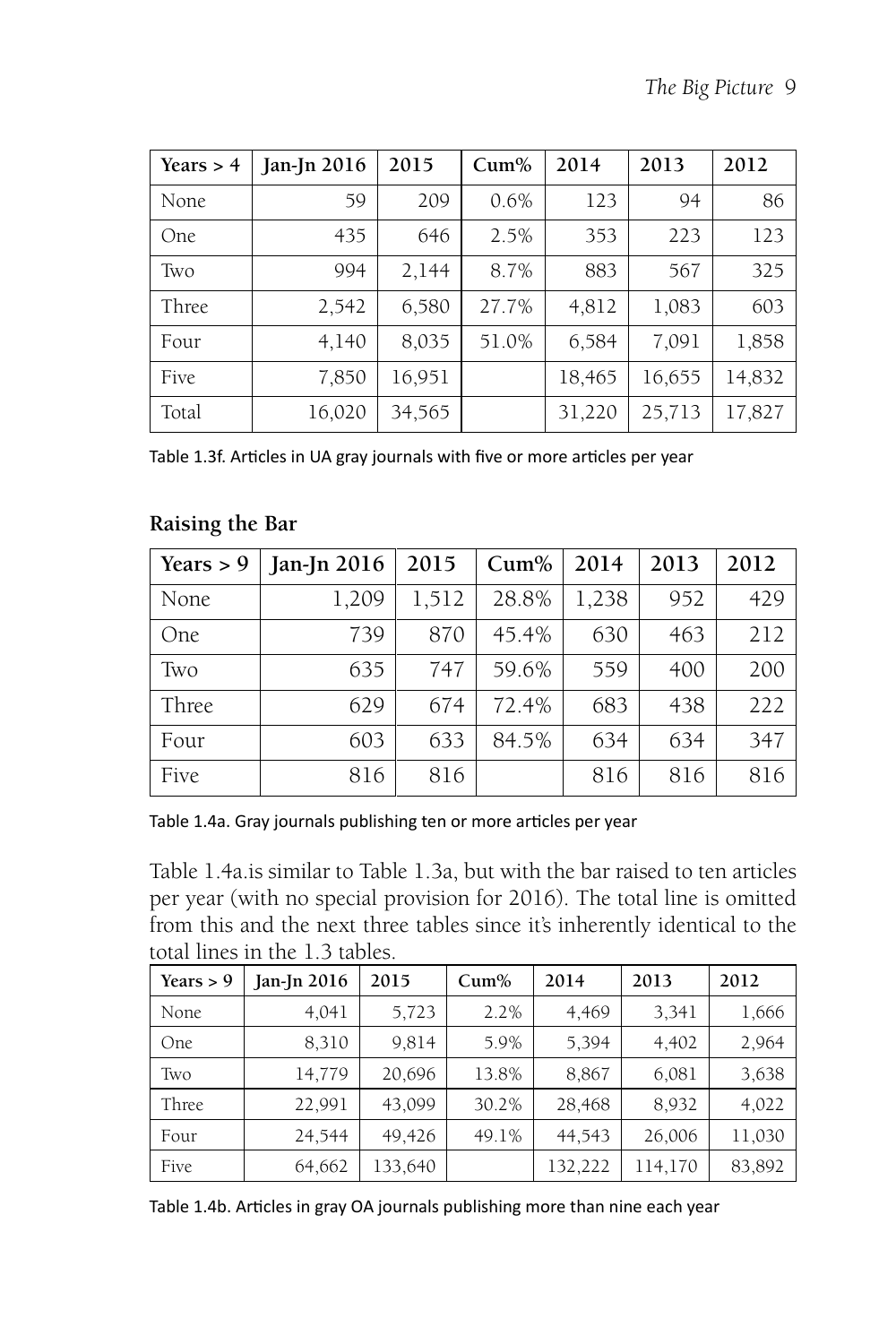| Years $> 9$ | 2015  | $Cum\%$ | 2014  | 2013  | 2012  | 2011  |
|-------------|-------|---------|-------|-------|-------|-------|
| None        | 485   | 5.1%    | 556   | 528   | 480   | 424   |
| One         | 632   | 11.7%   | 624   | 521   | 419   | 360   |
| Two         | 971   | 21.9%   | 1,062 | 787   | 578   | 459   |
| Three       | 1,018 | 32.6%   | 1,101 | 1,147 | 753   | 555   |
| Four        | 1,329 | 46.5%   | 1,485 | 1,489 | 1,487 | 986   |
| Five        | 5,096 |         | 5,096 | 5,096 | 5,096 | 5,096 |

Table 1.4c. *GOAJ* journals with more than nine articles per year

| Years $> 9$ | 2015    | $Cum\%$ | 2014    | 2013    | 2012    | 2011    |
|-------------|---------|---------|---------|---------|---------|---------|
| None        | 2,402   | 0.42%   | 2,750   | 2,618   | 2,597   | 2,200   |
| One         | 8,866   | 1.99%   | 5,128   | 4,323   | 3,334   | 3,710   |
| Two         | 30,263  | 7.33%   | 24,045  | 8,464   | 7,181   | 5,602   |
| Three       | 40,084  | 14.40%  | 37,065  | 28,494  | 11,799  | 8,739   |
| Four        | 57,394  | 24.52%  | 63,305  | 59,256  | 45,632  | 20,523  |
| Five        | 427,913 |         | 427,743 | 390,320 | 368,101 | 319,575 |

Table 1.4d. Articles in GOAJ journals publishing at least ten articles per year

# Revenues and Costs

While a much higher percentage of gray OA journals charge APCs, those fees are generally fairly low, as discussed in more detail in Chapter 6. As a result, although there were four-fifths as many 2015 articles in fee-charging gray journals as in fee-charging GOAJ journals, maximum total revenue was barely one fifth as much. Table 1.5 shows the details and can be compared to Table 1.3 in *GOAJ*.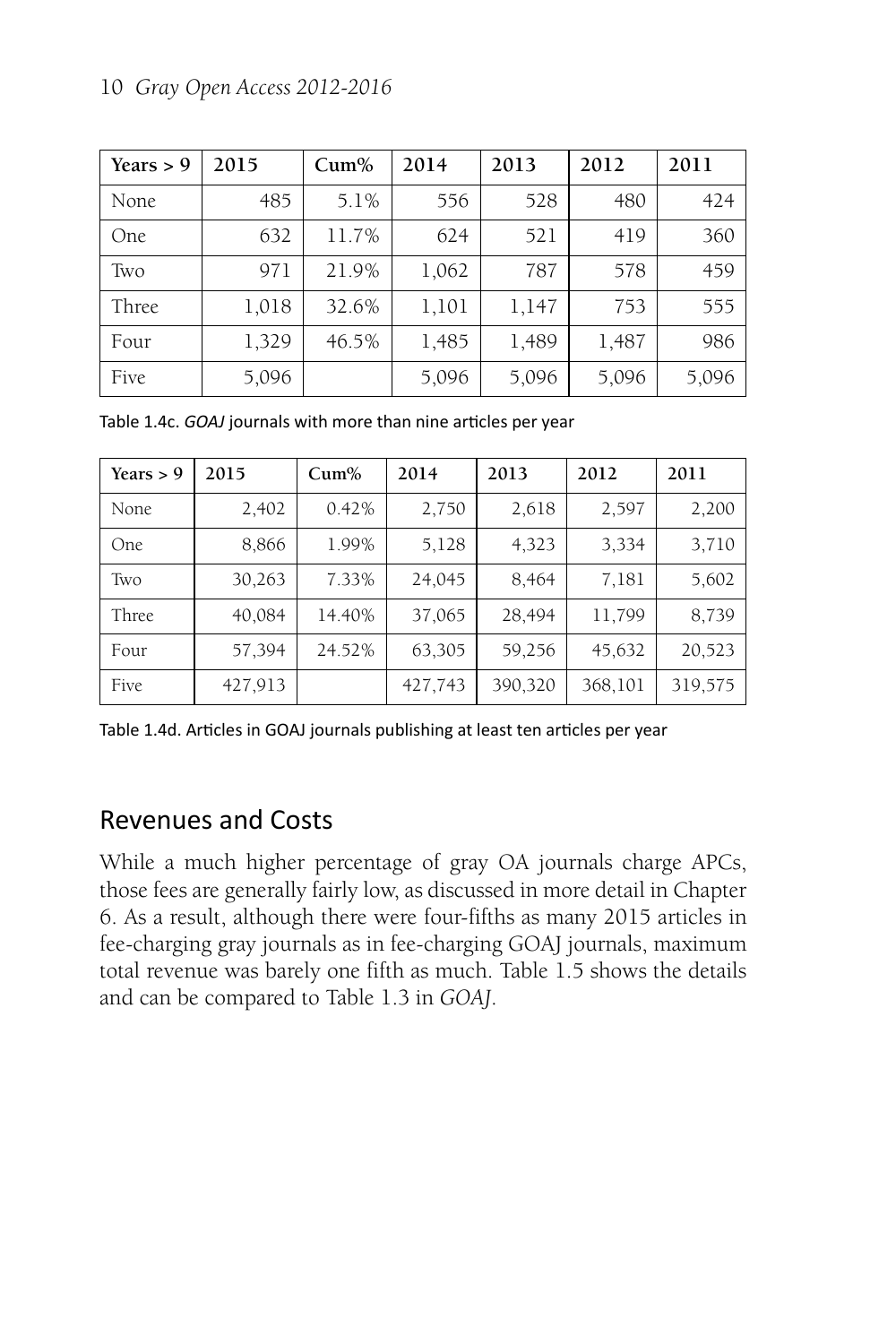|               | Jan-Jn 2016 | 2015      | 2014      | 2013      | 2012      |
|---------------|-------------|-----------|-----------|-----------|-----------|
| Rev.          | \$46.419M   | \$81.130M | \$64.551M | \$51.087M | \$37.713M |
| Pay art.      | 135,193     | 253,686   | 216,030   | 156,342   | 102,834   |
| $\frac{1}{2}$ | \$343       | \$320     | \$299     | \$327     | \$367     |
| Tot.art.      | 139,327     | 262,398   | 223,963   | 162,932   | 107,212   |
| \$/art        | \$333       | \$309     | \$288     | \$314     | \$352     |

#### Table 1.5. Revenue and cost per article by year

As in any revenue-related discussion, this table omits UA journals, since the APCs aren't known.

### **Starting Dates**

Very few gray journals date back to the  $20<sup>th</sup>$  century—not surprisingly since older journals should have either qualified for *DOAJ* or disappeared. But there's something considerably more interesting here, as shown in Figure 1.1, which *does* include UA journals.



Figure 1.1. Gray OA journals by starting year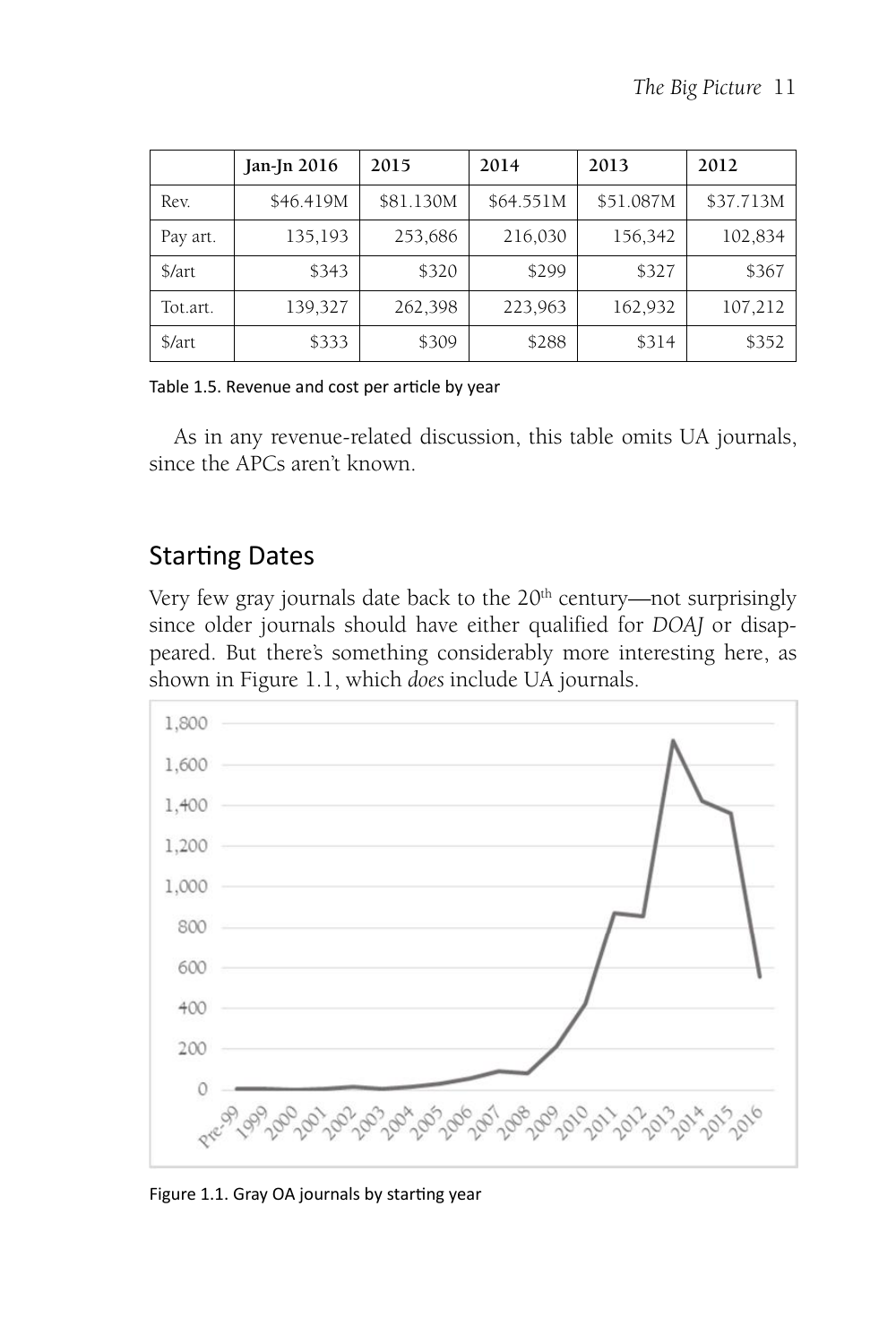#### 12 *Gray Open Access 2012-2016*

If you compare Figure 1.1 to Figure 1.1 in *GOAJ*, you'll see a much more rapid growth in recent years. The peak year for gray OA is 2013 with 1,717 journals, compared to the 953 new journals in *GOAJ* for 2011. These numbers include only journals that actually published articles: my sense is that template publishers "started" literally thousands of "journals" in 2013 and 2014, but that's another story.



Article Volume per Year, Gray and *GOAJ* 

Table 1.2. *GOAj* and gray articles by year

Table 1.2 is *not* directly comparable to any table in *GOAJ*; instead, it compares overall article totals for *GOAJ* and gray OA on a year-by-year basis. The numbers appear in the total rows of Tables 1.3b and 1.3d.

### Journal Growth and Shrinkage

Table 1.6 shows growth or shrinkage for gray journals (excluding UA) that published articles in 2014, 2015 or both. More journals shrank than grew. This table does *not* include journals with no articles in either year, although those could be considered "even" with no change.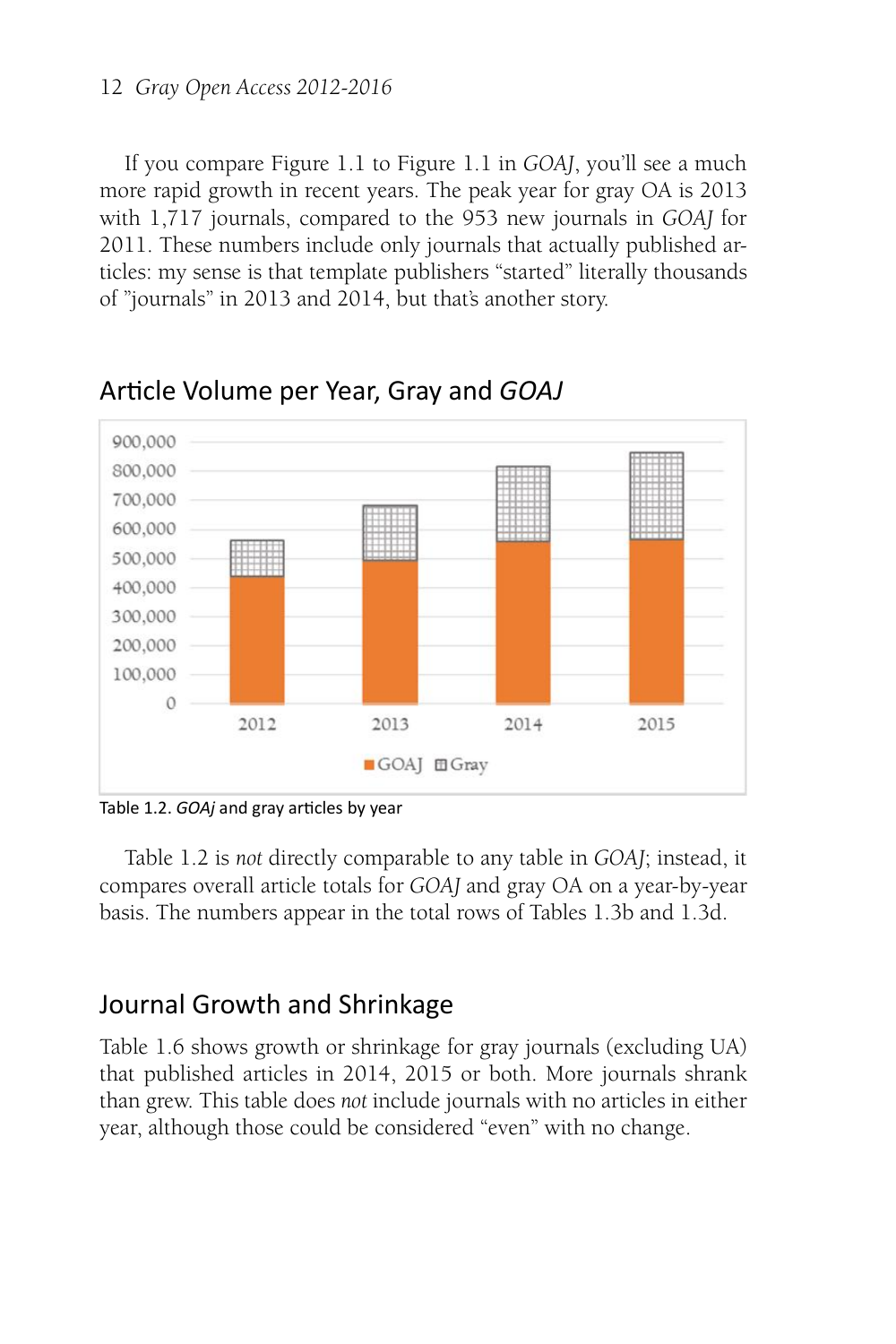| Change 2014-2015 | Count | Percent | $Cum\%$ |
|------------------|-------|---------|---------|
| $G$ rew 50% $+$  | 1,052 | 17.9%   |         |
| Grew 25-49.9%    | 294   | 5.0%    | 22.9%   |
| Grew 10-24.8%    | 261   | 4.5%    | 27.4%   |
| Even, ±9.99%     | 610   | 10.4%   | 37.8%   |
| Shrank 10-24.9%  | 389   | 6.6%    | 44.4%   |
| Shrank 25-49.9%  | 643   | 11.0%   | 55.4%   |
| Shrank $50\%$ +  | 1,311 | 22.4%   | 77.7%   |
| No 2014 count    | 1,306 | 22.3%   |         |
| Total            | 5,865 |         |         |

Table 1.6. Growth and shrinkage in gray OA journals

# The Rest of This Report

The rest of this report goes into more detail about the journals and publishers of gray OA, although nowhere near as much detail as in *GOAJ*.

Chapter 2 discusses the very large number of "journals" that aren't counted, and includes some comparisons to *GOAJ*.

Chapter 3 peels the layers of the two source lists, specifically considering publishers and journals that aren't questionable OA at all. Chapter 3 also provides some comments on and measures of legitimately questionable journals.

Chapter 4 considers the Shen/Björk paper"['Predatory' open access:](http://bmcmedicine.biomedcentral.com/articles/10.1186/s12916-015-0469-2) [a longitudinal study of article volumes and market characteristics,](http://bmcmedicine.biomedcentral.com/articles/10.1186/s12916-015-0469-2)" specifically its estimate of "predatory" article counts, since those estimates have been used repeatedly as weapons against accepting OA.

Chapter 5 considers journals by article volume.

Chapter 6 considers fees and maximum revenues.

Chapter 7 discusses asserted country of publication.

Chapters 8-11 consider subjects and subject segments.

Chapter 12 is a thought experiment on gray OA without India.

The last chapter offers brief comments and conclusions for what is likely to be a one-shot study: as Shen/Björk say, "It would have taken a lot of effort to manually collect publication volumes and other data for all 11,873 journals"—and that was using the *much* smaller lists of 2014. I looked at some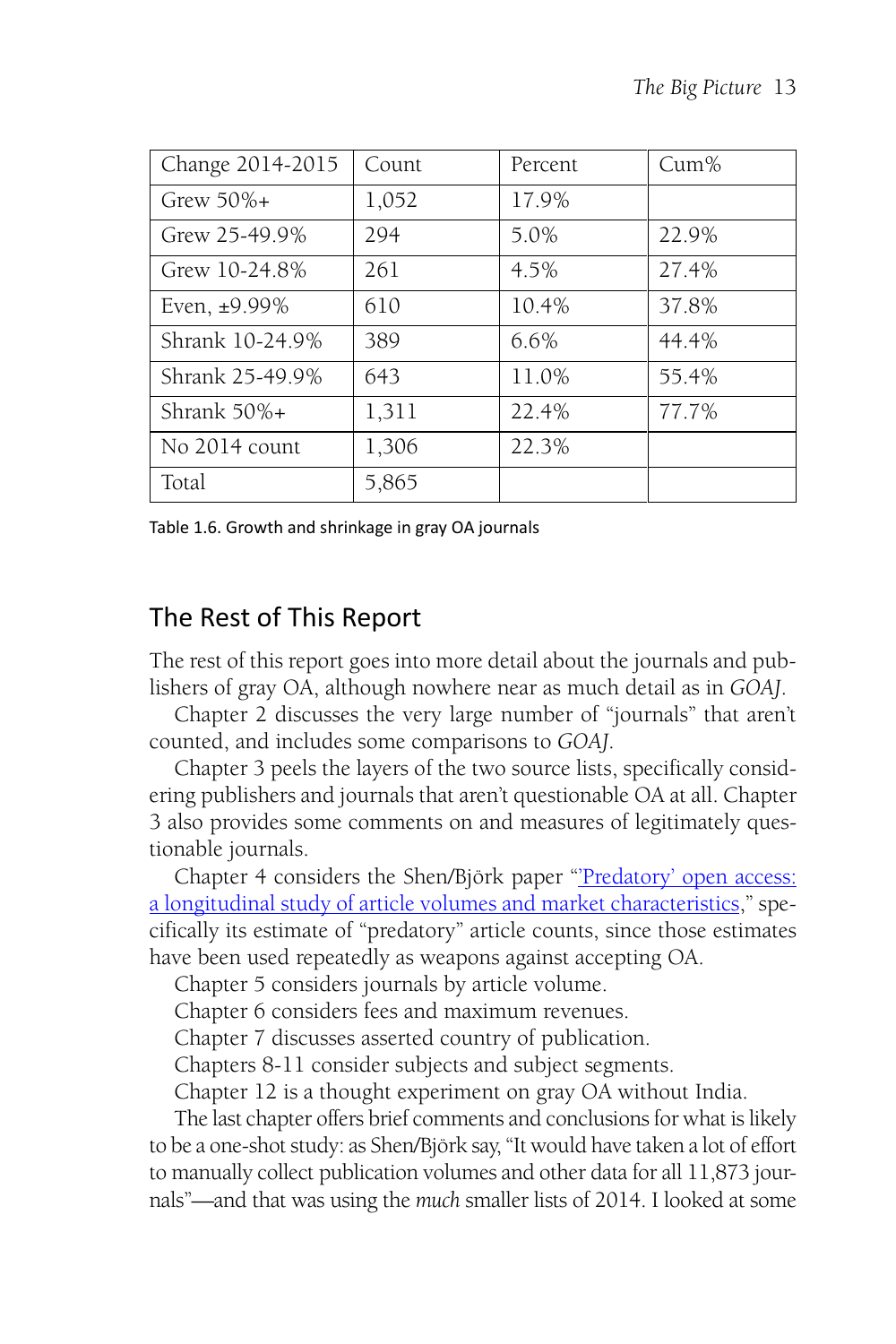### 14 *Gray Open Access 2012-2016*

20,000 websites, and it *was* a lot of effort; it certainly won't happen again without substantial sponsorship, and I'm not sure it's worth the effort. Meanwhile, that effort *has* happened, and these are the results.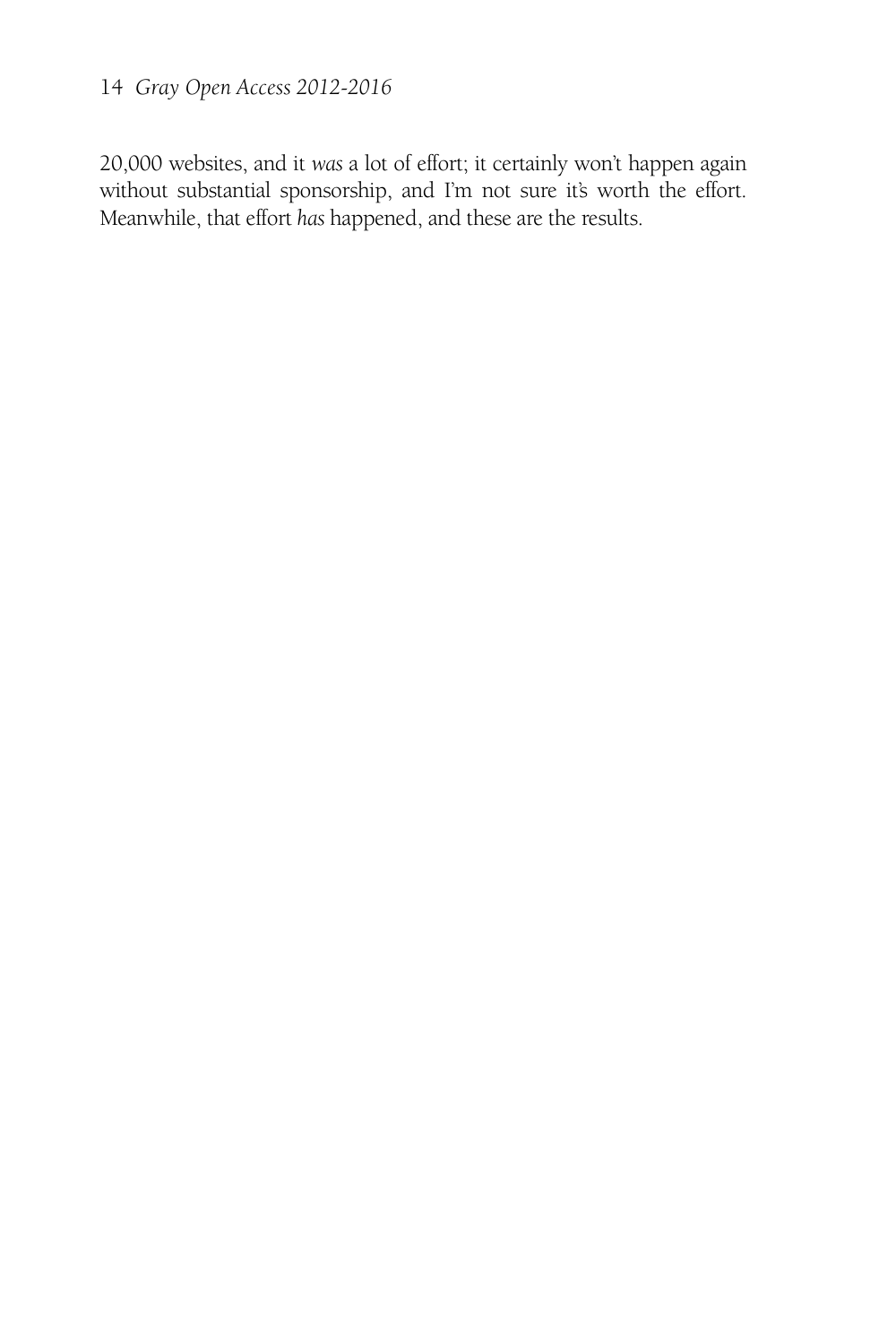# 2. Exclusions

Consider the journals with codes other than A or B—the ones excluded from most analysis (although one group, UA, is included in some discussions). Except for UA, articles in these journals weren't counted, in most cases because there was nothing to count.

While I'll discuss publishers in this chapter, there are publishers who show up in Chapter 3 and not in this chapter because they were excluded from consideration *as publishers*—e.g., because the publisher explicitly says it's a subscription publisher or because there's malware at the publisher level.

### More Notes on Data Gathering

All visits were done in Chrome using either the Excel link-to-browser functionality or, for some publishers cleverly designing software such that it was impossible to use HTML copying and tricks to prepare a list of journals, directly within Chrome itself. I used Chrome because of the built-in language translation capabilities, although those rarely came into play: nearly all gray OA journals are in English.

Additional notes on the analysis, which began in July 2016 and ended in October 2016:

- $\triangleright$  If the URL didn't work, I stopped. Journals and publishers didn't get a second chance.
- For journals without clearly stated APCs or clear statements that there was no such fee, I assumed a hidden or missing APC (and assigned code UA) *unless* the journal was affiliated with a college, university, association or government or unless there was a clear statement of sponsorship.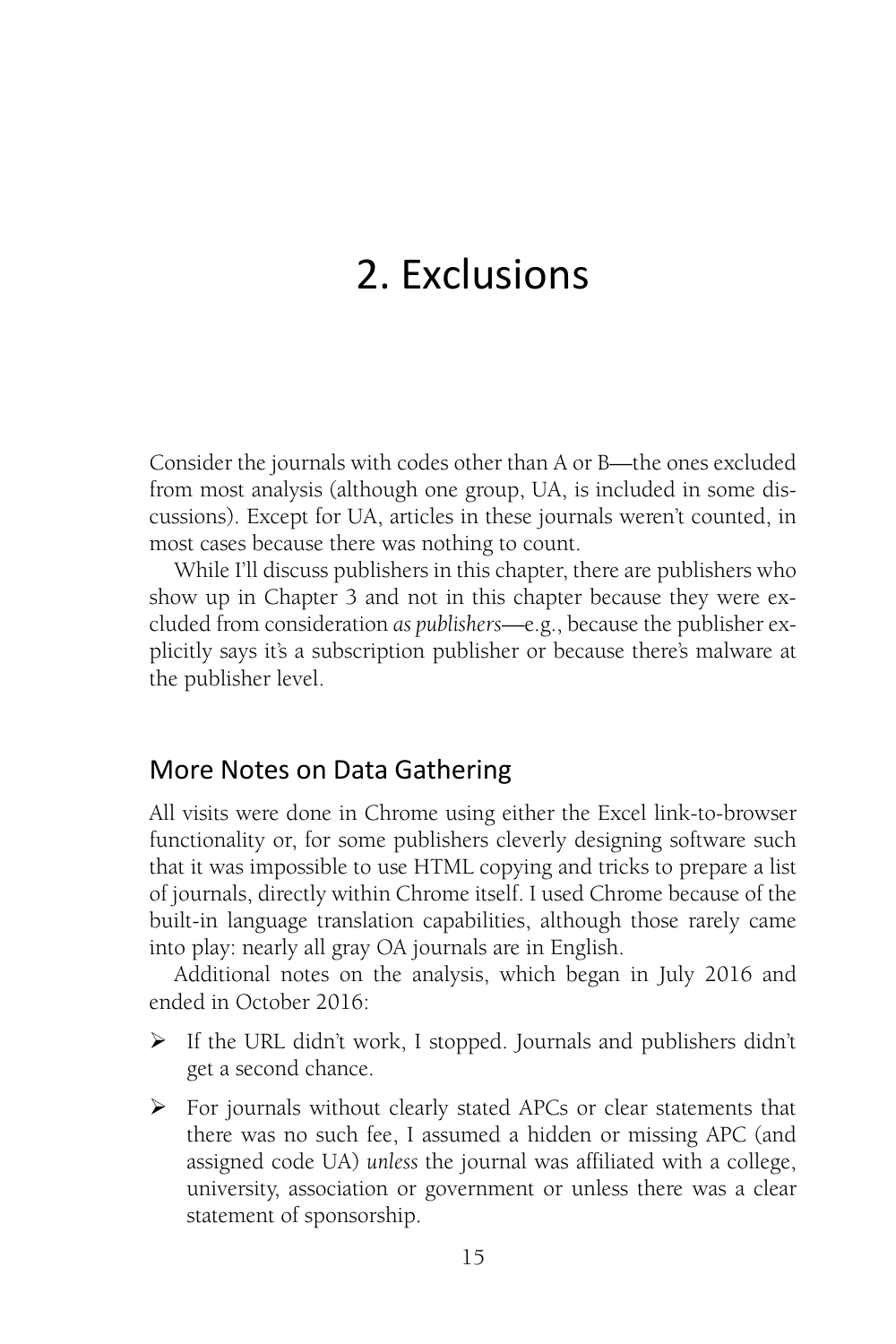- At all times, I used Malwarebytes Pro, Windows Defender and McAfee SiteAdvisor. If those tools (or, for that matter, Office itself) flagged the site as a security risk—either on its own or through outward links—I coded it as "XM" and stopped. I've been infected with some nasty malware twice in early studies of "journals" and wasn't taking any chances.
- $\triangleright$  I've come up with more ways to count articles in journals where the archives don't make it easy, but I gave up on 27 cases discussed below ("XO") and used approximations in some 90 cases—typically close approximations, e.g. determining the average number of articles per screen and counting screens or determining the average article length from one or two issues of a voluminous continuouslypaginated journal and extrapolating the total count. In most approximation cases, 2016 and 2015 counts are *not* approximated.

Given exclusions and omissions, I believe the total count could be 10% or 20% higher than figures used here—or possibly up to 10% lower, if most of my approximations erred on the high side. I'd guess the deviation is much smaller, on the order of 2%-5%, but can't prove that.

| Code                               | Journals | % of Norm |
|------------------------------------|----------|-----------|
| UA: Unknown or hidden APC          | 902      | 22.4%     |
| XE: Empty from 2012 through 2016   | 10,019   | 249.0%    |
| XH: Hybrid                         | 113      | 2.8%      |
| XM: Malware                        | 60       | 1.8%      |
| XN: Not open access                | 135      | 3.4%      |
| XO: Opaque, too difficult to count | 72       | 1.8%      |
| XU: Unworkable site                | 23       | 0.6%      |
| XX: Unreachable or parking/ad page | 746      | 18.5%     |
| Total excluded                     | 12,071   | 300.0%    |

# The Codes—and a *GOAJ* Comparison

Table 2.1. Journal exclusions for gray OA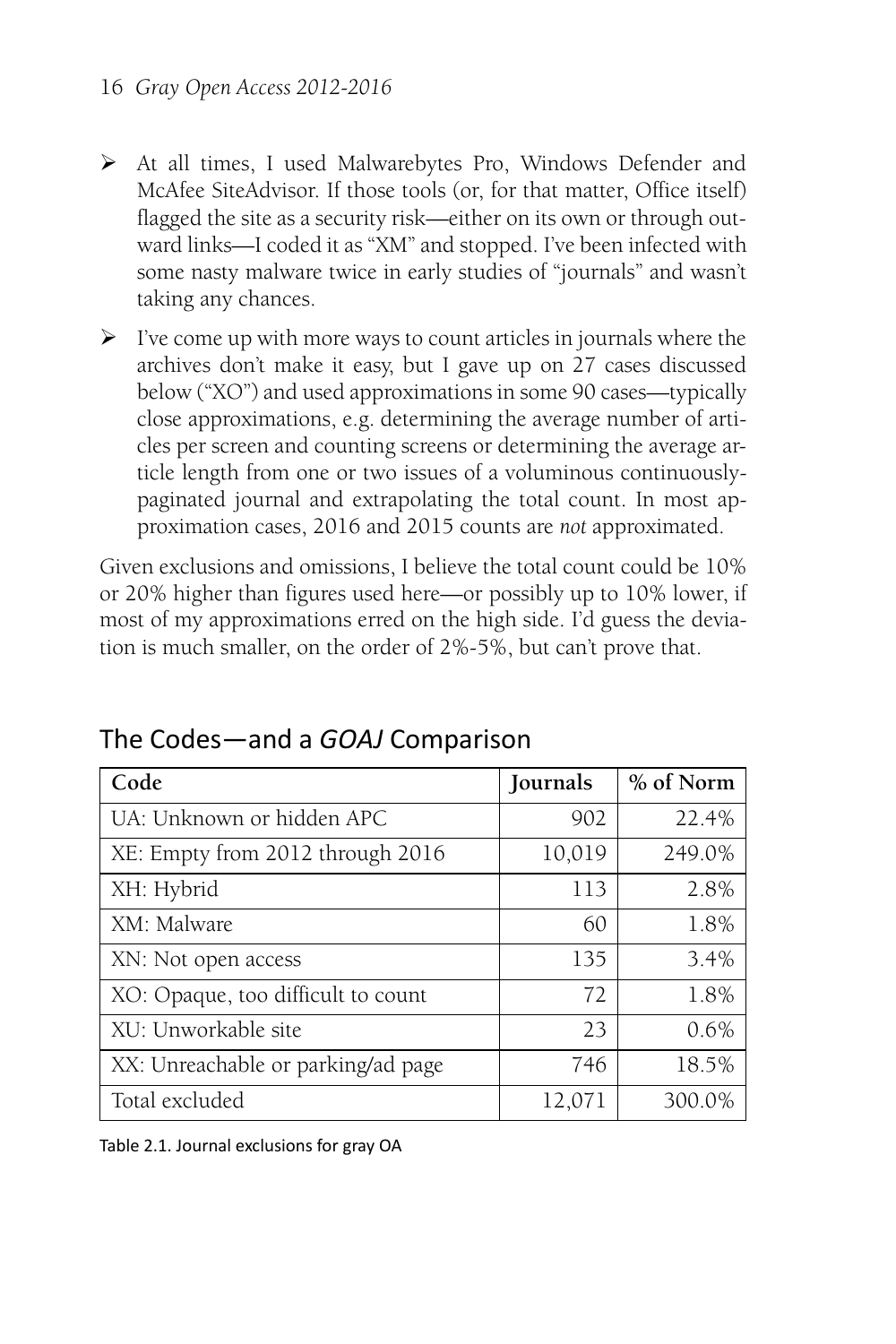Table 2.1 shows the fairly startling overall picture, discussed in more detail in the rest of this chapter. "% of Norm" is the number of journals as a percentage of what might be considered "normal" gray journals namely, the 4,023 that have published five or more articles in at least two years and published at least one article in 2015.

Even without the huge number of empty "journals," most of which never had articles, ISSNs, editors or editorial boards or even brief descriptions, the excludable figures for gray OA are much higher than for *GOAJ*: nearly four times as many journals and roughly eight times the percentage of normal journals, 51.0% compared to 6.3%.

As an indication of just *how* startling the percentages are, Table 2.2 replicates Table 3.1 from *GOAJ* and adds a % of Norm column based on the norm for *GOAJ*: 9,250 journals. To make the tables fully comparable, add XP in Table 2.2 to XX, bringing that up to 240 or 2.6%, and XI to  $XO$  bringing that up to  $21$  or  $0.2\%$ 

| Code                               | Journals | % of Norm |
|------------------------------------|----------|-----------|
| CA: Missing or hidden APC          | 112      | 1.2%      |
| XE: Empty 2011 through 2015        | 40       | $0.4\%$   |
| XI: Impossible to count articles   | 15       | 0.2%      |
| XM: Malware                        | 103      | 1.1%      |
| XN: Not open access                | 55       | $0.6\%$   |
| XO: Opaque, too difficult to count | 6        | $0.1\%$   |
| XP: Parking or ad page             | 44       | $0.5\%$   |
| XT: Translation inadequate         | 1        | $0.0\%$   |
| XU: Unworkable site                | 37       | $0.4\%$   |
| XV: Merged with no way to count    | 11       | $0.1\%$   |
| XX: Unreachable                    | 196      | $2.1\%$   |
| Total excluded                     | 620      | $6.7\%$   |

Table 2.2. Journal exclusions for *GOAJ*

#### **UA: Unknown or Hidden APCs**

I believe it *is* fair to describe these as predatory journals: the publisher asks the author to trust them that a "nominal" fee will indeed be reasonable. Even if a journal charges a range of APCs based on legitimate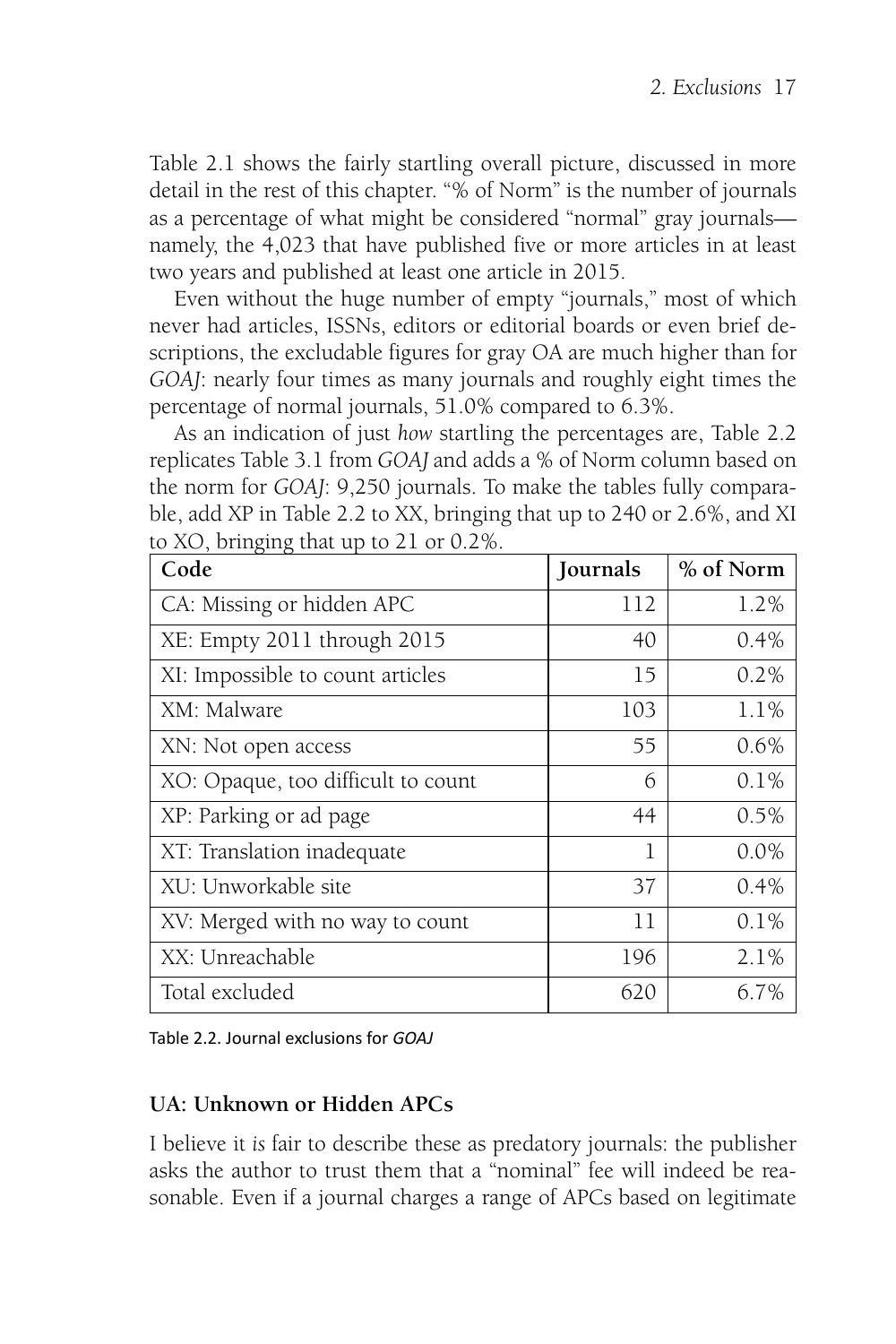variables, there's no excuse for failing to state the top of that range or the range itself.

Sixty-five publishers had UA journals and *no* AB journals, with a total of 663 journals among them, but two thirds of these had no more than five UA journals with actual articles. At the other end are a baker's dozen of publishers with 20 or more journals, all either UA, empty or excludable: Austin Publishing Group, International Digital Organization for Scientific Information (IDOSI), Lawarence Press, SM Group Open Access Journals, Universal Research Publications, ClinMed International Library, Priyanka Research Journal Publication, SciDoc Publishers, Insight Knowledge, Medwell Journals, SciRes Literature, Science Alert and Modern Scientific Press.

Among them, those 13 publishers account for 464 UA journals (in addition to 273 empty journals and 15 others); the other 52 all-UA publishers total 199 more. Others are in smaller or mixed publishers, including 102 "singletons."

#### **XE: Empty from 2012 through 2016**

Most of this enormous group is "journals," although there are some that faded away before 2012 and a few that may start publishing in the second half of 2016.

More than two-thirds of these are from another baker's dozen, this time a dozen template publishers and one publisher that lavished more care on its "journal" site than most template publishers. Here's the list from most empty "journals" to fewest, although fewest in this case is still 345: Adyan Academic Press, British Open Research Publications, European Union Research Publishing, Eurasian Research Publishing, North American Research Publishing, Academic Knowledge and Research Publishing, Asian and American Research Publishing Group, American Research Publications, Canadian Research Publication, Academic and Scientific Publishing, International Organization of Scientific Research and Development (IOSRDD), Science and Technology Publishing and Research and Knowledge Publication. (One other template publisher, Sciences & Engineering Research Publication, had a mere 129 journals.) Those "publishers" account for 6,847 "journals."

With the exception of IOSRDD, these typically use one of three templates that appear to be identical other than journal names used—the same layout for journal lists, the same mostly-empty "journal" pages. If you look at the "publisher" names, you can see other similarities. The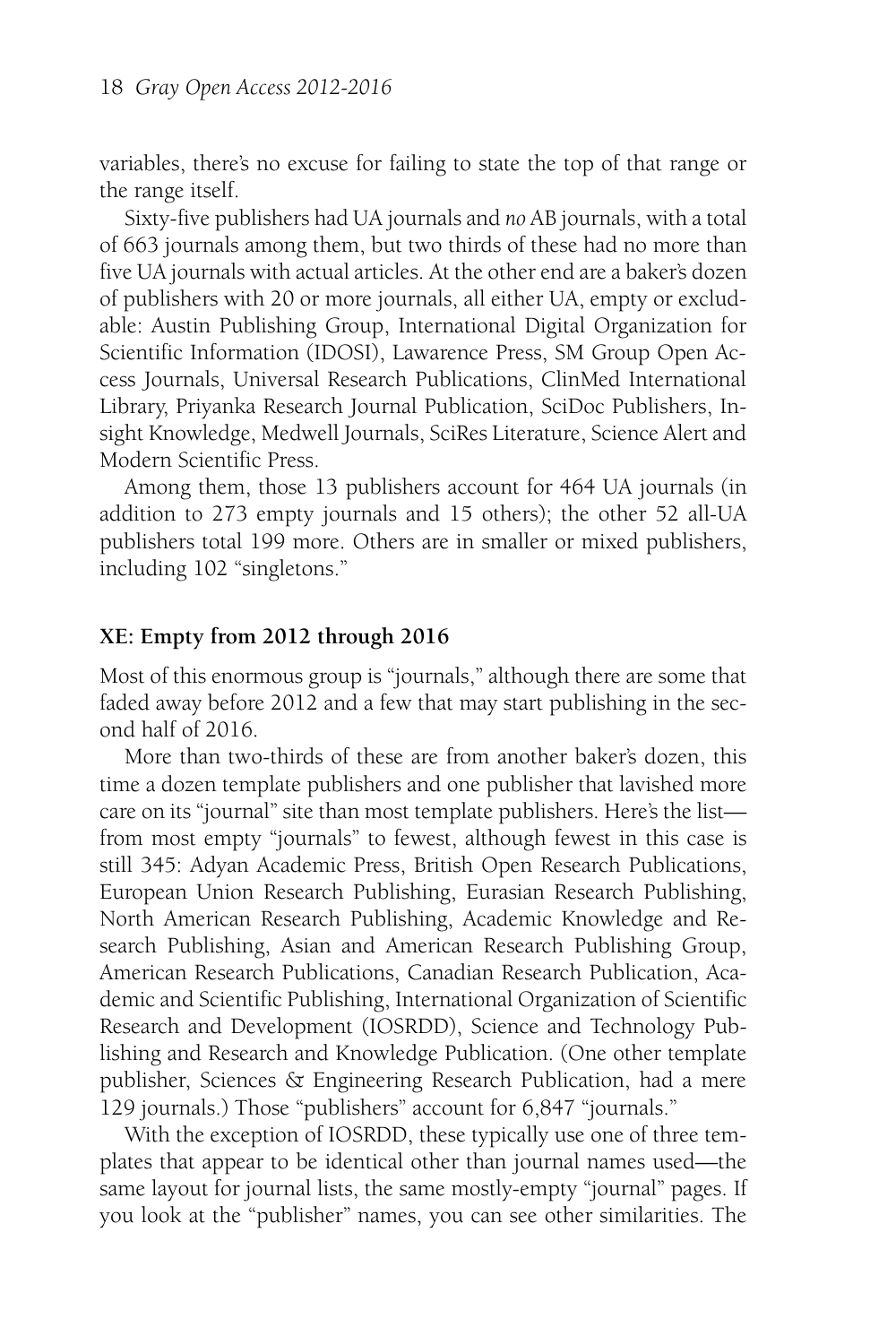sites typically list the same APC for all journals with different levels for different nations (\$300 for wealthy nations seems most common). A journal's page may (or may not) have a templated "about" paragraph added if an article is ever submitted, possibly—rarely—also an ISSN or an editor/editorial board.

Some of these do land an occasional paper, but not many. I visited all the sites for most of these publishers. Although the 13 publishers listed above had a total of 272 journals with at least one article between 2012 and June 2016, "at least" was frequently also *at most:* I count a total of 524 articles over 4.5 years for the 272 journals, and no more than 250 in any year (2013, the peak year for these publishers: the total was 77 articles in 2015 and 25 in the first half of 2016).

There are quite a few other entirely-empty or mostly-empty publishers (I count 59 other publishers with at least 75% empty journals including 40 with at least 90% empty journals). With all of these mostlyempty publishers removed, we're down to 1,396 empty journals—still a lot, but only 29.8% of the gray OA norm.

It's tempting to include an essay on how to create an OA "publisher," since it's a process that would cost almost nothing and probably take less than a day's effort:

- Come up with an appropriate name—e.g. Beall Open Research Publications or Berkeley Research Publishing. Register the relevant domain.
- "Borrow" the template from one of the current template publishers—and for that matter you can probably "borrow" the journal list as well, since it's likely to consist of a standard prefix followed by a subject name and "Journal" or, in some cases, "Journal of" followed by a subject name. (Surprisingly, template publishers seem not to use "International Journal" all that often, although there are more than 1,100 empty journals beginning "International Journal of." Some template publishers vary the pattern.) If you're *really* ambitious, go for Adyan Academic Press—by far the largest set of "journals"—and change "Universal Open" to "Beall Open" or "Berkeley," but you're probably better off with something smaller like British Open (preface "British Open Journal of") or North American Open (preface "North American Open" with "Journal" at the end).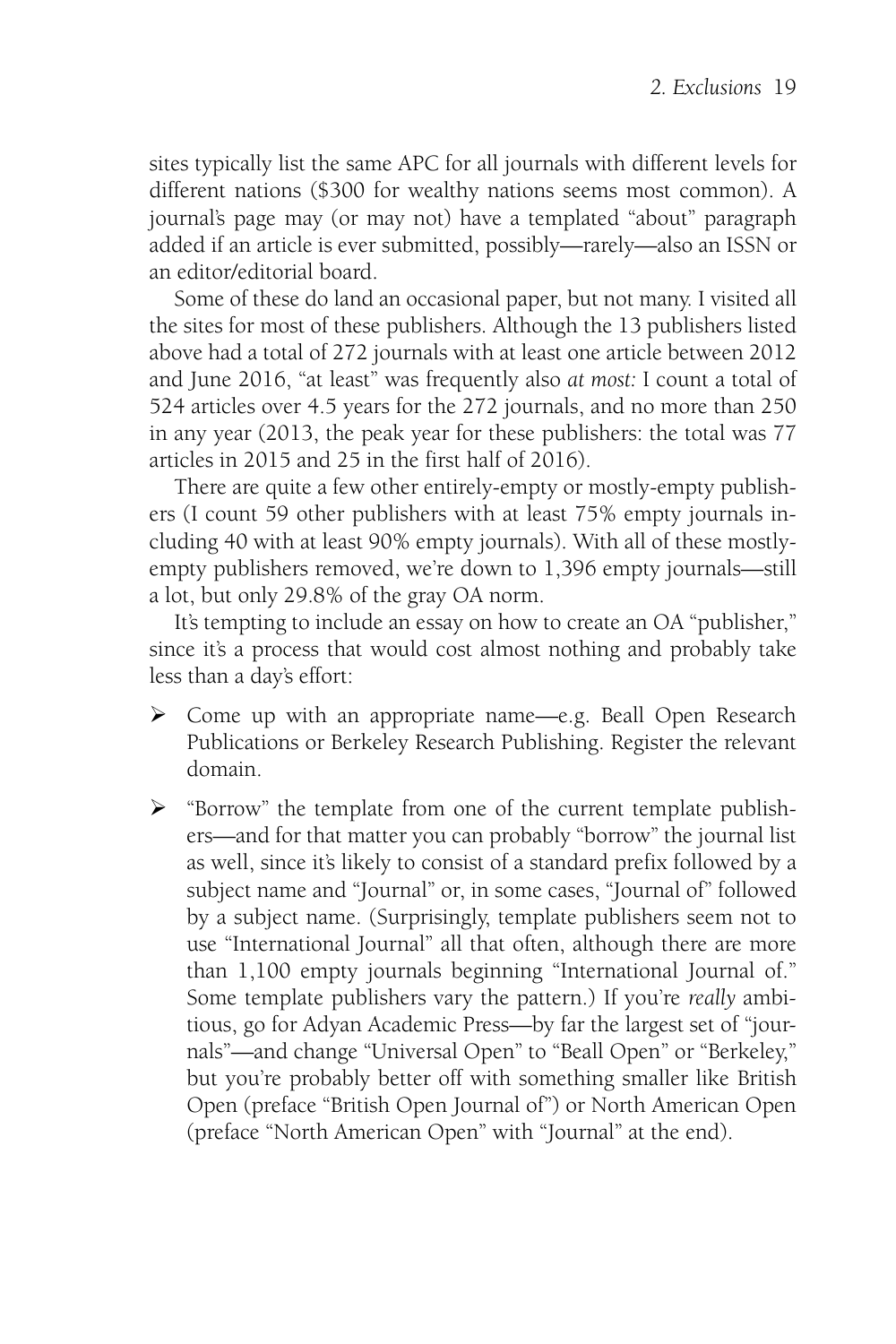$\triangleright$  Shazam: populate the pages and you're in business. A spam email to any of dozens of researchers should get you added to Beall's list, proving free publicity for your "journals."

How much redundancy is there in these templated journal titles? If you take all the empty journal titles for these 13 publishers and delete the common words (Journal, Research, Applied, Advances, Eurasian, American, British, Global, Universal, Open. North, Canadian and a couple of others) you have a list with—for example, and *not* including variations—11 Accounting, 12 Aerospace Engineering, 16 Agricultural (from 13 publishers), a total of 252 Agricultural or Agriculture including subtopics, 12 Analytical Chemistry, 19 Anthropology, 12 Archaeology, 13 Astronomy. That's just in the A's.

In all, there are 2,134 "unique" core titles and 4,713 duplicates—but "unique" includes, for example, counting "Addiction" and "Addiction and Therapy" as distinct titles.

You could spend a little money and not much time creating your own huge OA publisher—but it's a silly idea even if you lack ethics. Even at the full \$300, none of these "publishers" could have taken in more than \$9,300 in 2015 (more likely about one-third of that with most papers coming from low-income nations), and only four could have earned even \$1,500. You're probably better off posting funny cat videos.

#### **XH: Hybrid**

Journals were flagged as hybrid either because the website explicitly called the journal hybrid or because current issues showed a mix of OA and subscription-only access. The 113 journals do *not* include journals from ten publishers self-identified as hybrid on the publisher's site.

While I didn't go searching for clues as to a publisher's country, I did note those that were fairly clear—and there's no getting around it: almost all of the XH journals are from India, at least 102 of the 113. All 102 are from Brainy Buzz, Literati Scientific and Publishers (Literati Publishers) and OMICS International.

#### **XN: Not Open Access**

Journals were flagged as not OA either because they label themselves as subscription, have embargos or require registration—or because at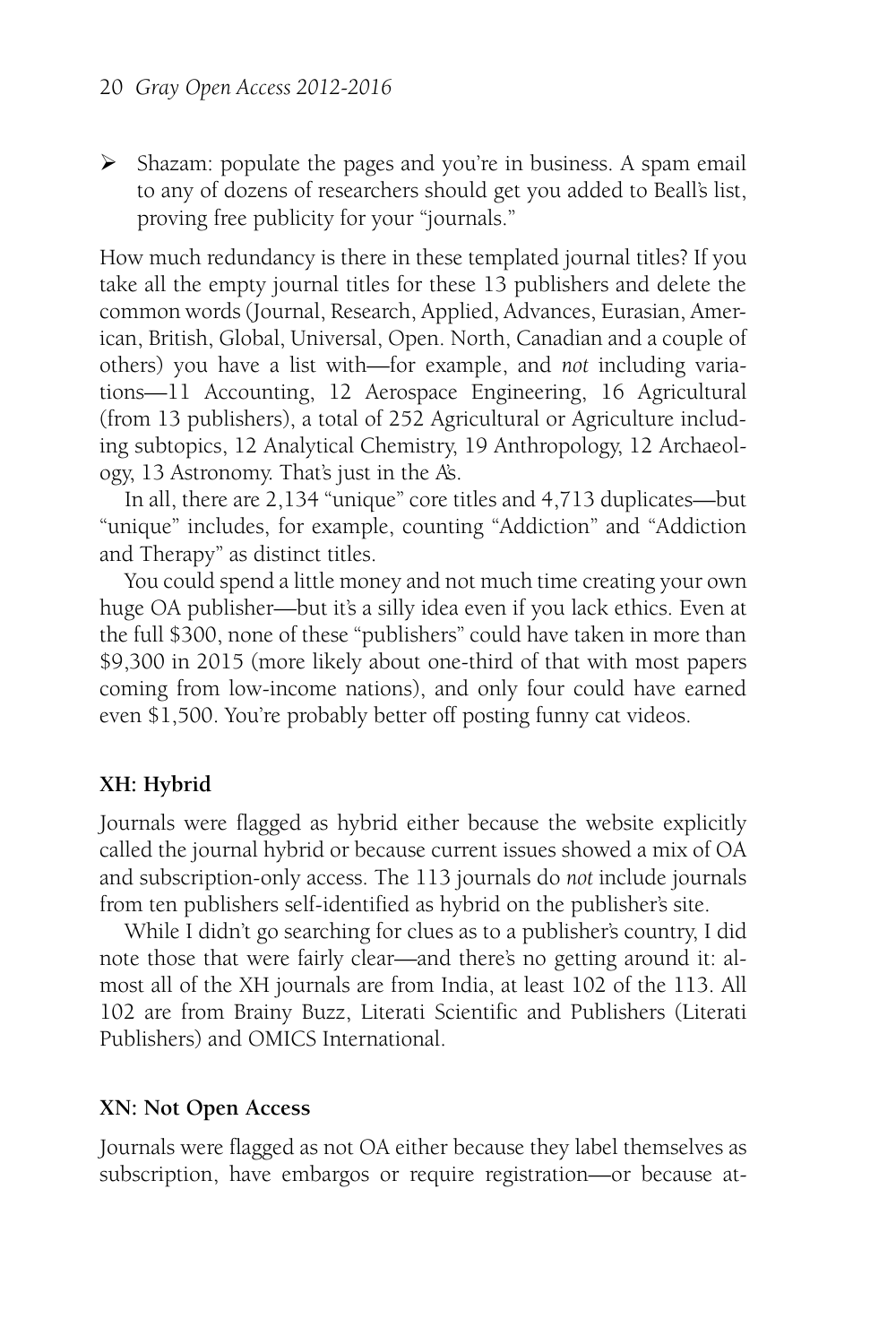tempts to open articles were met with refusals of some sort or an inability to get from abstracts to full text. One single-journal publisher (with "Silicon Valley" in the name but openly based in India) requires registration even to see tables of contents!

The count here does not include 44 publishers clearly self-identified as subscription or not OA at the publisher level: those represent padding in the publisher list or part of an expansion from OA to whatever Jeffrey Beall doesn't like.

#### **XO: Opaque, too difficult to count**

I was pleased to reduce the *GOAJ* XO count to a mere 6 journals. I couldn't do as well here, not without spending (literally) hours on each journal. Combinations of "clever" programming and other problems were especially evident with Convergence Information Society, Council for Innovative Research and Institute of Research Engineers and Doctors (IRED); those three accounted for 49 of the 72 problematic journals.

#### **XU and XX: Unworkable or Unreachable**

I now believe the distinction between these two is arbitrary; think of them as totaling 769 journals that couldn't be reached or just didn't work—as compared to 277 for XP, XU and XX combined in *GOAJ.*

Publishers with lots of XU/XX journals include Academic World Education & Research Center, Access International Journals, APST Publication, Basic Research Journals, German Science and Technology Press, Horizon Journals, International Association for Engineering and Management Education (IAEME), Jacobs Publishers, Journal of The International Association of Advanced Technology and Science (JIAATS), Science Publishing Group and Signpost e Journals. Four of those have all XX journals—either 404 or parking pages or missing archives.

This doesn't include another 256 or so "publishers" that fail at the publisher level—most commonly yielding DNS or 404 errors or parking/ad pages.

Among journals, the most common problems include 404 errors (pages do not exist—265 of them), "journals" that are now ad or parking pages or suspended accounts (59), database errors (18, all from one publisher) and DNS lookup failures (254). There are also a range of other problems including unresponsive pages, lack of archives and failure to ever finish loading PDFs.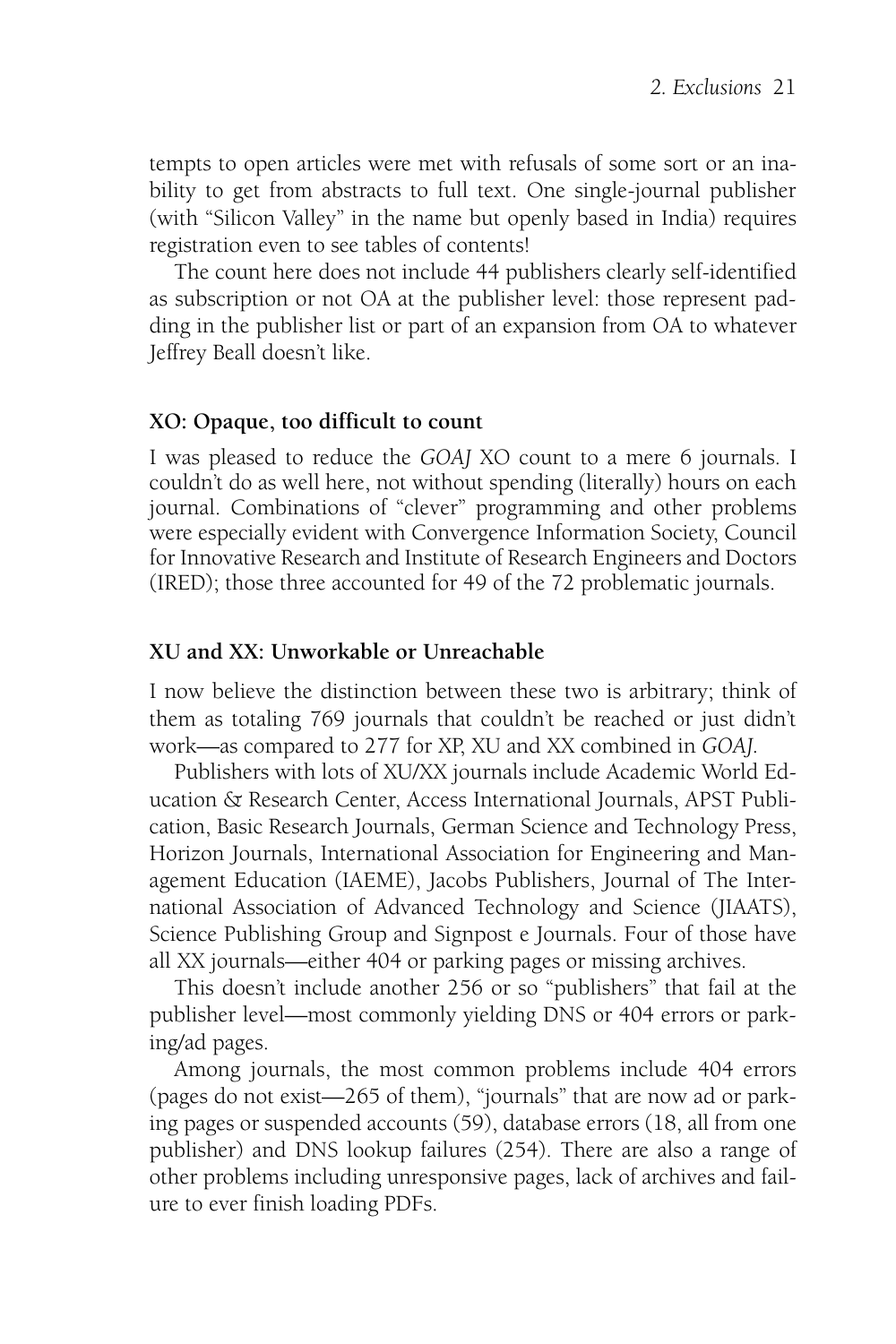# 3. Breaking Down the Lists and Questionable Journals

Beall's publisher and journal lists have grown rapidly, and that growth has been widely publicized. Since those lists are the basis for this report, it makes sense to look at them a bit.

# Publishers

| Reason                               | Count |
|--------------------------------------|-------|
| XX: Unreachable/unworkable           | 257   |
| XN: Not an OA publisher              | 44    |
| XM: Malware at publisher site        | 39    |
| Duplicates another publisher         | 21    |
| All journals in DOAJ                 | 19    |
| XH: Publisher-level hybrid statement | Q     |
| XO: Too difficult to unravel         | 5     |
| FP: Entirely obvious plagiarism      |       |
| Total                                |       |

#### Table 3.1. Publishers not included in gray OA

Table 3.1 shows reasons why nearly 40% of the 1,025 "publishers" in the Beall list as of early July 2016 (after eliminating absolute duplicates) weren't evaluated further, arranged from most common to least common reasons. (Another 34 publishers had entirely empty journals,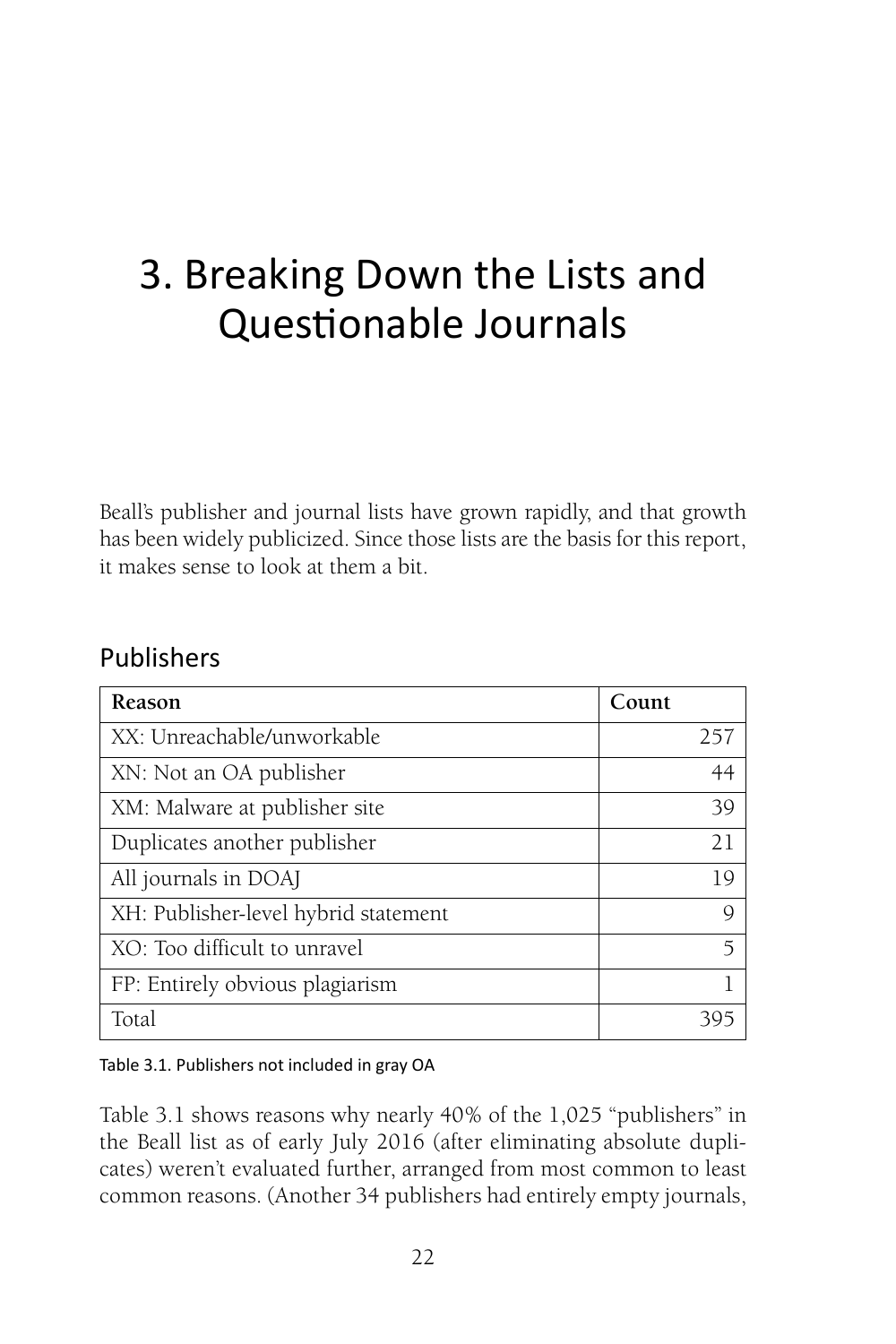and 12 others had entirely XU/XX journals, but those are included in other discussions.)

The XN cases are especially interesting as they represent publishers that clearly state that they don't publish OA journals (or, as with some XX cases, aren't journal publishers at all).

The single "FP" case didn't get an X code because it was a single case. It's a "publisher" where each "journal" had a single "issue" (in 2014, I think)—and each issue had a single article. When I did title searches for the article titles, they showed up in other journals. In other words, the "publisher" was a pathetic attempt to attract new authors by salting the journals with existing papers—an attempt that utterly failed, since there were no other papers at all.

It's hard to know what to say about the huge number of XX "publishers," most of which yielded DNS or 404 errors or ad/parking pages. To the extent that they ever had journals with articles, those articles may now be stranded—but they may also have been attempts that never actually yielded any published articles.

#### **Evidence**

Going through the entire *Scholarly Open Access* archive through June 2016, I found only 112 publishers where Beall had made even a moderate case. ("The publisher has a funny name" and "I think these subjects have enough journals" are *not* cases.) That's 112 out of 1,025.

Of the 112 plausibly questionable publishers, one was a duplicate, three had entirely empty journals, eight had malware, seven weren't OA publishers at all, one was obscure, and 29 couldn't be reached. That leaves 62 plausibly questionable publishers, accounting for some 3,600 journals (including some 1,900 A and B) and around 63,000 articles in 2015.

#### **Questionable for Other Reasons**

But there are other publishers (and journals) that are fairly clearly questionable, even without qualitative analysis:

- The already-noted "publisher" with entirely plagiarized articles.
- $\triangleright$  Sixty-one publishers where all journals either lacked APCs, were empty or had X codes. That is, none of these were "good" journals.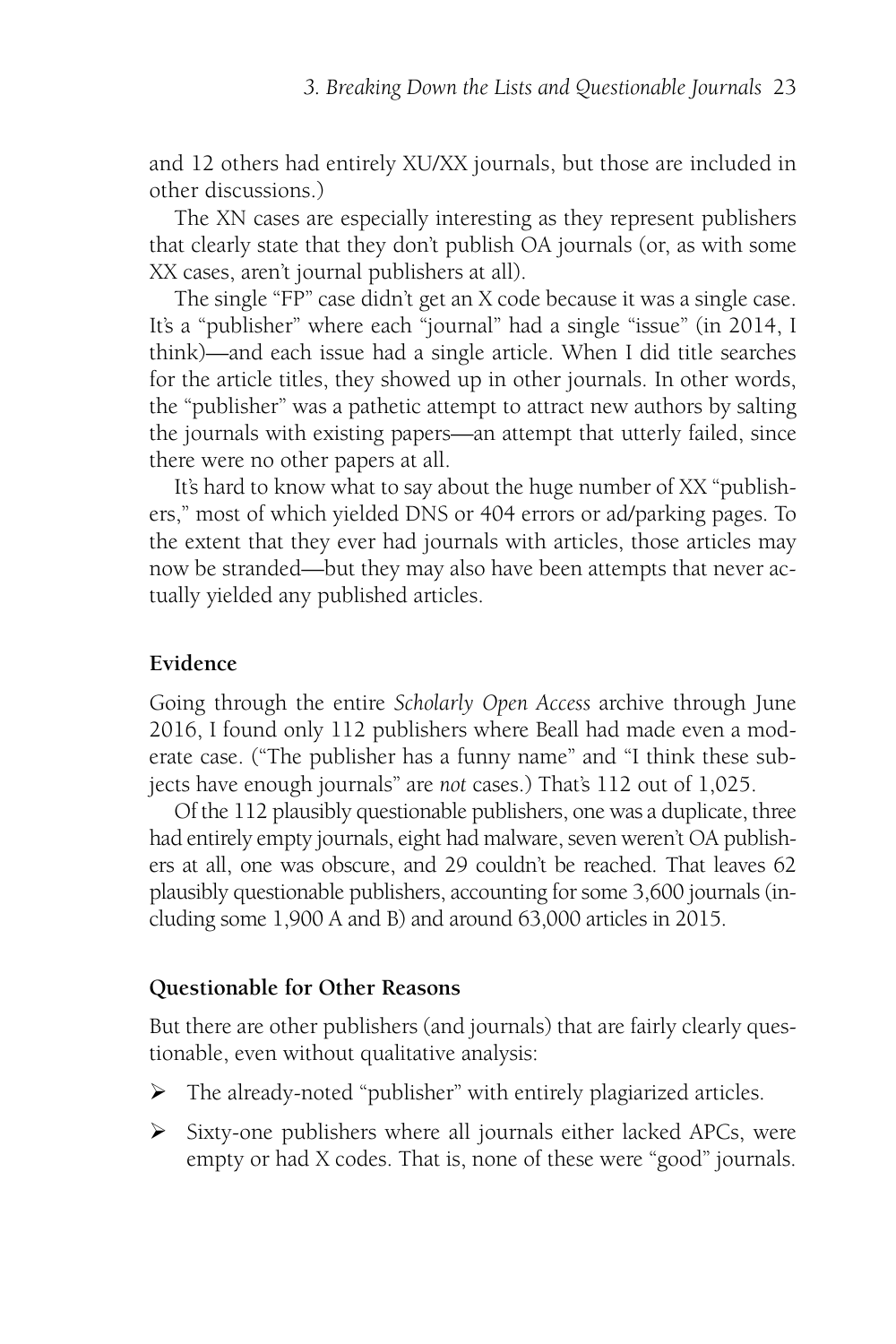These and other journal-level cases show up in the questionable journal analysis, which follows.

| Reason                     | Code |
|----------------------------|------|
| XX: Unreachable/unworkable | 170  |
| XN: Not OA                 | 52   |
| XM: Malware                | 34   |
| XO: Obscure/uncountable    | 16   |
| XE: Empty                  | 13   |
| XH: Hybrid                 | 8    |
| Total                      |      |

# "Singleton" Journals

Table 3.2. Singleton journals not fully analyzed

Table3.2 shows reasons that 293 of the 900 journals aren't fully analyzed. Aanother 102 have missing or hidden APCs, leaving 506 coded A or B. Of those 506, only 19 have plausible cases made against them in Beall's posts.

# Questionable and Predatory: The Broadest View

It's clear that Jeffrey Beall expects people to just trust what he says in the vast majority of entries in his lists. It's also clear that the publisher list goes far beyond OA and, indeed, beyond journal publishers.

That said, Beall does make a case against some of the largest gray OA publishers—and there are fairly clear questionable cases beyond those where he's made a case.

In one sense, every journal in this study (except those founded in 2016) is somewhat questionable, the reasonable question being "Why isn't it in *DOAJ*?" But in doing the quantitative study here, I couldn't help but notice some qualitative issues along the way. I flagged some journals as being clearly questionable (albeit without a Beall case) for five reasons: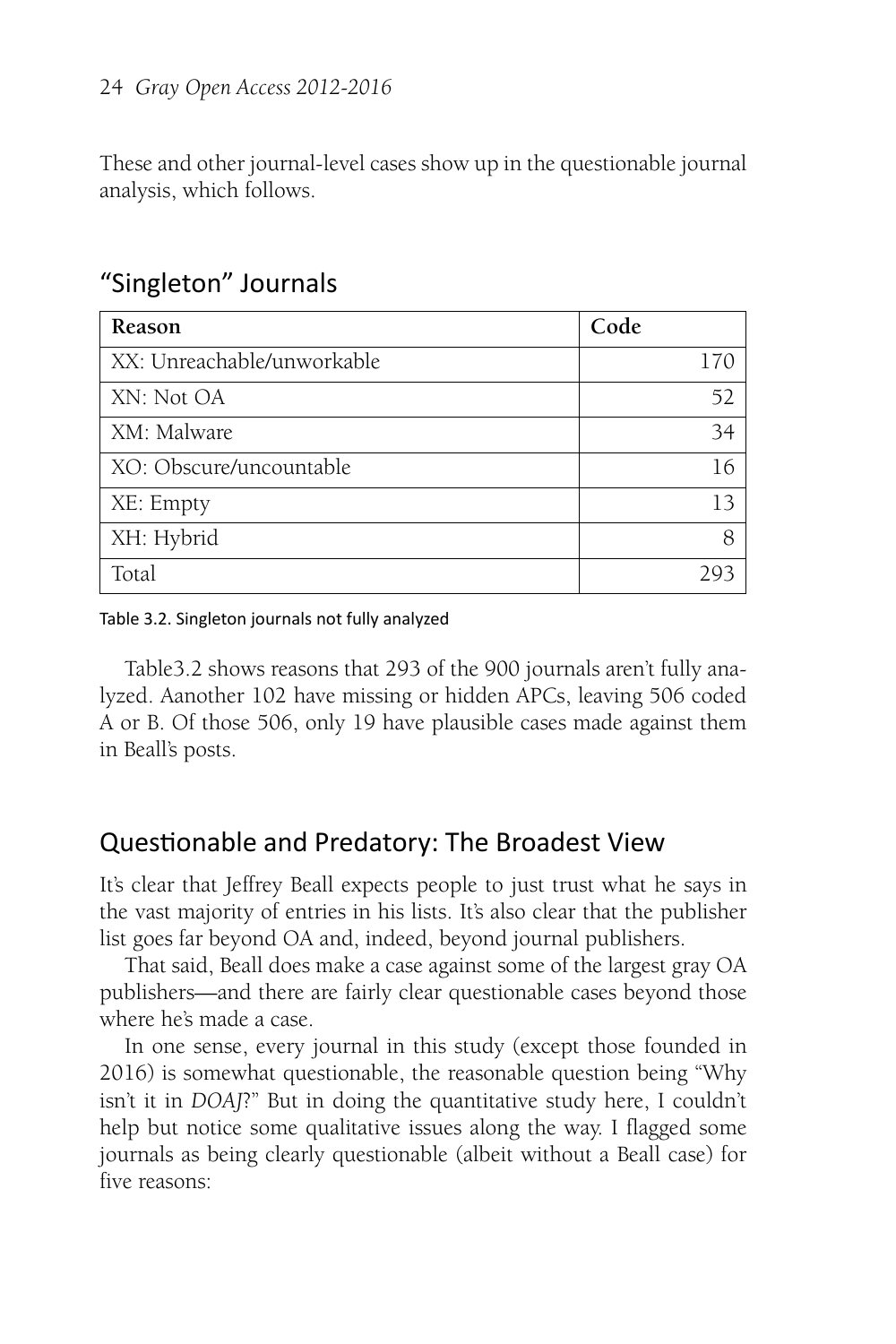- **A: APC hidden or missing**. Already discussed, these "UA" journals are not just questionable, they're predatory.
- **B: Beall makes a case**.
- **C: Crackpottery**. A handful of journals, mostly with physics in the title, seem to feature papers that mathematically disprove Einstein's theories or otherwise seem on the fringe. (On the other hand, claims of arsenic-based life appeared in a highly-regarded non-OA journal, Beall was fond of trashing journals for papers linking glyphosate to cancer until the World Health Organization supported that claim, and articles suggesting tectonic plates were probably regarded as crackpottery in the early 20<sup>th</sup> century, so I wouldn't push this one too hard).
- **L: Loremipsum in page**. Journal sites that actually have paragraphs of loremipsum text or other nonsense text where vital information should be.
- **P**: **Papermill**. Journals that show clear evidence of publishing random articles with absurdly short review periods.
- **S: Single author**. This special category is the "Eluozo category"— S.N. Eluozo, a Nigerian scholar who published three articles in a single issue of each of 16 or more journals in 2013 or 2014, almost always the only articles ever published in those journals (from a template publisher). From what I can see, the articles are all legitimate science but very narrow—and most good journals do try to publish more than one author. Many don't allow multiple papers from an author within an issue.

Some journals belong in more than one category. Generally, B takes precedence, followed by A, followed by others—thus, a papermill with hidden APCs is coded A, not P.

An important caveat here: Good papers appear in questionable journals—and questionable publishers are as likely to have good journals as renowned publishers are to have fake journals or journals devoted to more-than-questionable science. If I had to guess, I'd guess that the bulk of articles in the tables that follow are legitimate scholarship and research, frequently in narrow fields. However, it's also fair to suggest that papermills, almost all of which hail from India, are really *certificate* mills: the authors need the certificates of publication to fulfill university requirements.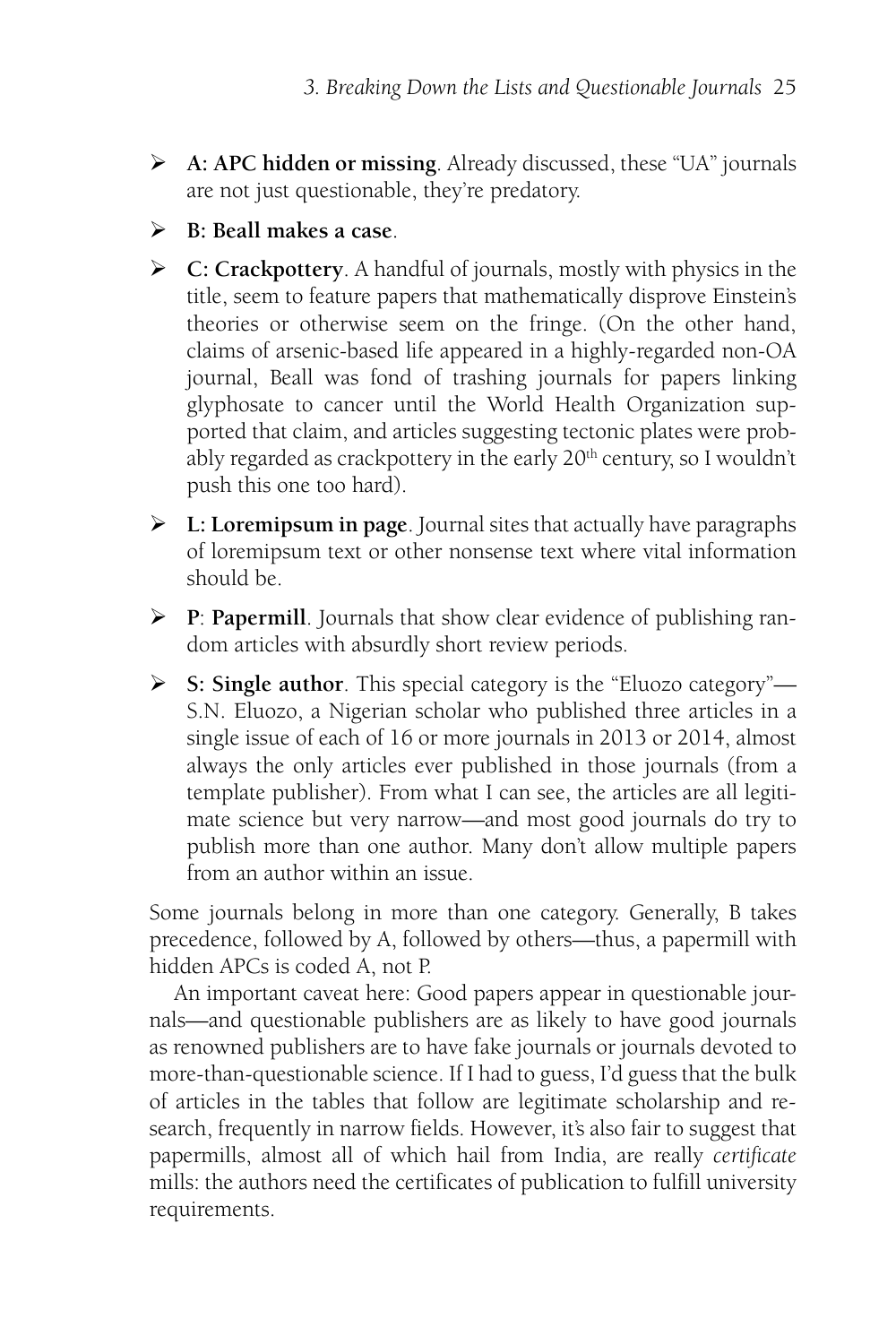#### 26 *Gray Open Access 2012-2016*

| Category              | Jan-Jn $2016$ | 2015           | 2014  | 2013  | 2012           |
|-----------------------|---------------|----------------|-------|-------|----------------|
| B: Beall evidence     | 1,533         | 1,693          | 1,594 | 1,382 | 829            |
| A: APC missing/hidden | 424           | 529            | 439   | 408   | 295            |
| P: Papermill          | 70            | 72             | 61    | 40    | 26             |
| L: Loremipsum text    | 8             | 7              | 10    | 8     |                |
| C: Crackpottery       | 5             | $\overline{4}$ | 5     | 5     | $\overline{4}$ |
| S: Single author      | 1             |                | 6     | 16    |                |
| Questionable sub      | 2,041         | 2,305          | 2,115 | 1,859 | 1,154          |
| Others                | 3,172         | 3,683          | 3,072 | 2,324 | 1,400          |
| Total                 | 5,213         | 5,988          | 5,187 | 4,183 | 2,554          |
| Questionable %        | 39.2%         | 38.5%          | 40.8% | 44.4% | 45.2%          |

Table 3.3. Questionable journals

| Category     | Jan-Jn $2016$ | 2015    | 2014    | 2013    | 2012    |
|--------------|---------------|---------|---------|---------|---------|
| B            | 33,848        | 70,074  | 62,191  | 44,376  | 30,010  |
| A            | 14,351        | 30,955  | 26,019  | 22,916  | 15,753  |
| P            | 28,281        | 46,892  | 31,365  | 22,161  | 9,925   |
| L            | 17            | 27      | 39      | 22      |         |
| $\mathsf{C}$ | 202           | 451     | 499     | 438     | 276     |
| S            | 1             |         | 18      | 53      |         |
| Quest.       | 76,700        | 148,399 | 120,131 | 89,966  | 55,964  |
| Others       | 78,647        | 148,564 | 135,052 | 98,679  | 69,075  |
| Total        | 155,347       | 296,963 | 255,183 | 188,645 | 125,039 |
| Quest. %     | 49.4%         | 50.0%   | 47.1%   | 47.7%   | 44.8%   |

Table 3.4. Questionable articles

Tables 3.3 and 3.4 summarize the situation, and they're fairly revealing. (Table 3.3 is in descending order by number of journals publishing articles in 2015; Table 3.4 uses the same order for consistency.)

Among other things, it's worth noting that—while legitimately questionable journals publish roughly half of gray OA articles—cases where Beall made a legitimate case accounted for only half of questionable cases, less than one-quarter of all gray OA articles, and only one-eighth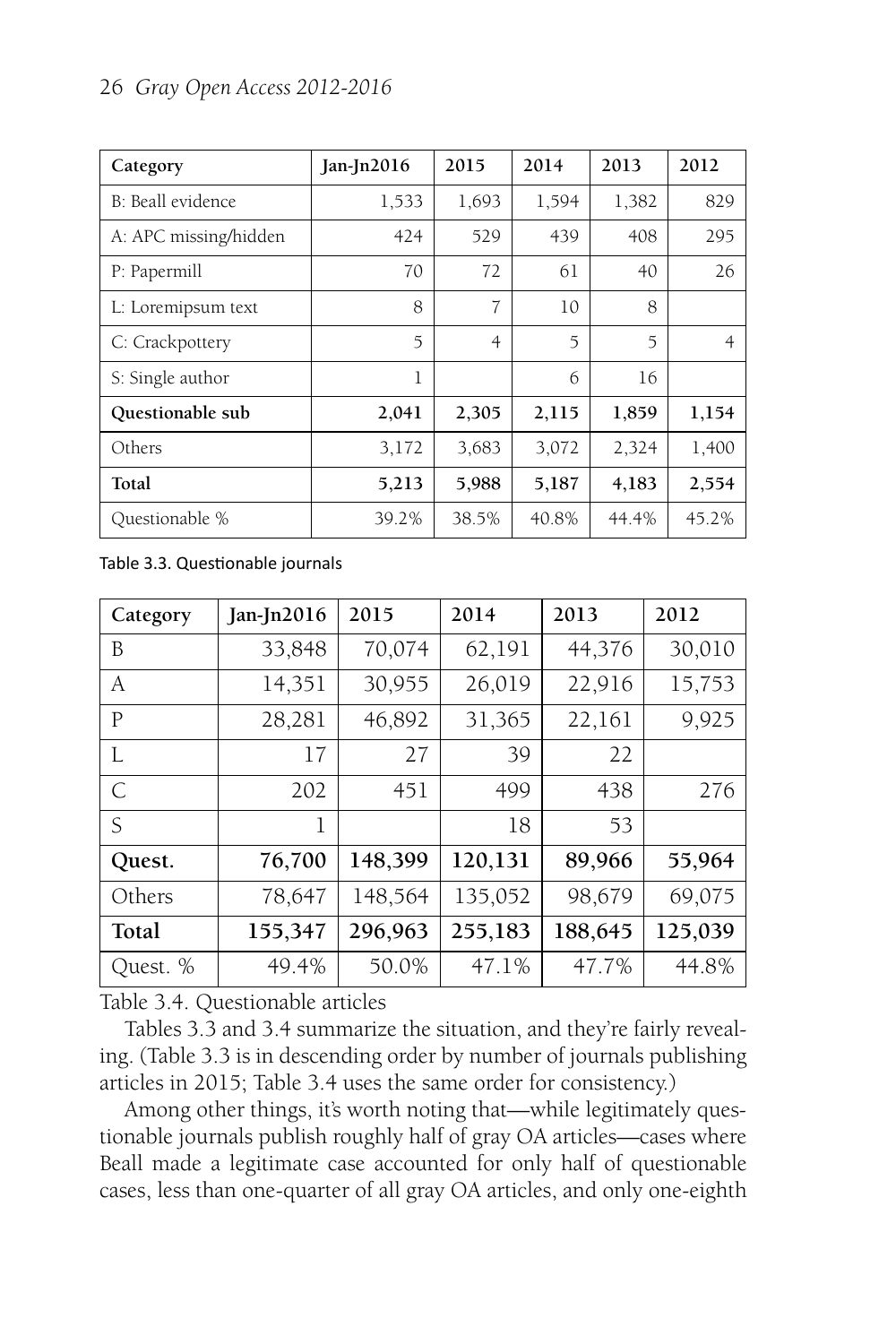as many articles as in *DOAJ* journals in 2015. Also noteworthy: there aren't a lot of papermill journals but they churn out a lot of articles, as you'd expect. Finally, the three smaller questionable categories are so small they might not be worth mentioning, never totaling even 600 articles in a year.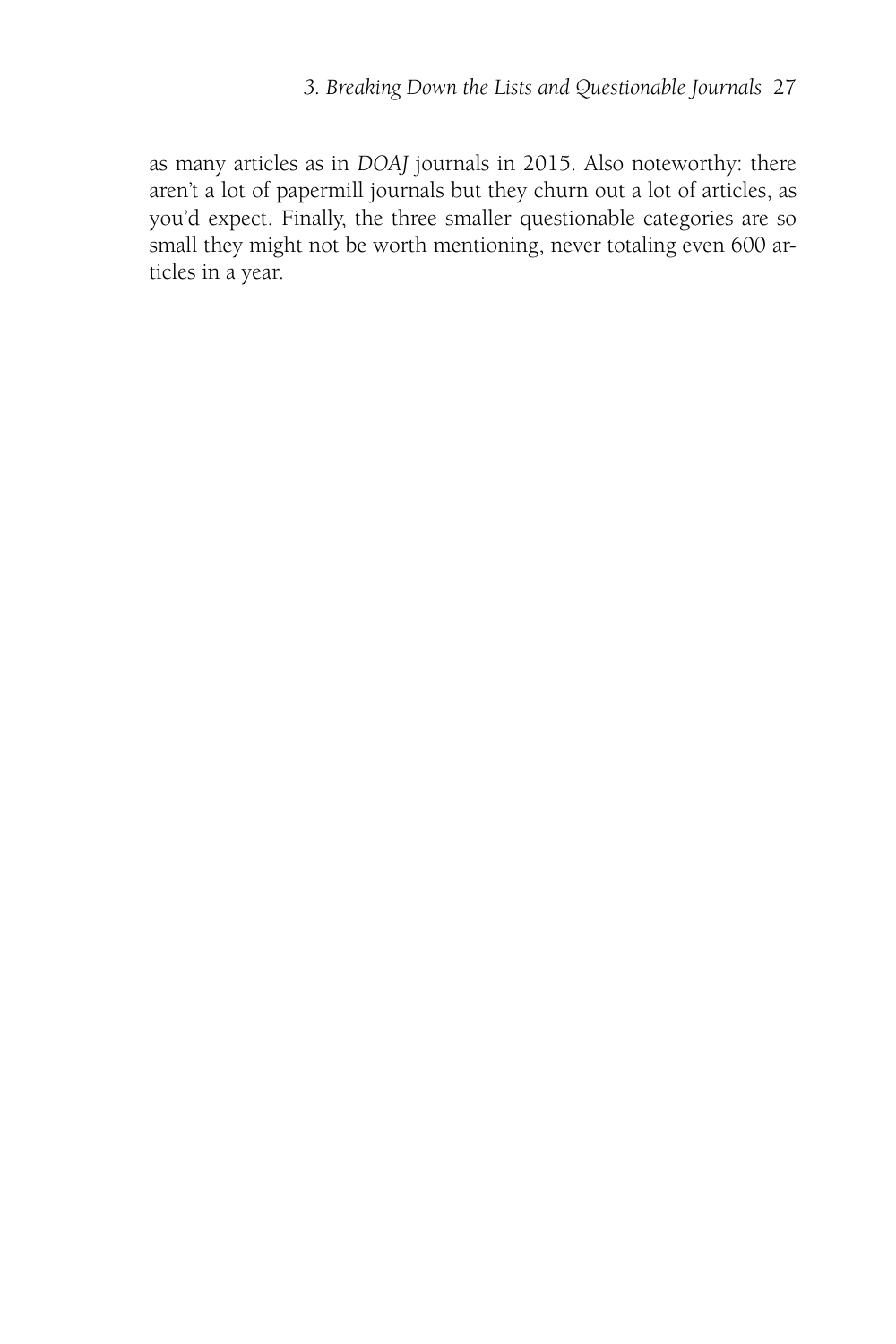# 4. The Shen/Björk paper

Cenyu Shen and Bo-Christer Björk published "Predatory' open access: [a longitudinal study of article volumes and market characteristics" in](http://bmcmedicine.biomedcentral.com/articles/10.1186/s12916-015-0469-2) *BMC Medicine* 13, October 2015. (I'm bemused at the idea that this is a medical paper, but that's a separate discussion.) I started questioning the paper's conclusions [as soon as it appeared,](http://walt.lishost.org/2015/10/careful-reading-and-questionable-extrapolation/) and continued to do so in my blog and in *[Cites & Insights](http://citesandinsights.info/civ16i1.pdf)*.

Quite apart from the apparent assumption that Beall's word is gospel when it comes to journals being "predatory"—an assumption I found, and find, appalling—I thought the numbers were implausible. The authors used a sample of 613 journals to assert that there were around 8,000 active "predatory" journals in 2014 and that those journals published around 420,000 articles in 2014 (up from around 310,000 in 2013 and 212,000 in 2012).

Being presented with a case for the implausibility of the numbers, the authors responded that the article was peer-reviewed and used proper statistical methods. As I was writing this, I took the time to read open reviewer comments on the article and the authors' responses. Notably, *all* of the reviewers said they weren't qualified to review the statistics—and there were certainly questions raised about the assumption that to be on Beall's list was to be predatory.

The authors are right about one thing: looking at all the journals is a ridiculously large task. But that task showed that gray journals are just as heterogeneous as I thought they were, making it easy for a 6% sample to be wildly off base.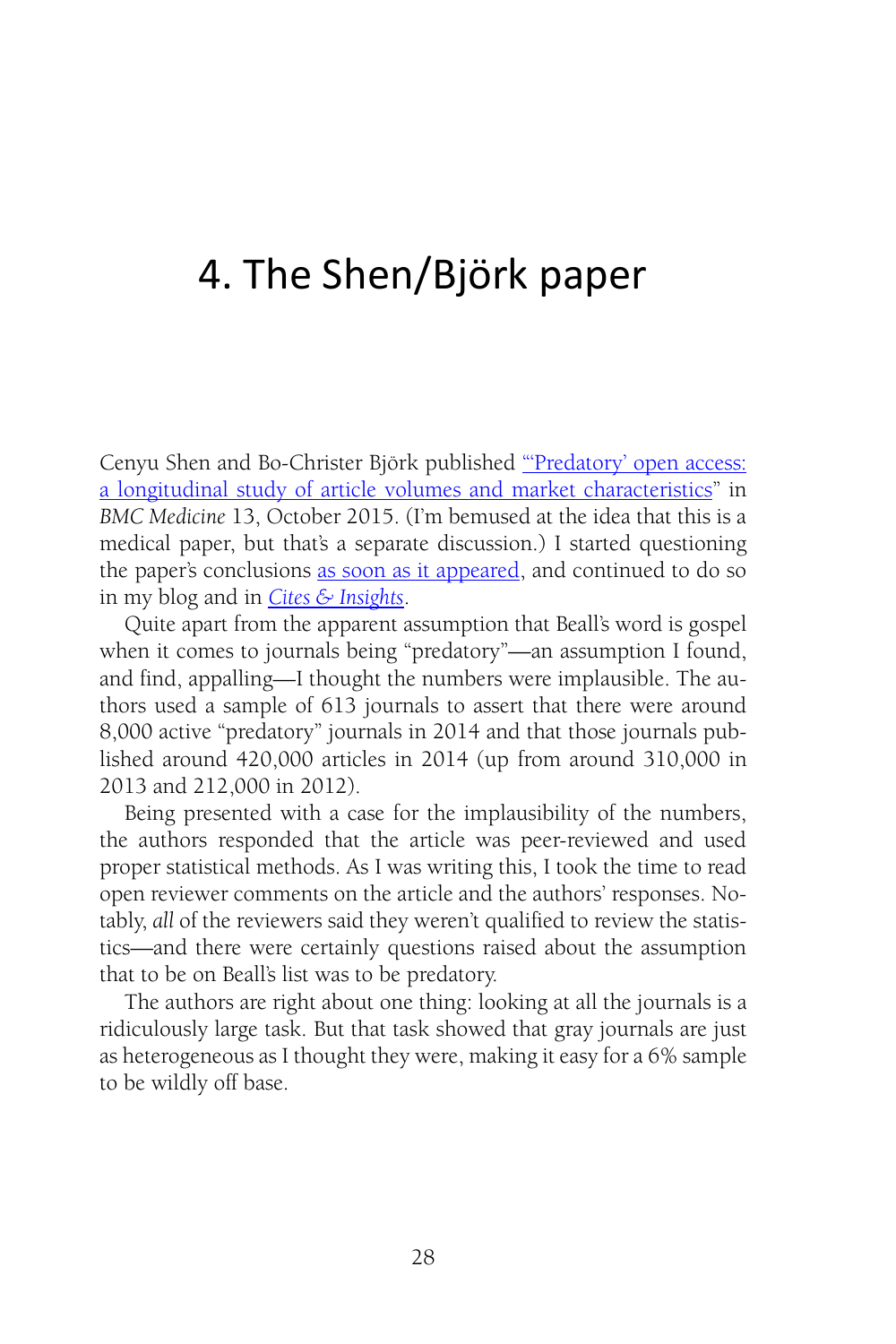# The First Cut

Now that I've done the work, the first note could be that the article's 2014 figure has the first two digits reversed: it's closer to 240,000 than to 420,000. Of course, the authors did not accidentally transpose digits; they came up with too-large results. Instead of 420,000 for 2014, 310,000 for 2013 and 212,000 for 2012, the figures should be 255,000 for 2014, 189,000 for 2013 and 125,000 for 2012 (rounding to the nearest thousand)—consistently between 59% and 61% of the article's figures.

"255,000 questionable as compared to 560,000 *DOAJ"* isn't as astonishing as "nearly as many predatory as not." That 420,000 figure has been cited a *lot*, mostly by critics of open access in general.

But there's more to say…

# The Second Cut

The authors were working from an earlier and much smaller pair of Beall lists than those that I worked from. I used the Wayback Machine to download versions of the list as close as possible to the versions they used (in both cases, later and presumably a little larger). Flagging publisher and journal listings from those earlier versions yield the figures in Table 4.1, including "UA" journals but excluding X-coded ones.

|          | 2014    | 2013   | 2012   |
|----------|---------|--------|--------|
| Journals | 2,692   | าาา    |        |
| Articles | 113,996 | 87,325 | 55,303 |

Table 4.1. Journals and articles based on Beall lists at time of Shen/ Björk article

Now we're down from 8,000 active journals to 2,692—and from 420,000 articles to just under 114,000. The percentages are still clustered: now the real numbers are 26% to 28% of those reported in the article. Even if you added 50% to my figures to account for a few dozen not-fullycounted journals (rather than the 5% to 10% I consider plausible), you'd be nowhere near 200,000, let alone 420,000. And, of course, 114,000 is a pretty small fraction of 560,000—just over one-fifth.

Even those numbers involve the odd assumption that Beall's tagging is definitive. What happens if we reduce the universe to those articles and publishers where Beall's actually made a case?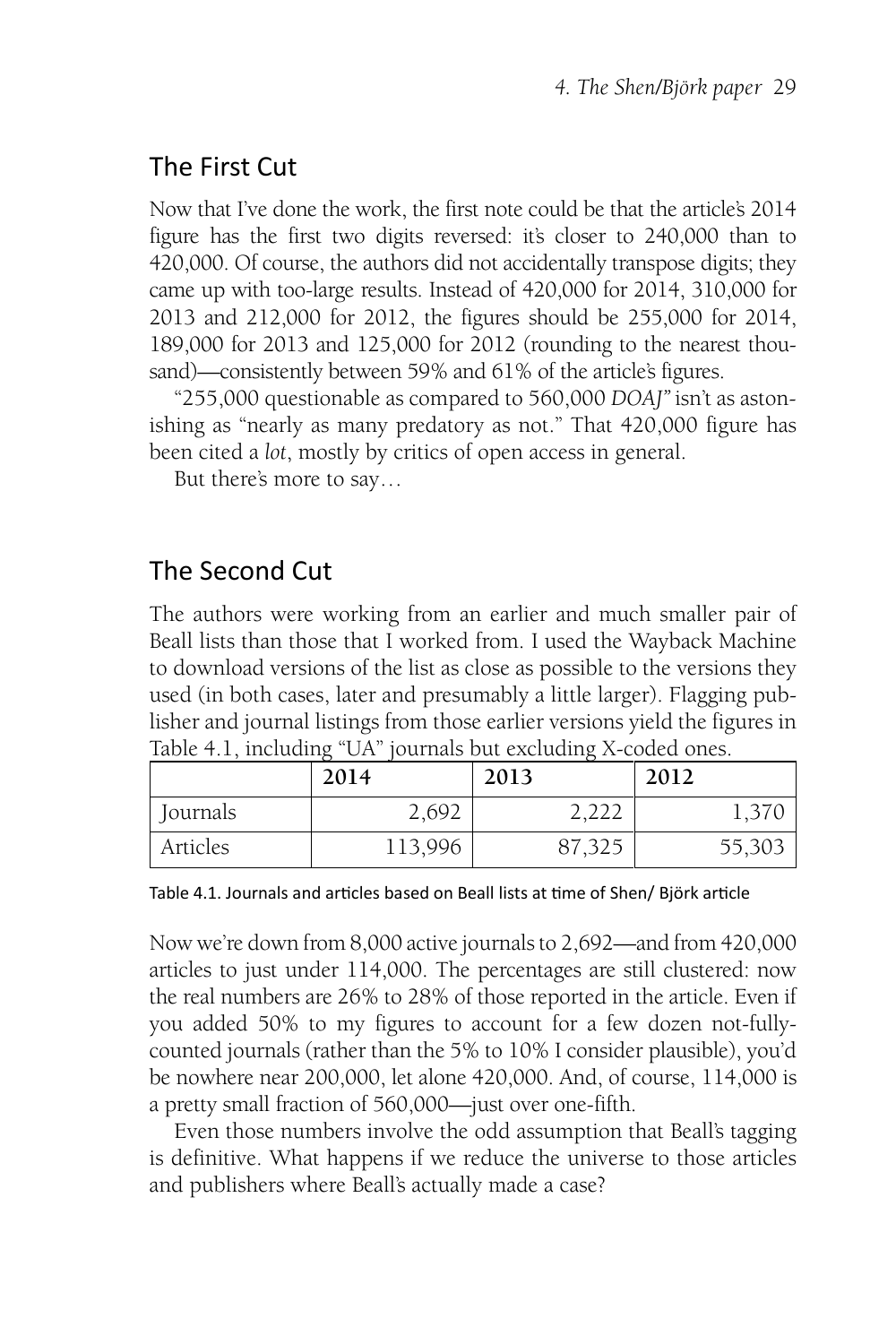# The Final Cut

|          | 2014   | 2013   | 2012   |
|----------|--------|--------|--------|
| Journals | 936    | 781    | 488    |
| Articles | 29,947 | 21,500 | 13,198 |

Table 4.2. Journals and articles where Beall made a case

Table 4.2 shows the results: fewer than 30,000 articles in 2014—about 7% of the article's estimate. (The 2012 and 2013 figures are 6% to 7% of the article's estimates.) These are cases where Beall not only listed a publisher or journal at the time the authors downloaded the lists, but actually made a case for the journals or publishers being questionable or "predatory."

Those numbers are too low—but they're arguably what should have emerged from the study. As noted in Chapter 3, I believe realistic numbers are on the order of 120,000 for 2014; 90,000 for 2013; and 56,000 for 2012—still a *lot* of articles appearing in questionable journals, but not quite so alarmingly high.

# What Went Wrong?

How could these two scholars be so far off? First there's the assertion that all journals on Beall's lists are actually predatory. Second, the "stratified" random sampling method involves some tricky assumptions, based on a "suspicion" that was "verified" by sampling all of ten journals—the suspicion "that journals from small publishers often publish a much higher number of articles than those of large publishers."

The sampling used in this study yielded a much lower percentage of empty journals than my 100% survey. The article estimates that 67% of listings represent active journals; my 100% survey (admittedly of a larger list) shows 40% active journals. That's an *enormous* difference: instead of 8,000 active journals from the smaller list, you wind up with around 4,800. That's probably about right (I show 5,988—but that's from a much larger list).

Beyond that, it appears that the sheer heterogeneity of journals makes projection from a small sample so dicey as to be useless. Unfortunately, I believe that to be the case.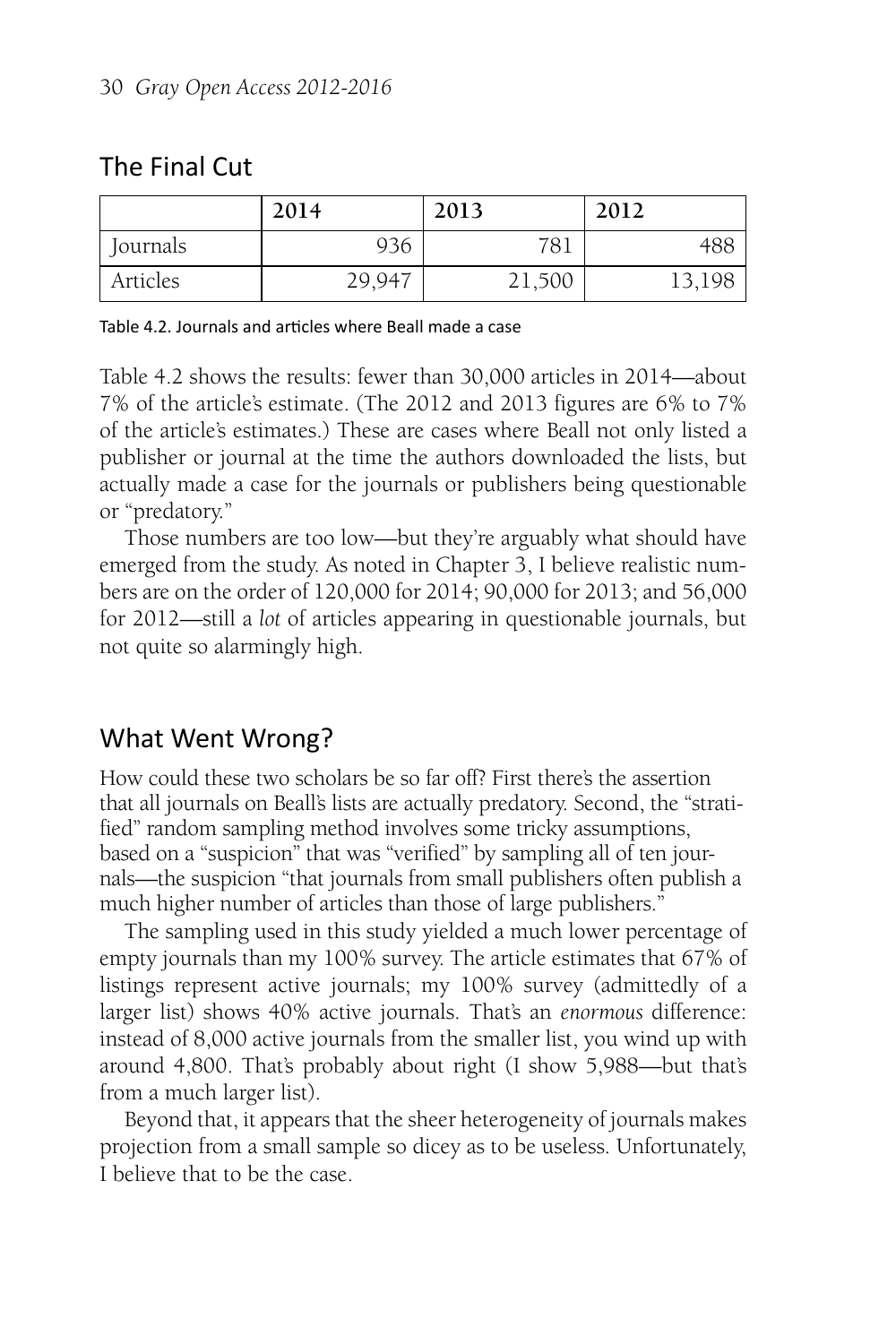# 5. Article Volume

This is the last chapter to include journals with missing or hidden APCs; the rest of the report, including part of this chapter, includes only journals coded A or B.

Most gray journals don't publish very many articles, although there are exceptions. Two journals published more than 4,000 articles in their peak year (2012-2016), one more published more than 3,000 and 11 more broke the 2,000-article mark—but only two journals published 2,000 articles in each of three years, and *none* managed that level in each of four years.

Consider three ways of breaking down article volume: ten groups based on roughly equal numbers of journals, ten groups based on roughly geometric doubling, and the quintiles used in *GOAJ*.

### Roughly Equal Journal Numbers

Table 5.1. breaks down gray journals (excluding X codes) into ten roughly equal parts—"roughly" because 774-journal boundaries almost always occur within a run of journals with the same peak number of articles.

Note "peak number" here and throughout this chapter: the highest number of articles during the 4.5 years. As the table makes clear, it is *never* the case that all journals within a size range published articles in any given year. Closest are the largest journals (97 or more articles), and even there at least 14 of 766 journals were wholly absent in any given year. The worst case is the lowest *and largest* group, 991 journals that never published more than two articles per year: no more than 364 of these, 37%, published in any given year.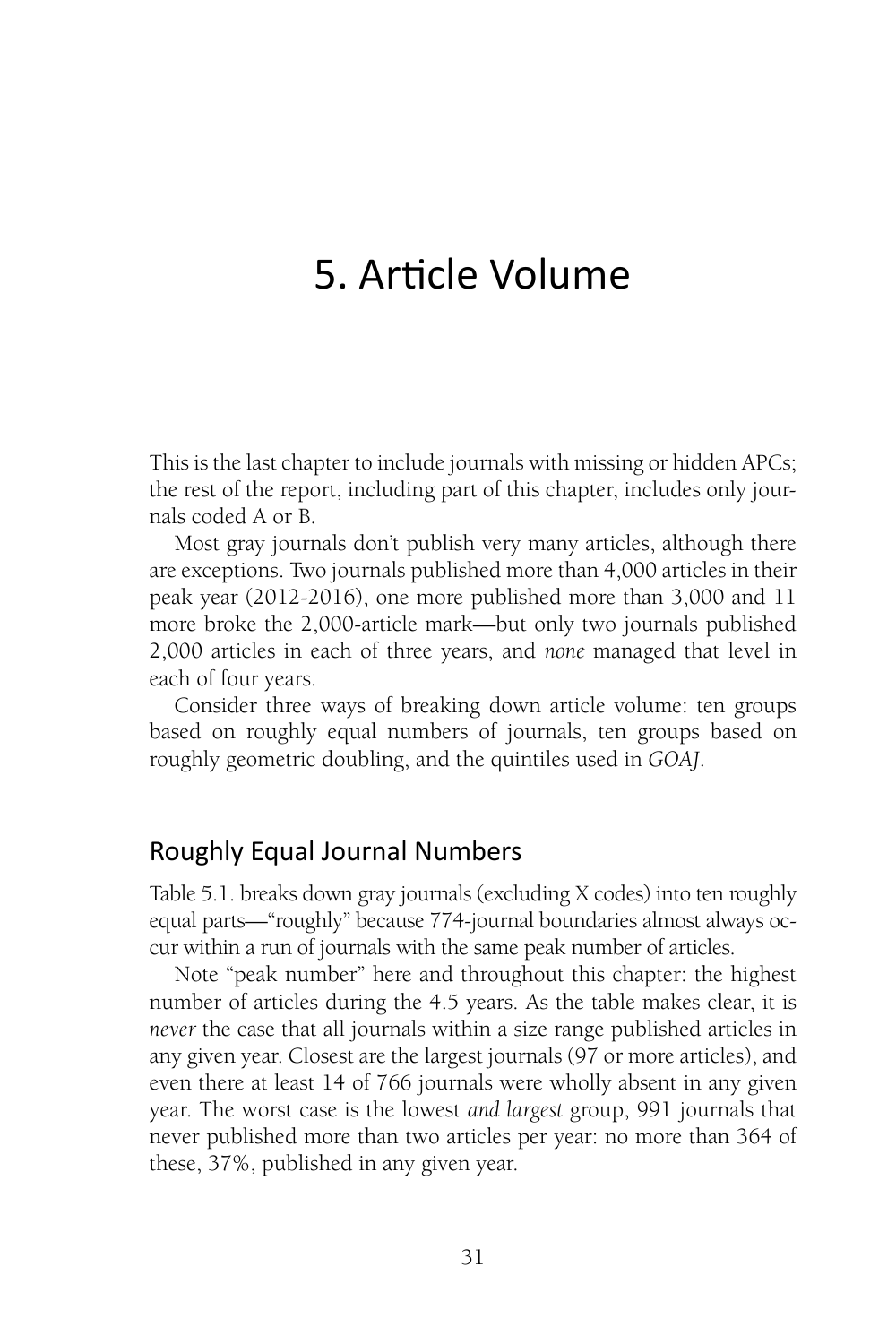| <b>Articles</b> | Journals | $Jan-In2016$ | 2015 | 2014 | 2013 | 2012 | $Cum\%$ |
|-----------------|----------|--------------|------|------|------|------|---------|
| $97+$           | 766      | 737          | 752  | 720  | 620  | 481  | 10%     |
| 49 to 96        | 773      | 717          | 745  | 696  | 591  | 450  | 20%     |
| 31 to 49        | 744      | 648          | 699  | 657  | 552  | 380  | 29%     |
| 20 to 30        | 850      | 684          | 770  | 698  | 572  | 348  | 40%     |
| 14 to 19        | 755      | 543          | 657  | 544  | 441  | 226  | 50%     |
| 10 to 13        | 750      | 504          | 623  | 492  | 347  | 165  | 60%     |
| $7$ to 9        | 727      | 428          | 560  | 459  | 325  | 163  | 69%     |
| 5 or 6          | 731      | 414          | 456  | 317  | 217  | 108  | 79%     |
| 3 or 4          | 656      | 272          | 362  | 287  | 226  | 124  | 87%     |
| 1 or 2          | 991      | 266          | 364  | 317  | 292  | 109  |         |

Table 5.1. Journals grouped by size that published articles each year.

The **Cum%** column in Table 5.1 shows how close I could come to 10% groupings while respecting whole-number boundaries: ideally, every percentage would end in zero. Contrast that to Table 5.2, which shows article totals year by year and cumulative percentages for 2015, the most recent full year: more than two-thirds of all 2015 articles are in the 10% most prolific journals, and the bottom 40% of journals account for only 1.2% of articles

| <b>Articles</b> | Jan-J $n2016$ | 2015    | 2014    | 2013    | 2012   | Cum15% |
|-----------------|---------------|---------|---------|---------|--------|--------|
| $97+$           | 106,446       | 206,959 | 179,627 | 129,300 | 84,372 | 69.7%  |
| 49 to 96        | 20,105        | 38,291  | 32,016  | 25,189  | 19,404 | 82.6%  |
| 31 to 49        | 10,265        | 19,503  | 17,074  | 13,495  | 9,533  | 89.2%  |
| 20 to 30        | 6,764         | 13,136  | 11,779  | 9,077   | 5,867  | 93.6%  |
| 14 to 19        | 4,166         | 7,306   | 5,814   | 5,037   | 2,578  | 96.0%  |
| 10 to 13        | 2,987         | 5,148   | 3,870   | 2,799   | 1,357  | 97.8%  |
| $7$ to 9        | 1,952         | 3,165   | 2,552   | 1,854   | 962    | 98.8%  |
| 5 or 6          | 1,617         | 1,955   | 1,274   | 881     | 456    | 99.5%  |
| 3 or 4          | 701           | 1,003   | 760     | 628     | 352    | 99.8%  |
| 1 or 2          | 344           | 497     | 417     | 385     | 158    |        |

Table 5.2. Articles in journals grouped in ten roughly equal parts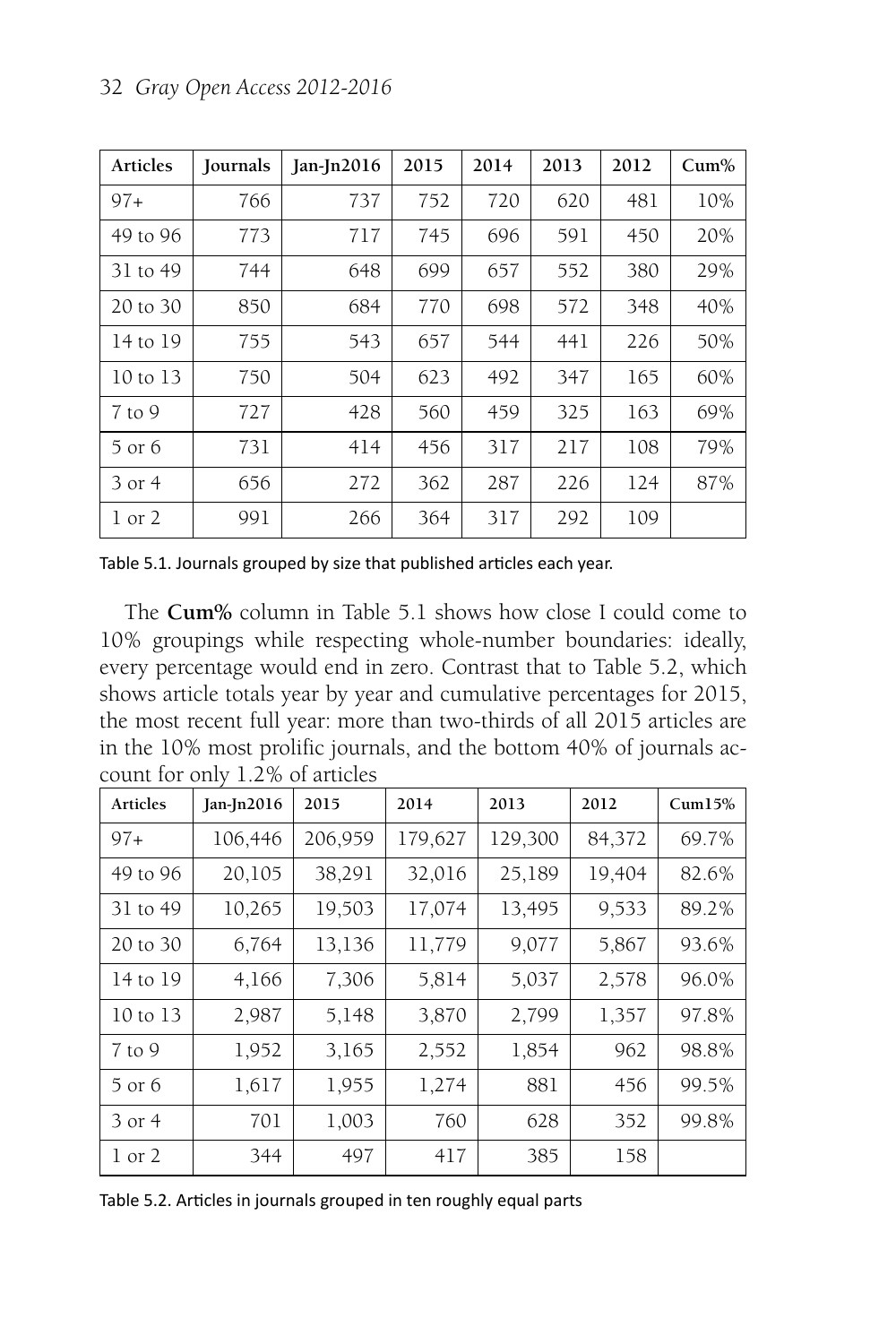| Articles  | Journals | $Jan-In2016$ | 2015  | 2014  | 2013 | 2012 | $Cum\%$ |
|-----------|----------|--------------|-------|-------|------|------|---------|
| $1,000+$  | 54       | 53           | 54    | 53    | 48   | 41   | $1\%$   |
| 500-999   | 73       | 71           | 73    | 72    | 58   | 44   | 2%      |
| 250-499   | 150      | 148          | 149   | 141   | 121  | 99   | 4%      |
| 125-249   | 344      | 327          | 338   | 324   | 280  | 210  | 8%      |
| 63-124    | 598      | 563          | 577   | 545   | 465  | 355  | 16%     |
| $32 - 62$ | 1,007    | 894          | 954   | 889   | 753  | 537  | 29%     |
| $16-31$   | 1,357    | 1,052        | 1,219 | 1,083 | 882  | 521  | 46%     |
| $8 - 15$  | 1,520    | 1,003        | 1,239 | 1,002 | 741  | 357  | 66%     |
| $4 - 7$   | 1,295    | 706          | 834   | 616   | 421  | 216  | 83%     |
| $1 - 3$   | 1,345    | 396          | 551   | 462   | 414  | 174  |         |

Halves: Journals Grouped in Logical Groupings

Table 5.3. Journals by peak volume, logical groupings

Table 5.3 groups journals by logical groupings—starting with 1,000+ and going to roughly half the number for each lower group. I find it interesting that the cumulative percentages are also roughly inverted for the first five rows, with cumulative percentage doubling in each row.

| <b>Articles</b> | $Jan-In2016$ | 2015   | 2014   | 2013   | 2012 | $Cum15\%$ |
|-----------------|--------------|--------|--------|--------|------|-----------|
| $1,000+$        | 39,361       | 77,494 | 60,583 | 45,693 | 41   | 26.1%     |
| 500-999         | 17,657       | 35,851 | 34,374 | 22,150 | 44   | 38.2%     |
| 250-499         | 20,744       | 38,446 | 35,012 | 23,641 | 99   | 51.1%     |
| 125-249         | 22,650       | 44,229 | 39,705 | 30,121 | 210  | 66.0%     |
| 63-124          | 19,148       | 36,751 | 31,590 | 24,683 | 355  | 78.4%     |
| $32 - 62$       | 16,599       | 30,994 | 26,407 | 20,848 | 537  | 88.8%     |
| 16-31           | 10,004       | 18,846 | 16,656 | 13,180 | 521  | 95.2%     |
| $8 - 15$        | 5,899        | 9,825  | 7.670  | 5,899  | 357  | 98.5%     |
| $4 - 7$         | 2,643        | 3,565  | 2,432  | 1,749  | 216  | 99.7%     |
| $1-3$           | 642          | 962    | 754    | 681    | 174  |           |

Table 5.4. Articles for journals grouped by logical groupings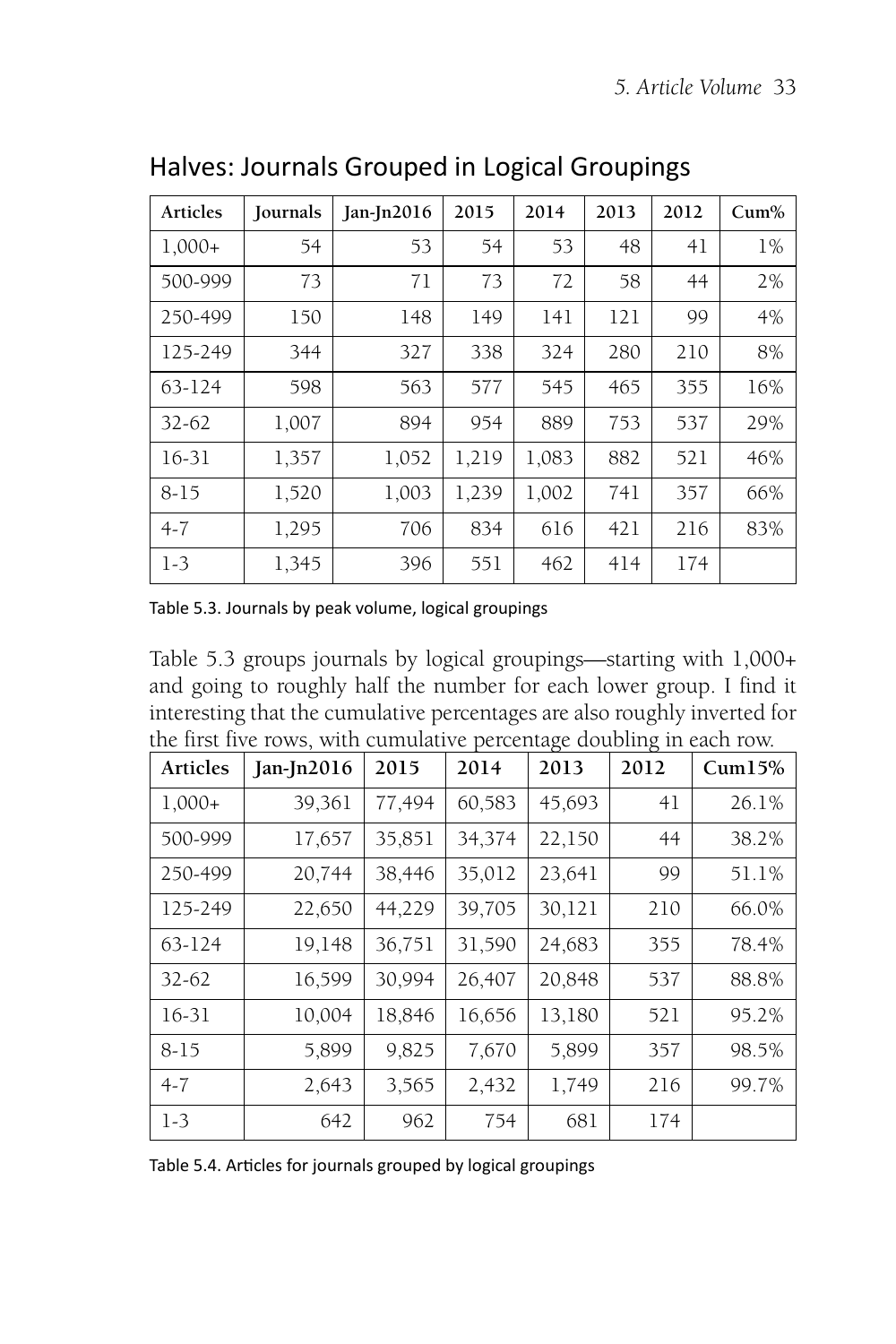The 54 largest journals account for 26% of 2015 articles; the largest 4% for more than half. That's really no surprise.

### Journals and Articles by Segment

The remaining tables use the same size groupings as in *GOAJ* and do *not* include UA (hidden or no APC): I didn't assign subjects or segments to those journals. Tables 5.5 and 5.6 are directly comparable to Tables 4.4 and 4.5 in *GOAJ*, except that Tables 5.5 and 5.6 lack free %. *GOAJ* labels the rows Largest, Large, Medium, Small and Smallest; I've omitted those labels and added percentage rows and columns.

|          | <b>HSS</b> | ິຕ<br><b>Biomed</b> | <b>STEM</b> | Total | $\frac{0}{0}$ |
|----------|------------|---------------------|-------------|-------|---------------|
| $600+$   | 35         | 16                  | 33          | 84    | 2%            |
| 150-599  | 128        | 69                  | 172         | 369   | 7%            |
| 60-149   | 192        | 179                 | 279         | 650   | 12%           |
| 20-59    | 367        | 506                 | 646         | 1,519 | 29%           |
| $1 - 19$ | 547        | 1,046               | 1,037       | 2,630 | 50%           |
| Total    | 1,269      | 1,816               | 2,167       | 5,252 |               |
| $\%$     | 24%        | 35%                 | 41%         |       |               |

Table 5.5. Journals by segment, 2015

Table 5.5 includes only A and B-coded journals that published articles in 2015.

|          | <b>HSS</b> | <b>Biomed</b> | <b>STEM</b> | Total   | $\%$ |
|----------|------------|---------------|-------------|---------|------|
| $600+$   | 38,335     | 16,334        | 35,503      | 90,172  | 34%  |
| 150-599  | 27,054     | 13,424        | 34,039      | 74,517  | 28%  |
| 60-149   | 12,934     | 12,673        | 17,596      | 43,203  | 16%  |
| 20-59    | 9,588      | 13,919        | 14,380      | 37,887  | 14%  |
| $1 - 19$ | 3,839      | 6,468         | 6,312       | 16,619  | 6%   |
| Total    | 91,750     | 62,818        | 107,830     | 262,398 |      |
| %        | 35%        | 24%           | 41%         |         |      |
| Art/jrnl | 72         | 35            | 50          | 50      |      |

Table 5.6. Articles by segment, 2015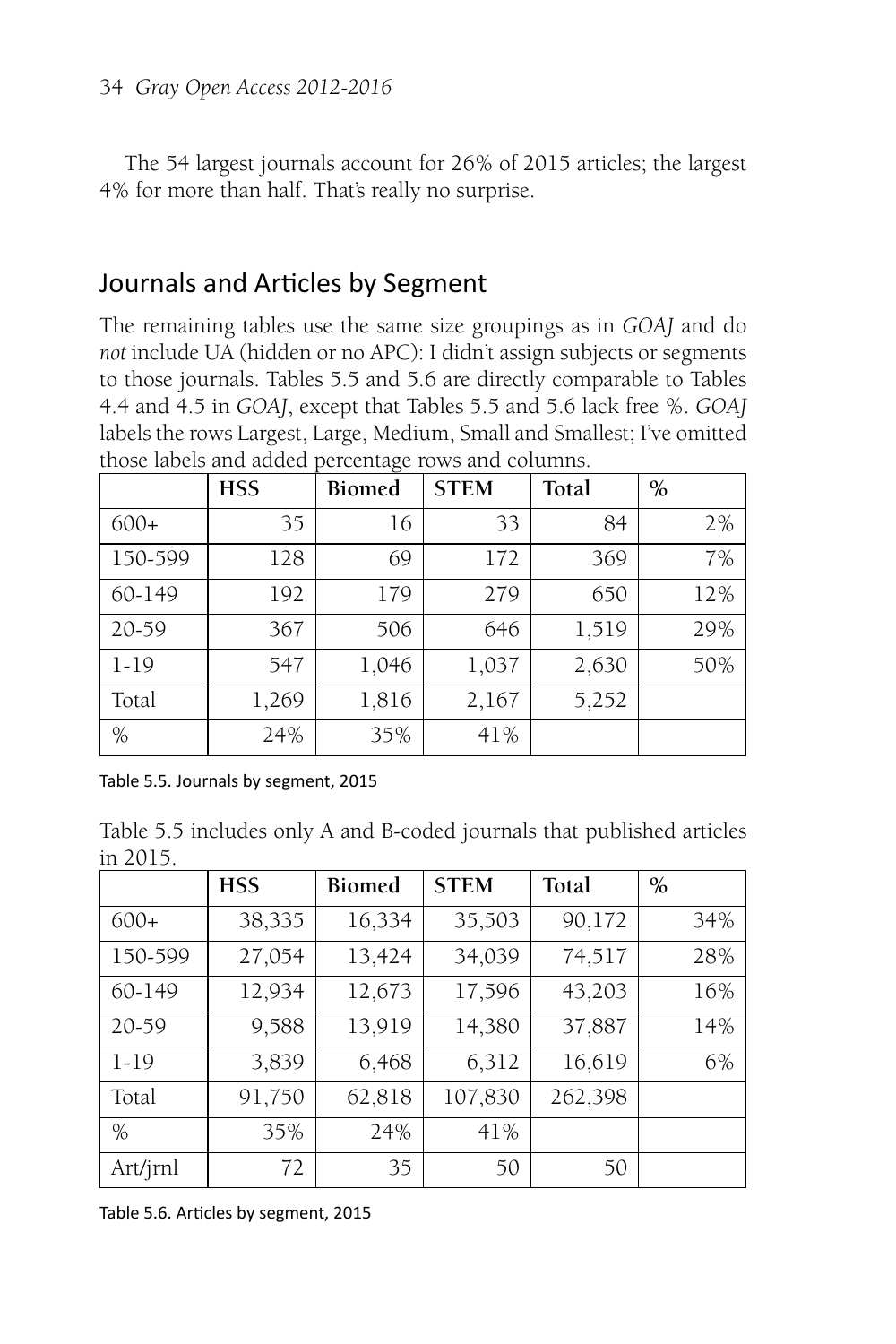Table 5.6 shows 2015 article counts by size of journal and segment but also the average articles per journal. Notably, humanities and social sciences (HSS) represent a much lower percentage of gray OA than of *GOAJ*—and, paradoxically, HSS journals have the *most* articles per journal and Biomed the fewest, with Science, Technology, Engineering and Math (STEM) in the middle. (In *GOAJ*, the 2015 averages are 30 for HSS, 77 for biomed and 75 for STEM.)

There's a simple explanation for the high average articles for HSS: 51,219 of the 91,750 articles are in 220 journals I tagged as "Miscellany" because they covered so many subjects, including some within HSS. That's 75 more journals and roughly 40,000 more articles than in *GOAJ*'s Miscellany group.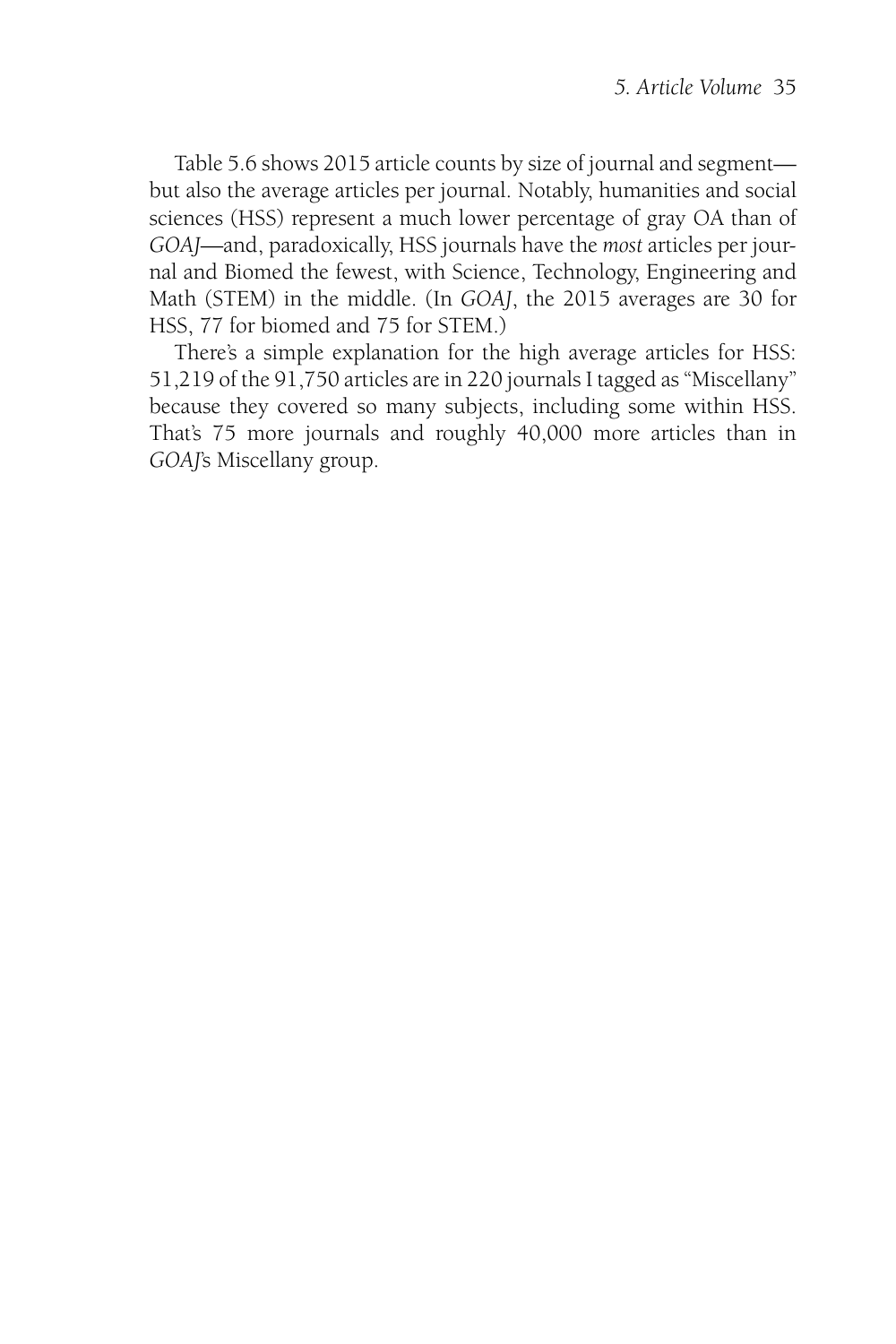## 6. Fees and Maximum Revenue

More than 90% of gray OA journals charge fees—but most of them don't rake in big bucks. That's considerably truer for gray OA journals than for the minority of *GOAJ* journals that charge fees. This chapter uses essentially the same table formats and limits as Chapter 5 of *GOAJ* to provide some comparability—and like Chapter 5 of *GOAJ*, uses 2015 figures.

#### Revenue Ranges

The basis for calculating APCs and maximum potential 2015 revenue is the same as for *GOAJ*. The APC is the fee stated for an American (or "wealthy nation") author of a 10-page full research paper; if society members are offered discounts (and membership is not required), I use the non-member price; if students and other special categories have discounts, I use the most expensive price category.

The revenue figures are almost certainly much too high for most journals, since they don't include waivers or lower prices for less wealthy nations. Based on casual observations, I'd guess that *most* articles are published at lower-income-nation prices.

If you compare Table 6.1 with Table 5.1 in *GOAJ* you'll see startling differences. Although there are more than twice as many gray OA journals with known fees as there are *GOAJ* journals with known fees, only 69 gray journals could have taken in \$150,000 or more in 2015, compared to 397 *GOAJ* journals—and to get past the 1,000-journal mark, which gets down to \$30,000 for *GOAJ*, means going down to \$10,000 for gray OA. At the very bottom, 428 *GOAJ* journals either took in less than \$1,000 or didn't publish any 2015 articles—whereas the figure for gray OA is 2,611 journals.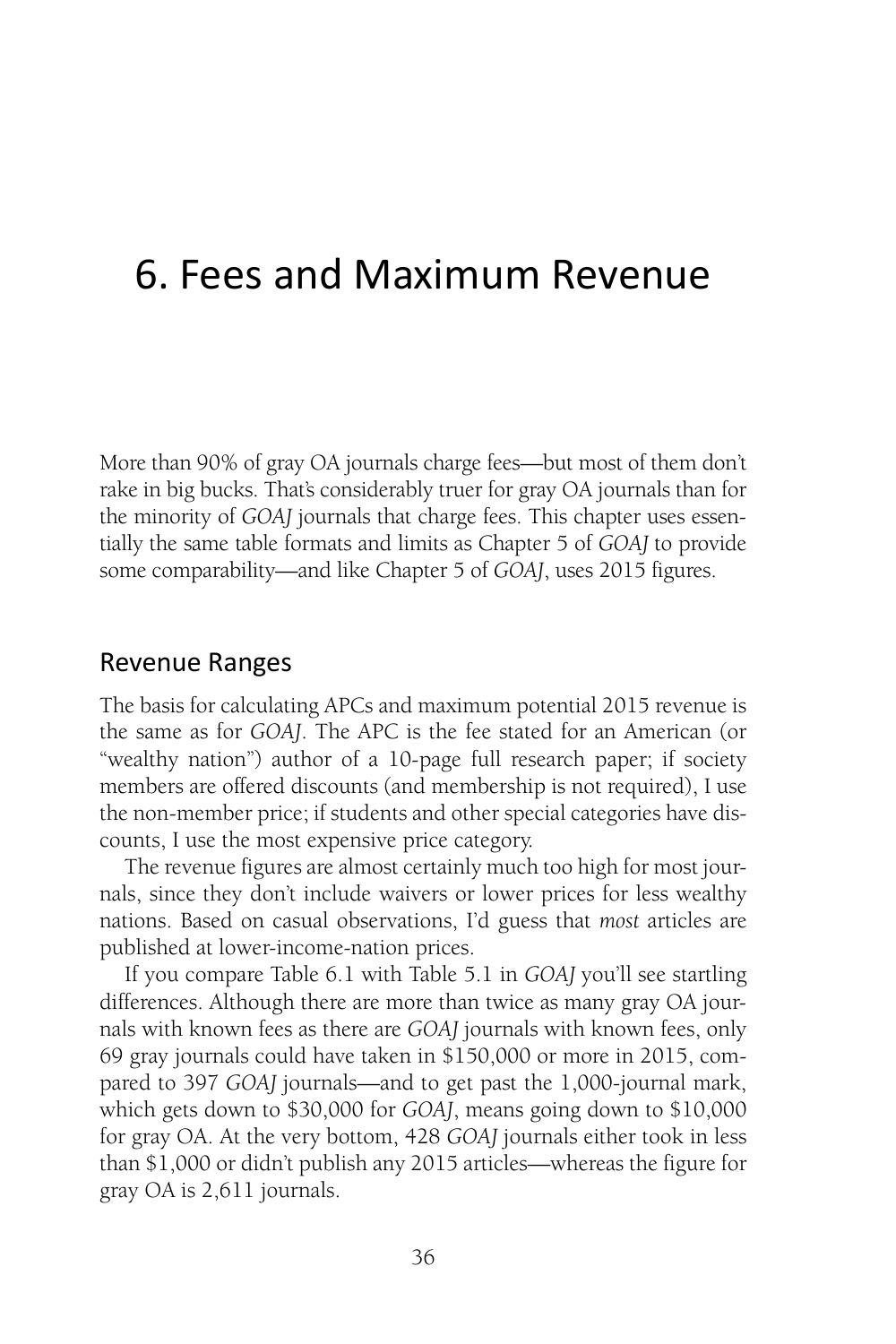| Revenue                | Journals       | CumJ           | Articles      | Art/J          |
|------------------------|----------------|----------------|---------------|----------------|
| \$9 to \$10 million    | 1              | 1              | 3,356         | 3,356          |
| \$2 to \$8.9 million   | $\mathcal{O}$  | $\mathbf{l}$   | 0             |                |
| \$1 to \$1.96 million  | 3              | $\overline{4}$ | 7,941         | 2,647          |
| \$750,000 to \$999,999 | 1              | 5              | 2,250         | 2,250          |
| \$500,000 to \$749,999 | 3              | 8              | 4,305         | 1,435          |
| \$400,000 to \$499,999 | $\overline{4}$ | 12             | 1,360         | 340            |
| \$300,000 to \$399,999 | $\overline{4}$ | 16             | 1,547         | 387            |
| \$250,000 to \$299,999 | 10             | 26             | 3,043         | 304            |
| \$200,000 to \$249,999 | 11             | 37             | 7,153         | 650            |
| \$150,000 to \$199,999 | 32             | 69             | 22,712        | 641            |
| \$100,000 to \$149,999 | 55             | 124            | 17,802        | 324            |
| \$75,000 to \$99,999   | 83             | 207            | 18,289        | 220            |
| \$50,000 to \$74,999   | 114            | 321            | 23,032        | 202            |
| \$40,000 to \$49,999   | 72             | 393            | 8,839         | 123            |
| \$30,000 to \$39,999   | 122            | 515            | 15,011        | 123            |
| \$25,000 to \$29,999   | 85             | 600            | 11,288        | 133            |
| \$20,000 to \$24,999   | 140            | 740            | 13,518        | 97             |
| \$15,000 to \$19,999   | 201            | 941            | 16,345        | 81             |
| \$10,000 to \$14,999   | 314            | 1,255          | 17,270        | 55             |
| \$7,500 to \$9,999     | 282            | 1,537          | 12,250        | 43             |
| \$5,000 to \$7,499     | 463            | 2,000          | 13,621        | 29             |
| \$2,500 to \$4,999     | 821            | 2,821          | 17,100        | 21             |
| \$1,000 to \$2,499     | 942            | 3,763          | 11,133        | 12             |
| \$1 to \$999           | 1,105          | 4,868          | 4,521         | $\overline{4}$ |
| \$0 (no 2015 articles) | 1,506          | 6,374          | $\mathcal{O}$ |                |

Table 6.1. Revenue by journal, detailed breakdown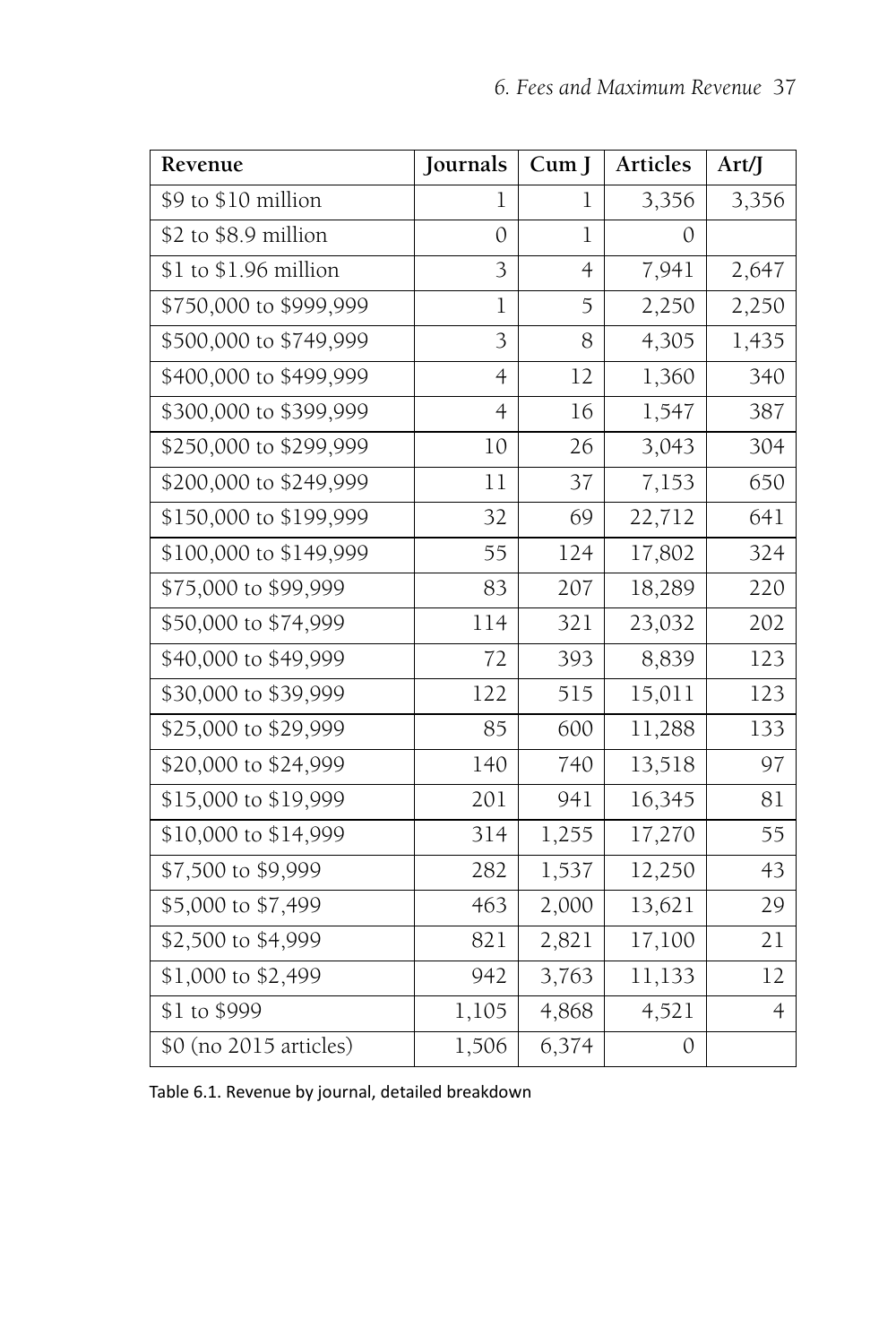| <b>APC</b>      | Journals | $Cum$ J | <b>Articles</b> | Art/J |
|-----------------|----------|---------|-----------------|-------|
| \$3,619         | 1        | 1       | 25              | 25    |
| \$2,500-\$2,900 | 22       | 23      | 4,830           | 220   |
| \$2,250-\$2,319 | 3        | 26      | 246             | 82    |
| \$2,000-\$2,119 | 51       | 77      | 3,476           | 68    |
| \$1,800-\$1,949 | 61       | 138     | 1,382           | 23    |
| \$1,500-\$1,735 | 91       | 229     | 2,440           | 27    |
| \$1,250-\$1,438 | 60       | 289     | 770             | 13    |
| \$1,000-\$1,249 | 226      | 515     | 4,592           | 20    |
| \$750-\$999     | 372      | 887     | 8,333           | 22    |
| \$600-\$749     | 266      | 1,153   | 4,932           | 19    |
| \$400-\$599     | 1,075    | 2,228   | 25,047          | 23    |
| \$300-\$399     | 1,208    | 3,436   | 18,905          | 16    |
| \$200-\$299     | 843      | 4,279   | 21,465          | 25    |
| \$100-\$195     | 1,045    | 5,324   | 64,025          | 61    |
| \$10-\$99       | 1,049    | 6,373   | 90,985          | 87    |

## Detailed APC Breakdown

Table 6.2. APC levels, detailed breakdown

Table 6.2 uses the same breakdown as Table 5.2 in *GOAJ*—except that there are no gray OA journals with APCs greater than \$3,619 and limits on other rows are adjusted for reality (e.g., there are no \$2 APCs in gray OA). As with the rest of this chapter, one or two now-you-see-them, now-you-don't journals are missing from these figures.

## Fees and Revenue by Segment

Table 6.3 uses the same categories and layout as Table 5.4 in *GOAJ* to show 2015 values for active journals, APC level, article counts and maximum potential revenue by broad subject segment. The most striking group is probably the top one, where potential revenues for biomed articles in the most expensive journals are more than times the combined total for HSS and STEM.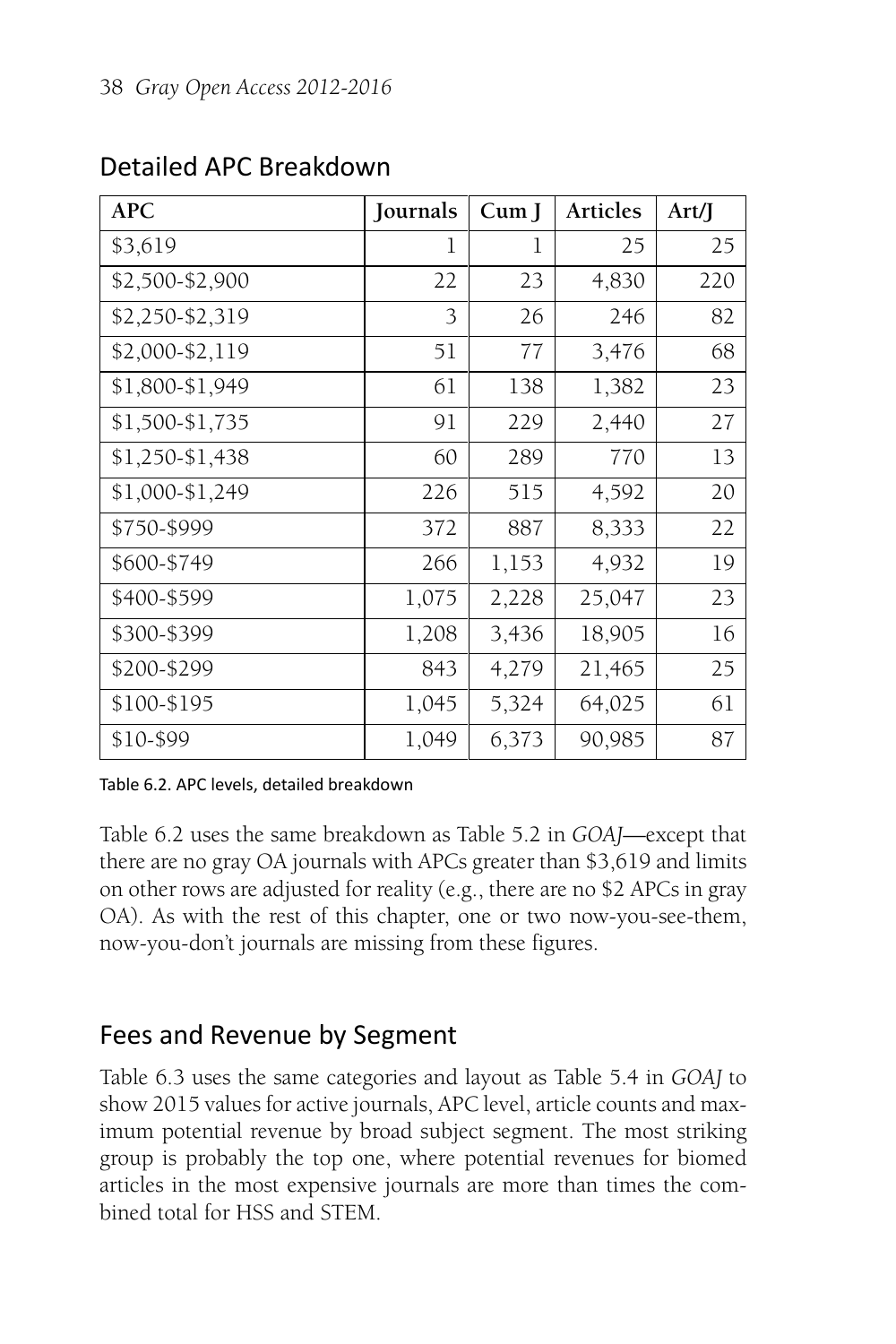The much higher revenue figures for HSS than for HSS in *GOAJ* are largely due to miscellaneous journals including papermills, and it's probably worth repeating that *actual* revenues are probably much lower than maximum revenues, quite possibly less than half as much.

|               |          | <b>HSS</b>  | <b>Biomed</b> | <b>STEM</b> |
|---------------|----------|-------------|---------------|-------------|
| $$1,400+$     |          | 3           | 166           | 34          |
|               | Articles | 132         | 11,173        | 1,254       |
|               | Revenue  | \$218,457   | \$25,263,734  | \$2,247,256 |
| \$600-\$1,399 |          | 48          | 464           | 184         |
|               | Articles | 2,291       | 9,645         | 6,531       |
|               | Revenue  | \$1,990,572 | \$9,170,083   | \$5,752,026 |
| \$200-\$599   |          | 519         | 678           | 1,003       |
|               | Articles | 28,769      | 10,512        | 26,136      |
|               | Revenue  | \$9,400,038 | \$4,240,630   | \$9,042,431 |
| \$10-\$199    |          | 615         | 365           | 789         |
|               | Articles | 57,440      | 29,054        | 70,749      |
|               | Revenue  | \$5,184,227 | \$2,428,885   | \$6,192,007 |
| Free          |          | 84          | 143           | 157         |
|               | Articles | 3,118       | 2,434         | 3,160       |

Table 6.3. Articles and revenues by segment

There may not be a lot more to say here. Most gray OA journals, no matter what the subject, charge—but generally charge moderate fees.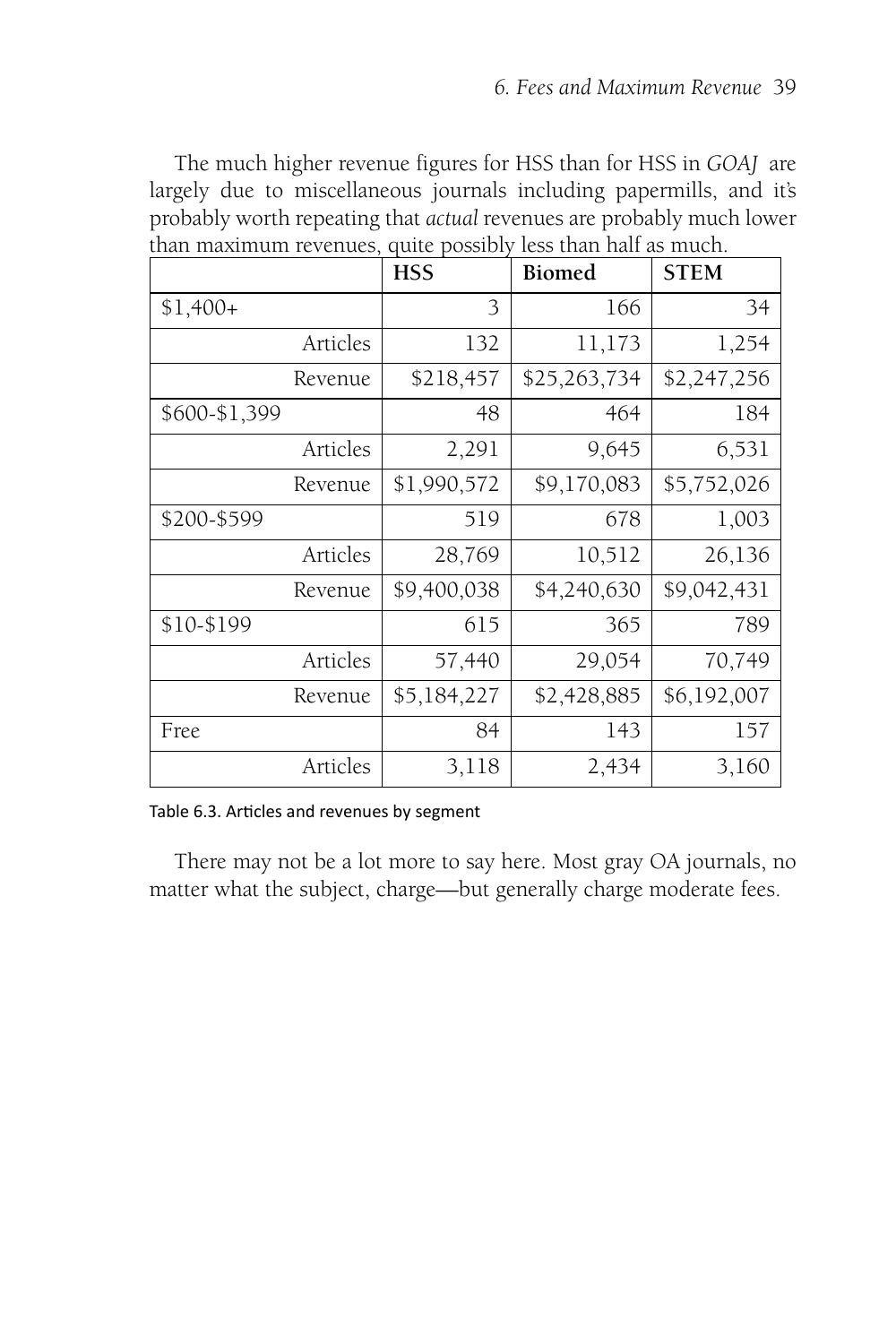# 7. Country of Publication

This chapter covers only a subset of A- and B-coded gray OA, and it's a defective subset at that. To wit:

- This study is primarily descriptive, not investigative: I did not go beyond the websites themselves looking for country of publication. For 28% of the journals active in 2015 (25% of the 2015 articles), I did not record a country of publication at all.
- $\triangleright$  I accepted what was stated at face value—with one key exception: if two contact points or offices in two different countries were provided, and if the first was in the United States, United Kingdom or Canada and the second was not, I looked at the language on the website. If it was clearly not typical of native English syntax, I recorded the other country as the country of publication. (A helpful hint: "Copyright" is a single word in the US, UK and Canada. There are other dead giveaways, but that one is readily avoidable.)
- $\triangleright$  But consider the first eight words of the bullet above. I would guess that 90% or more of the journals listed as being published in the United States, United Kingdom or Canada are actually published elsewhere, based on the peculiar syntax of the webpages.

What may be most interesting about the tables that follow is what's *not* there: namely, gray OA isn't a major phenomenon in all of the global South. To wit, there are *no* gray OA journals coded A or B in South America and only five in all of Latin America (four in Mexico and one in the British Virgin Islands). For that matter, although overall this subset has 45% as many 2015-active journals as *GOAJ*, with 39% as many articles, those percentages are both below 10% in Eastern Europe and 20% in the Middle East and Western Europe.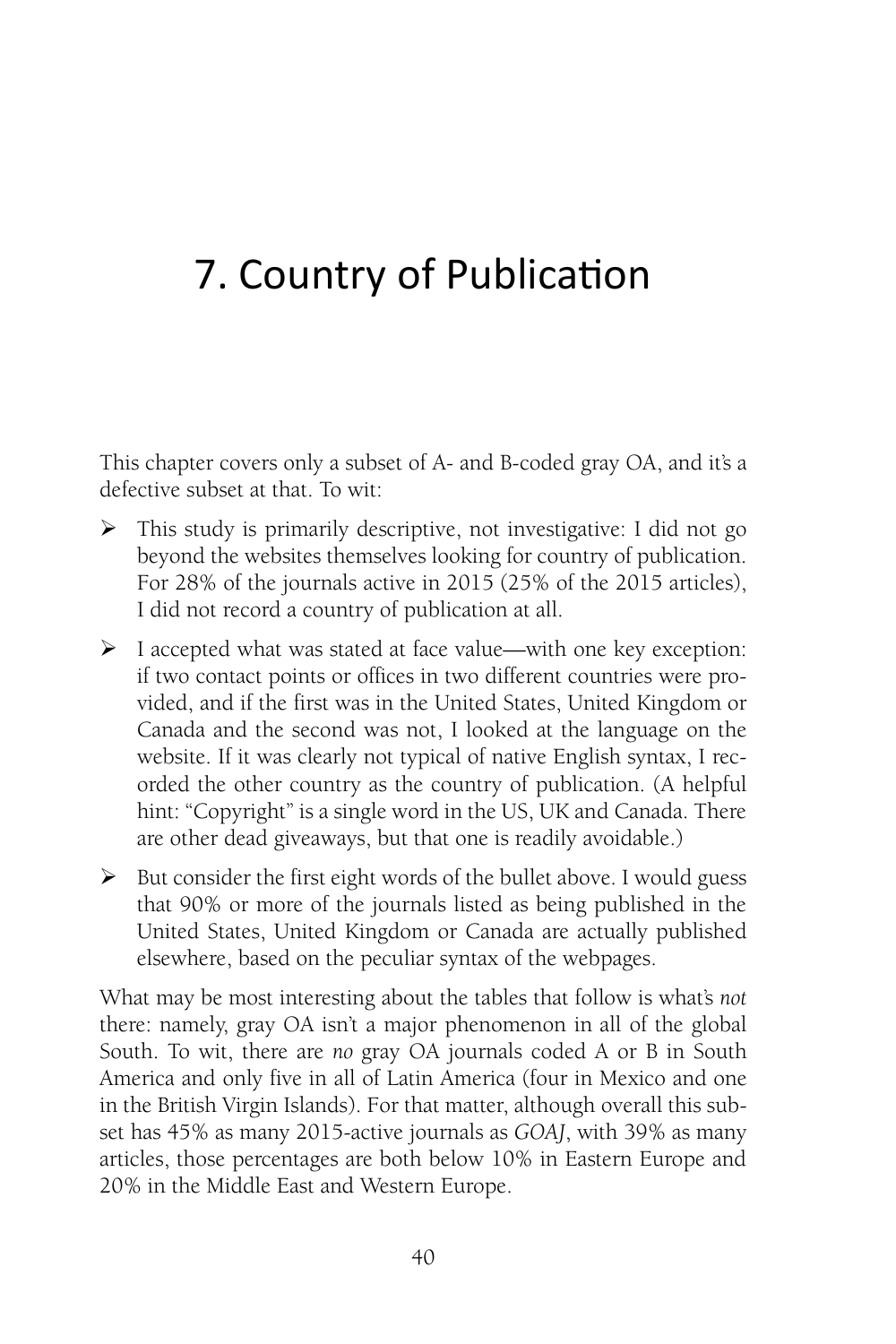| Country                | Journals       | %Free | <b>Articles</b> | %Free |
|------------------------|----------------|-------|-----------------|-------|
| Algeria                | $\mathbf 1$    | 100%  | 18              | 100%  |
| Australia              | 34             | 12%   | 1,255           | 31%   |
| Austria                | 10             | 0%    | 1,152           | 0%    |
| Bangladesh             | 22             | 9%    | 2,613           | 0%    |
| Bosnia and Herzegovina | $\overline{4}$ | 50%   | 254             | 64%   |
| British Virgin Islands | $\mathbf 1$    | 0%    | 521             | 0%    |
| Bulgaria               | 28             | 14%   | 1,824           | 2%    |
| Canada                 | 153            | 7%    | 7,892           | 2%    |
| China                  | 8              | 63%   | 266             | 73%   |
| Croatia                | 5              | 0%    | 374             | 0%    |
| Cyprus                 | $\mathbf{1}$   | 100%  | 3               | 100%  |
| Czech Republic         | $\overline{2}$ | 50%   | 88              | 86%   |
| Denmark                | $\overline{1}$ | 0%    | 127             | $0\%$ |
| Egypt                  | 11             | 9%    | 176             | 1%    |
| France                 | $\mathbf 1$    | 0%    | 58              | 0%    |
| Georgia                | $\overline{1}$ | 0%    | 13              | 0%    |
| Germany                | 12             | 92%   | 216             | 72%   |
| Ghana                  | 3              | 0%    | 34              | 0%    |
| Hong Kong              | 58             | 48%   | 614             | 31%   |
| Hungary                | $\overline{1}$ | 0%    | 93              | 0%    |
| India                  | 2,033          | 5%    | 161,910         | 1%    |
| Indonesia              | $\overline{4}$ | 0%    | 78              | 0%    |
| Iran                   | 15             | 40%   | 727             | 18%   |
| Iraq                   | $\mathbf 1$    | 100%  | 49              | 100%  |
| Italy                  | $\overline{2}$ | 0%    | 207             | 0%    |
| Japan                  | 5              | 0%    | 1,131           | 0%    |
| Kazakhstan             | $\mathbf 1$    | 0%    | 12              | 0%    |
| Kenya                  | 15             | 0%    | 254             | 0%    |

Table 7.1a. Countries with gray OA journals, part 1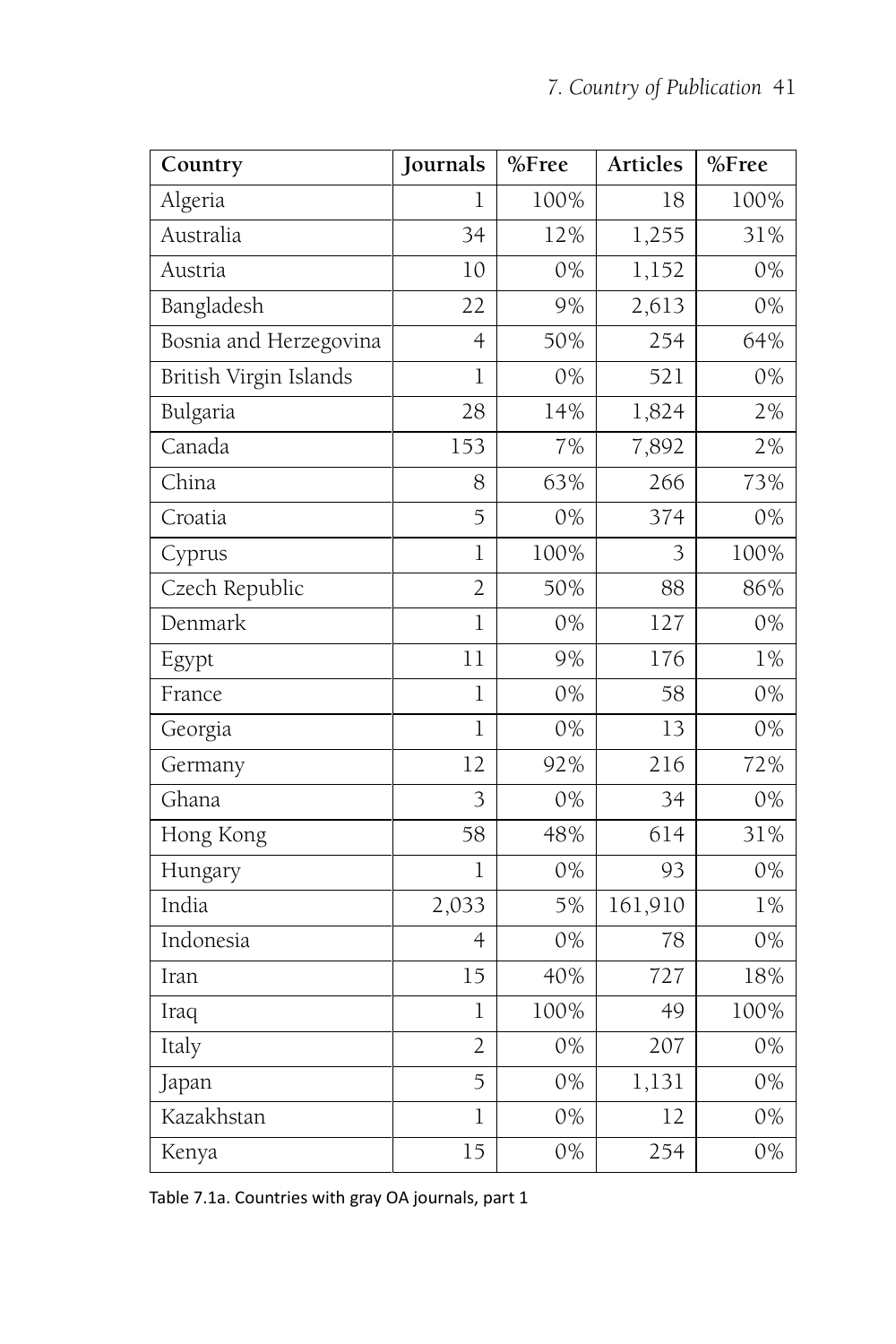| Country              | Journals       | %Free | <b>Articles</b> | %Free |
|----------------------|----------------|-------|-----------------|-------|
| Libya                | 1              | 0%    | 51              | 0%    |
| Lithuania            | $\overline{7}$ | 0%    | 157             | 0%    |
| Macedonia            | $\overline{7}$ | 43%   | 96              | 7%    |
| Malaysia             | 44             | 20%   | 746             | 27%   |
| Mexico               | $\overline{4}$ | 0%    | 123             | 0%    |
| Mongolia             | 8              | 0%    | 58              | 0%    |
| Morocco              | $\overline{3}$ | 33%   | 1,191           | 35%   |
| Nepal                | $\overline{2}$ | 50%   | 123             | 5%    |
| Netherlands          | $\mathbf{1}$   | 100%  | 3               | 100%  |
| Nigeria              | 403            | 0%    | 2,779           | 0%    |
| Pakistan             | 150            | 6%    | 3,925           | 3%    |
| Philippines          | 3              | 100%  | 134             | 100%  |
| Poland               | $\mathbf{l}$   | 0%    | 220             | 0%    |
| Romania              | 29             | 3%    | 1,729           | $1\%$ |
| Russia               | $\overline{2}$ | 0%    | 476             | 0%    |
| Saudi Arabia         | $\mathbf 1$    | 0%    | 72              | 0%    |
| Singapore            | 20             | 0%    | 1,389           | 0%    |
| Slovakia             | $\overline{4}$ | 0%    | 82              | 0%    |
| South Korea          | 14             | 43%   | 1,014           | 4%    |
| Sweden               | $\mathbf{1}$   | 0%    | 28              | 0%    |
| Switzerland          | 14             | 43%   | 963             | 7%    |
| Tunisia              | 10             | 10%   | 217             | 46%   |
| Turkey               | 47             | 49%   | 1,307           | 55%   |
| Ukraine              | 1              | 0%    | 10              | 0%    |
| United Arab Emirates | 36             | 8%    | 711             | 11%   |
| United Kingdom       | 201            | 17%   | 5,800           | 11%   |
| <b>United States</b> | 853            | 4%    | 17,442          | 4%    |

Table 7.1b. Countries with gray OA journals, part 2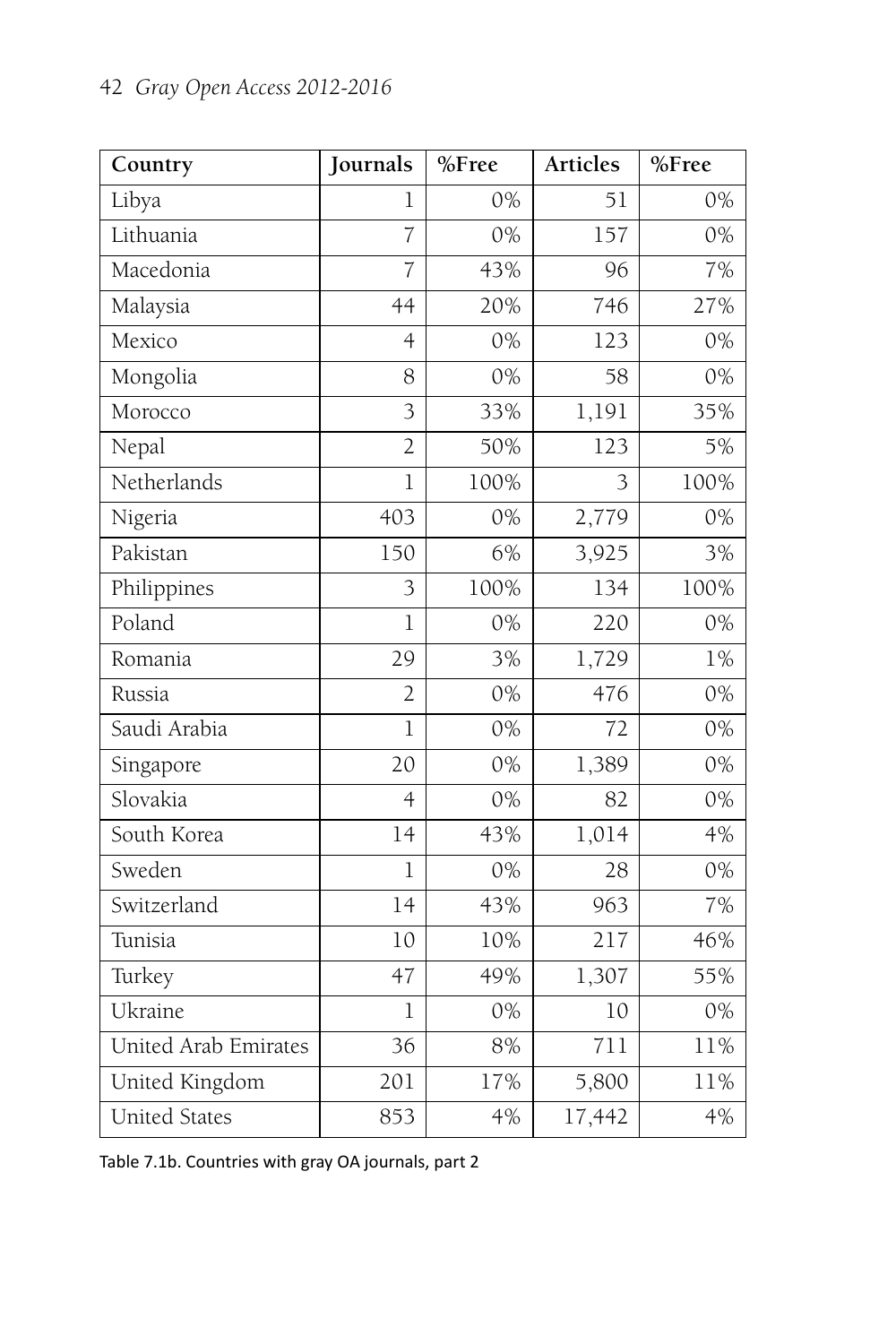| Country              | Journals        | %Free | GOAJ           | Gray% |
|----------------------|-----------------|-------|----------------|-------|
| India                | 2,033           | 5%    | 461            | 441%  |
| <b>United States</b> | 853             | 4%    | 952            | 90%   |
| Nigeria              | 403             | 0%    | 28             | 1439% |
| United Kingdom       | 201             | 17%   | 300            | 67%   |
| Canada               | 153             | 7%    | 199            | 77%   |
| Pakistan             | 150             | 6%    | 70             | 214%  |
| Hong Kong            | 58              | 48%   | 39             | 149%  |
| Turkey               | 47              | 49%   | 295            | 16%   |
| Malaysia             | 44              | 20%   | 63             | 70%   |
| United Arab Emirates | 35              | 6%    | 14             | 250%  |
| Australia            | $\overline{34}$ | 12%   | 114            | 30%   |
| Romania              | 29              | 3%    | 322            | 9%    |
| Bulgaria             | 28              | 14%   | 34             | 82%   |
| Bangladesh           | 22              | 9%    | 31             | 71%   |
| Singapore            | 20              | 0%    | 28             | 71%   |
| Iran                 | 15              | 40%   | 297            | 5%    |
| Kenya                | 15              | 0%    | $\overline{7}$ | 214%  |
| South Korea          | 14              | 43%   | 40             | 35%   |
| Switzerland          | 14              | 43%   | 43             | 33%   |
| Germany              | 12              | 92%   | 246            | 5%    |
| Egypt                | 11              | 9%    | 16             | 69%   |
| Austria              | 10              | 0%    | 50             | 20%   |
| Tunisia              | 10              | 10%   | $\mathbf 1$    | 1000% |
| China                | 8               | 63%   | 47             | 17%   |
| Mongolia             | 8               | 0%    | $\mathcal{O}$  |       |
| Lithuania            | $\overline{7}$  | 0%    | 35             | 20%   |
| Macedonia            | $\overline{7}$  | 43%   | 19             | 37%   |
| Croatia              | 5               | 0%    | 103            | 5%    |
| Japan                | 5               | 0%    | 94             | 5%    |

Table 7.2. Countries with five or more gray journals, in journal order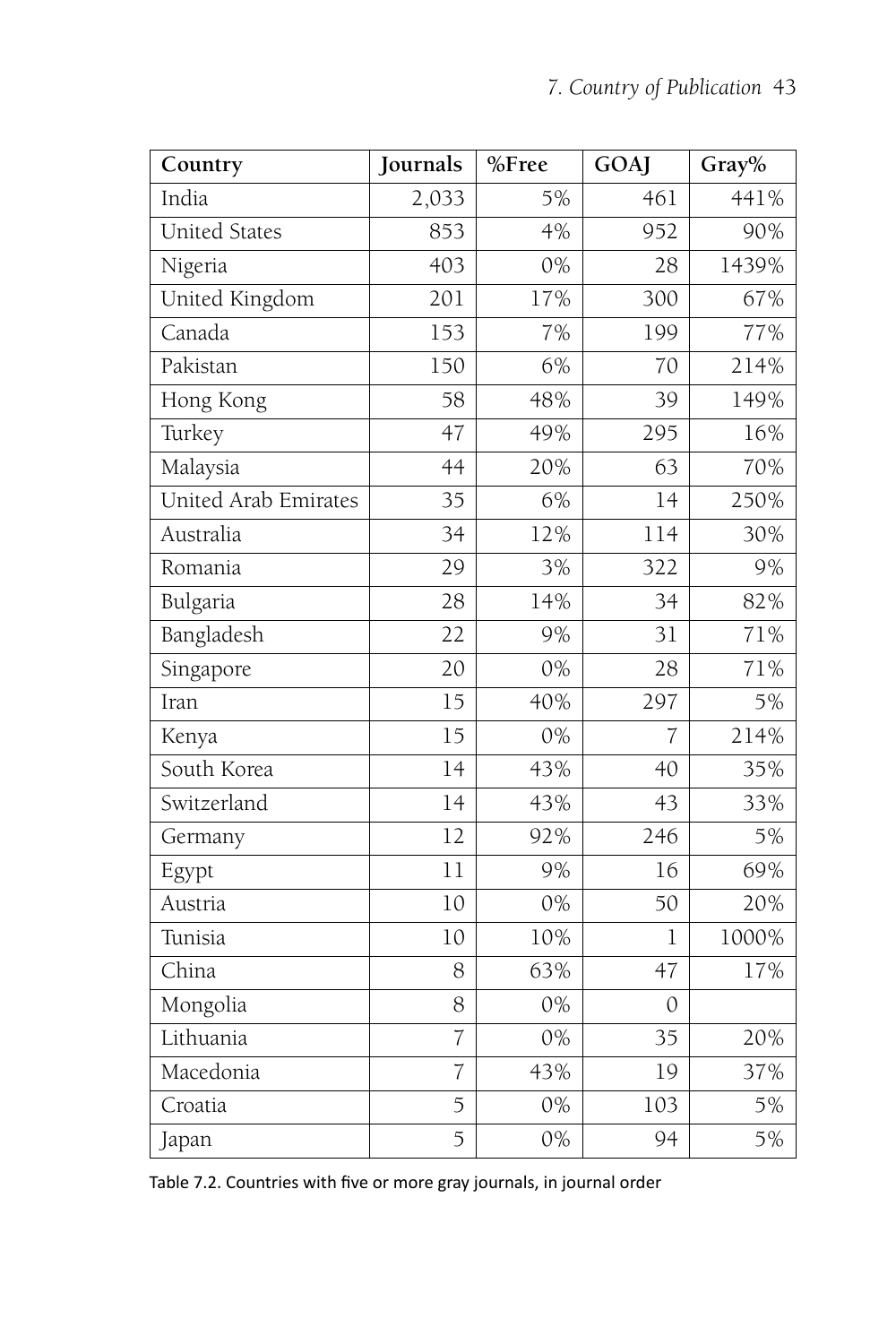| Country                | Articles | %Free    | GOAJ   | Gray% |
|------------------------|----------|----------|--------|-------|
| India                  | 161,920  | 1%       | 54,650 | 296%  |
| <b>United States</b>   | 17,442   | 4%       | 44,881 | 39%   |
| Canada                 | 7,892    | 2%       | 6,175  | 128%  |
| United Kingdom         | 5,800    | $11\%$   | 23,098 | 25%   |
| Pakistan               | 3,925    | 3%       | 5,833  | 67%   |
| Nigeria                | 2,779    | $0\%$    | 1,965  | 141%  |
| Bangladesh             | 2,613    | 0%       | 1,278  | 204%  |
| Bulgaria               | 1,824    | 2%       | 1,479  | 123%  |
| Romania                | 1,729    | $1\, \%$ | 12,734 | 14%   |
| Singapore              | 1,389    | 0%       | 2,248  | 62%   |
| Turkey                 | 1,307    | 55%      | 13,838 | 9%    |
| Australia              | 1,255    | 31%      | 3,190  | 39%   |
| Morocco                | 1,191    | 35%      | 971    | 123%  |
| Austria                | 1,152    | 0%       | 1,297  | 89%   |
| Japan                  | 1,131    | $0\%$    | 6,907  | 16%   |
| South Korea            | 787      | 6%       | 5,106  | 15%   |
| Switzerland            | 963      | 7%       | 2,282  | 42%   |
| Malaysia               | 746      | 27%      | 3,419  | 22%   |
| Iran                   | 727      | 18%      | 13,621 | 5%    |
| United Arab Emirates   | 711      | 11%      | 823    | 86%   |
| Hong Kong              | 614      | 31%      | 3,390  | 18%   |
| British Virgin Islands | 521      | 0%       | 6      | 8683% |
| Russia                 | 476      | 0%       | 10,625 | 4%    |
| Croatia                | 374      | $0\%$    | 3,022  | 12%   |
| China                  | 266      | 73%      | 9,039  | 3%    |
| Bosnia and Herzegovina | 254      | 64%      | 290    | 88%   |
| Kenya                  | 254      | 0%       | 87     | 292%  |
| Poland                 | 220      | $0\%$    | 12,389 | $2\%$ |
| Tunisia                | 217      | 46%      | 12     | 1808% |
| Germany                | 216      | 72%      | 12,218 | 2%    |
| Italy                  | 207      | 0%       | 10,855 | $2\%$ |

Table 7.3. Countries with 200 or more gray articles in 2015

Table 7.2 (limited to countries with at least five journals to fit the table on a single page) adds the number of *GOAJ* journals active in 2015 and gray as percentage of *GOAJ*, 45% overall but with very high percentages for Nigeria, India, UAE, Pakistan, Kenya and Hong Kong, all with more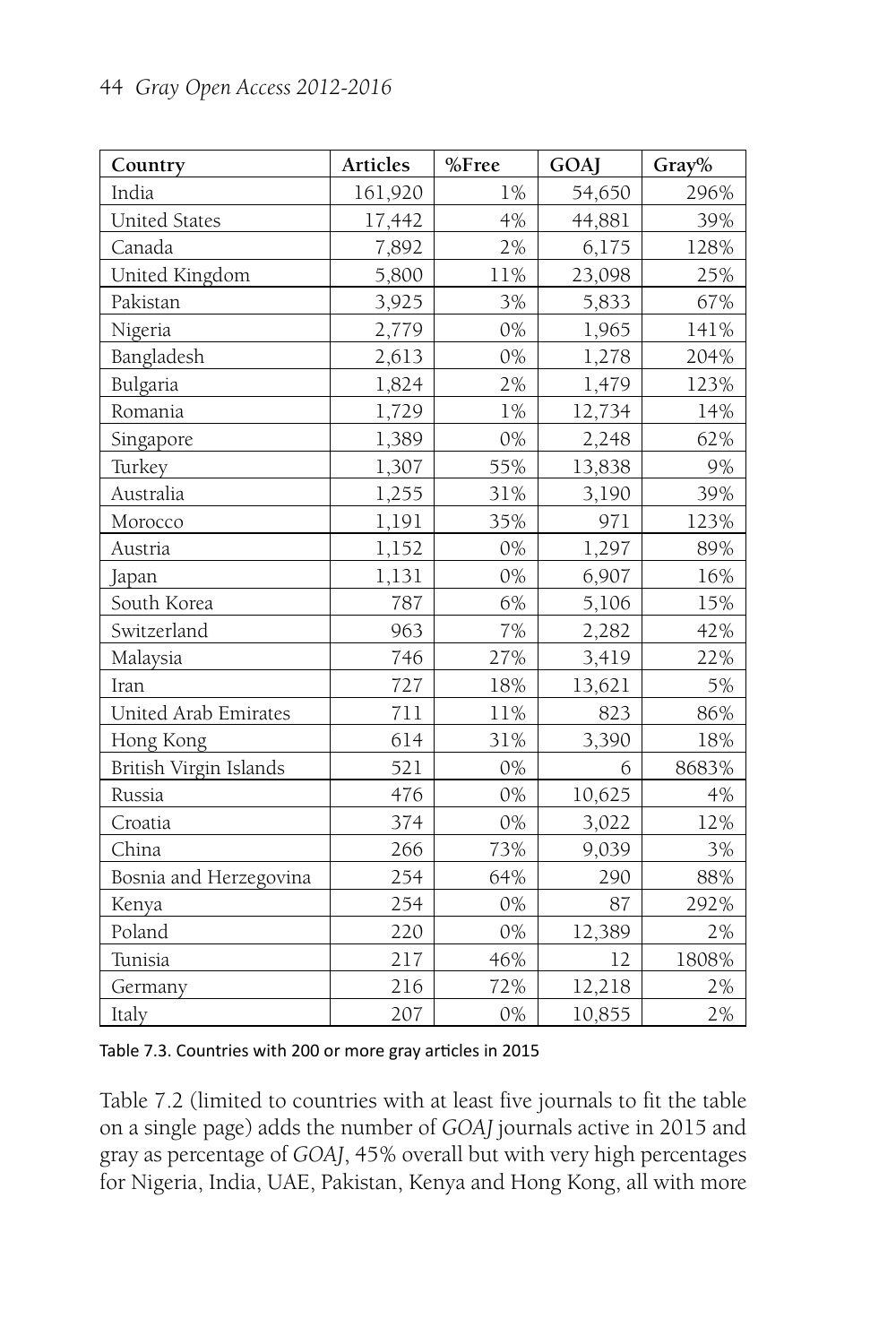gray journals than *GOAJ* journals. (Neither Tunisia nor Mongolia have enough *GOAJ* journals for a meaningful comparison.)

Number of journals, even limited to those actually publishing articles in 2015, can be a misleading figure, as may be evident when comparing Table 7.2 with Table 7.3. The percentages for India and Nigeria, while still having more gray articles than *GOAJ* articles, are much lower than for journals, for example.

| Country                | <b>Articles</b> | %Free |
|------------------------|-----------------|-------|
| China                  | 266             | 73%   |
| Germany                | 216             | 72%   |
| Bosnia and Herzegovina | 254             | 64%   |
| Turkey                 | 1,307           | 55%   |
| Tunisia                | 217             | 46%   |
| Morocco                | 1,191           | 35%   |
| Hong Kong              | 614             | 31%   |
| Australia              | 1,255           | 31%   |
| Malaysia               | 746             | 27%   |
| Iran                   | 727             | 18%   |
| United Kingdom         | 5,800           | 11%   |
| United Arab Emirates   | 711             | 11%   |
| Switzerland            | 963             | 7%    |
| South Korea            | 1,014           | 4%    |
| <b>United States</b>   | 17,442          | 4%    |
| Pakistan               | 3,925           | 3%    |
| Canada                 | 7,892           | 2%    |
| Bulgaria               | 1,824           | 2%    |
| India                  | 161,910         | $1\%$ |
| Romania                | 1,729           | 1%    |

Table 7.4. Countries with some non-APC journals and at least 200 2015 articles

Table 7.4 shows the relatively few countries with at least 200 gray OA articles in 2015 where *any* of the articles appeared in journals with no APCs, appearing in descending order be free (non-APC) percentage.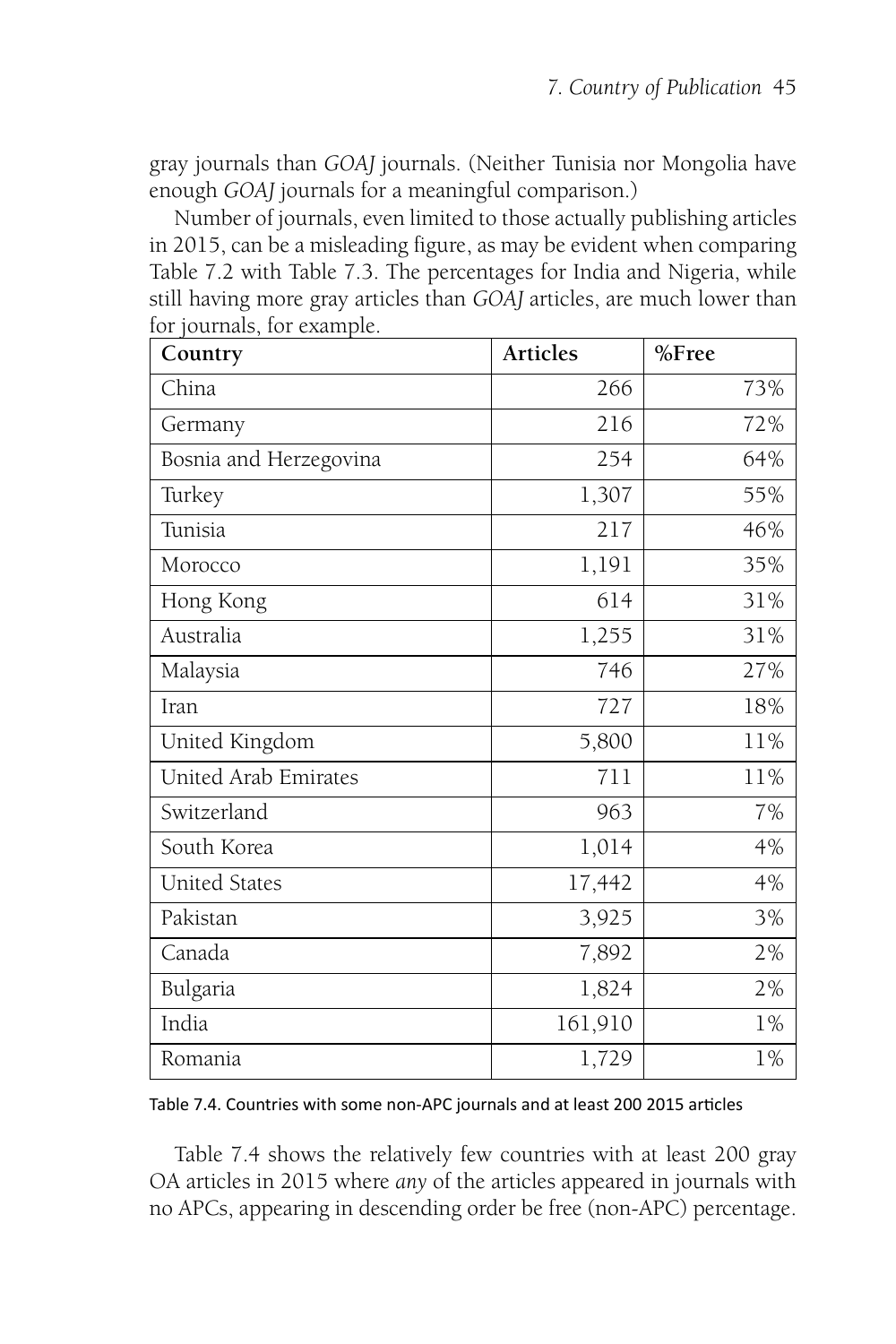## Regions

With India accounting for 93% of all Asian gray OA articles in 2015 and Nigeria accounting for 61% of all African articles (and fewer than 1,800 other articles), there's little point in detailed regional discussions.

| Region          | Journals | %Free | $\sim$<br>GOAJ | Gray% |
|-----------------|----------|-------|----------------|-------|
| Africa          | 436      | $1\%$ | 134            | 325%  |
| Asia            | 2,371    | 7%    | 1,133          | 209%  |
| Eastern Europe  | 94       | 13%   | 1,398          | 7%    |
| Latin America   | 5        | 0%    | 1,783          | $0\%$ |
| Middle East     | 111      | 31%   | 642            | 17%   |
| Pacific/English | 1,040    | 5%    | 1,204          | 86%   |
| Western Europe  | 243      | 22%   | 1,935          | 13%   |

Table 7.5. Gray journals active in 2015 by region

| Region          | <b>Articles</b> | %Free | GOAJ    | Gray% |
|-----------------|-----------------|-------|---------|-------|
| Africa          | 4,544           | 12%   | 7,731   | 59%   |
| Asia            | 174,001         | 2%    | 101,276 | 172%  |
| Eastern Europe  | 5,431           | 6%    | 61,126  | 9%    |
| Latin America   | 644             | $0\%$ | 65,298  | 1%    |
| Middle East     | 3,042           | 32%   | 31,237  | 10%   |
| Pacific/English | 26,589          | 5%    | 55,372  | 48%   |
| Western Europe  | 8,554           | 10%   | 81,267  | 11%   |

Table 7.6. Gray 2015 articles by region

Tables 7.5 and 7.6 show the regional summaries (noting that Pacific/English is probably several times too high and Western Europe is somewhat too high) compared with *GOAJ* 2015 numbers.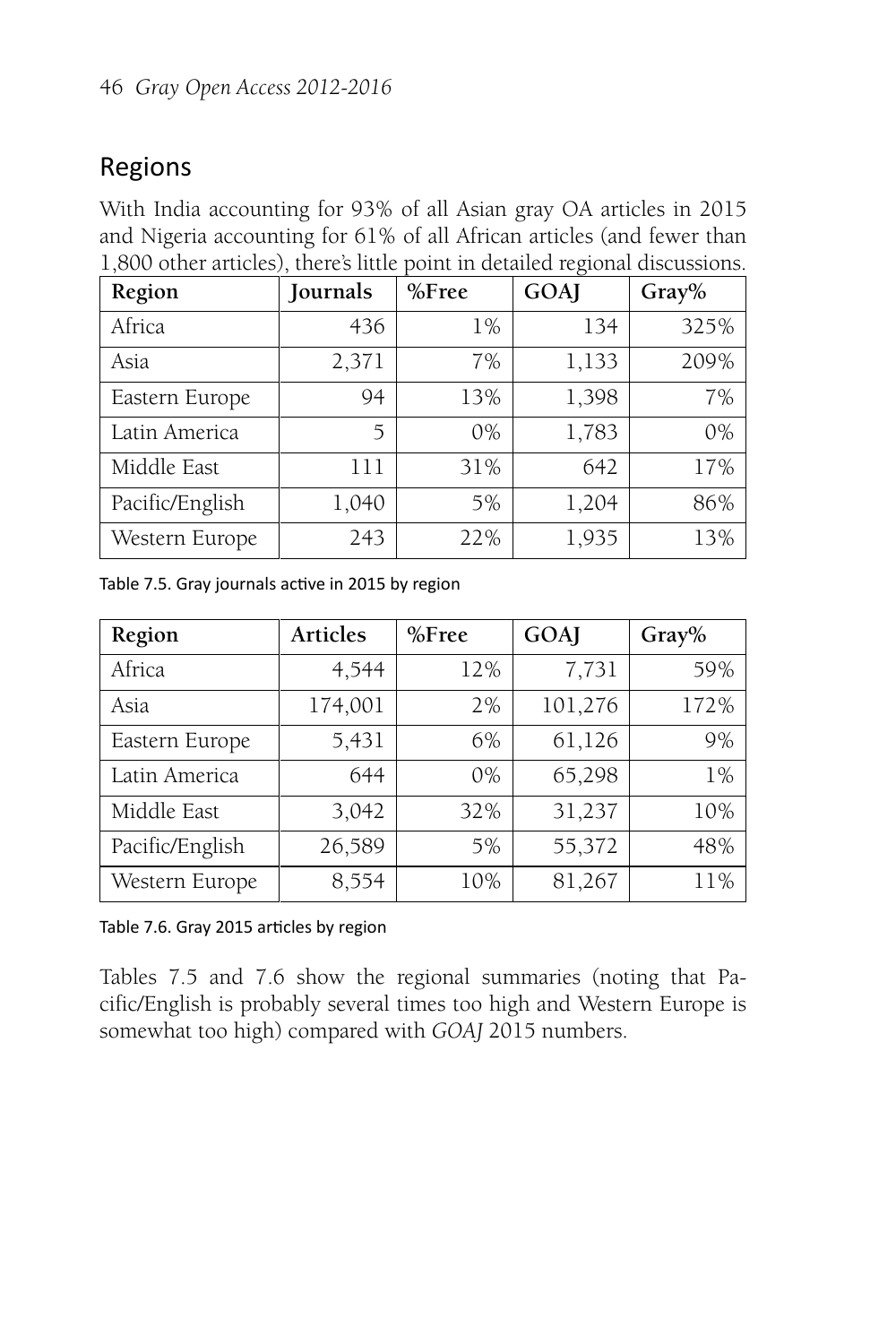## 8. Subjects and Segments

When preparing *GOAJ*, I was able to assign subjects based primarily on the narrower subjects and keywords provided by publishers in *DOAJ*. The set of 28 subjects in three segments first appeared in *Open-Access Journals: Idealism and Opportunism* (ALA, 2015). As I said in *GOAJ:*

- Assignment of journals to one of 28 subjects is tricky and partly subjective.
- $\triangleright$  Assignment of subjects to segments may also be arguable, at least in the cases of anthropology and psychology, which some might argue belong in STEM and biomed respectively.

The first bullet is even truer this time around, since I based subject assignment on journal titles and article titles in recent issues, but primarily on journal titles.

Tables 8.1 through 8.3 show all 28 subjects; all subject and segment discussions cover A- and B-coded journals.

Table 8.1 shows all journals, the percentage of non-APC journals, journals active in 2015 and articles in 2015; it's in order by country.

Table 8.2 repeats the 2015 journal and article counts, this time in article count order, and adds an articles-per-journal figure.

Table 8.3 repeats the 2015 article counts, adds *GOAJ* 2015 article counts, and shows the gray count as a percentage of the *GOAJ* count: the overall percentage is 30.3%.

Note that "Other Sciences" includes (and is mostly) interdisciplinary/multidisciplinary journals that appear to be almost entirely in biomed and STEM, while "Miscellany" is mostly multidisciplinary journals that include a fair number of HSS articles. Most papermills ae in one of these two categories. Note also that "Economics" includes most business and management topics.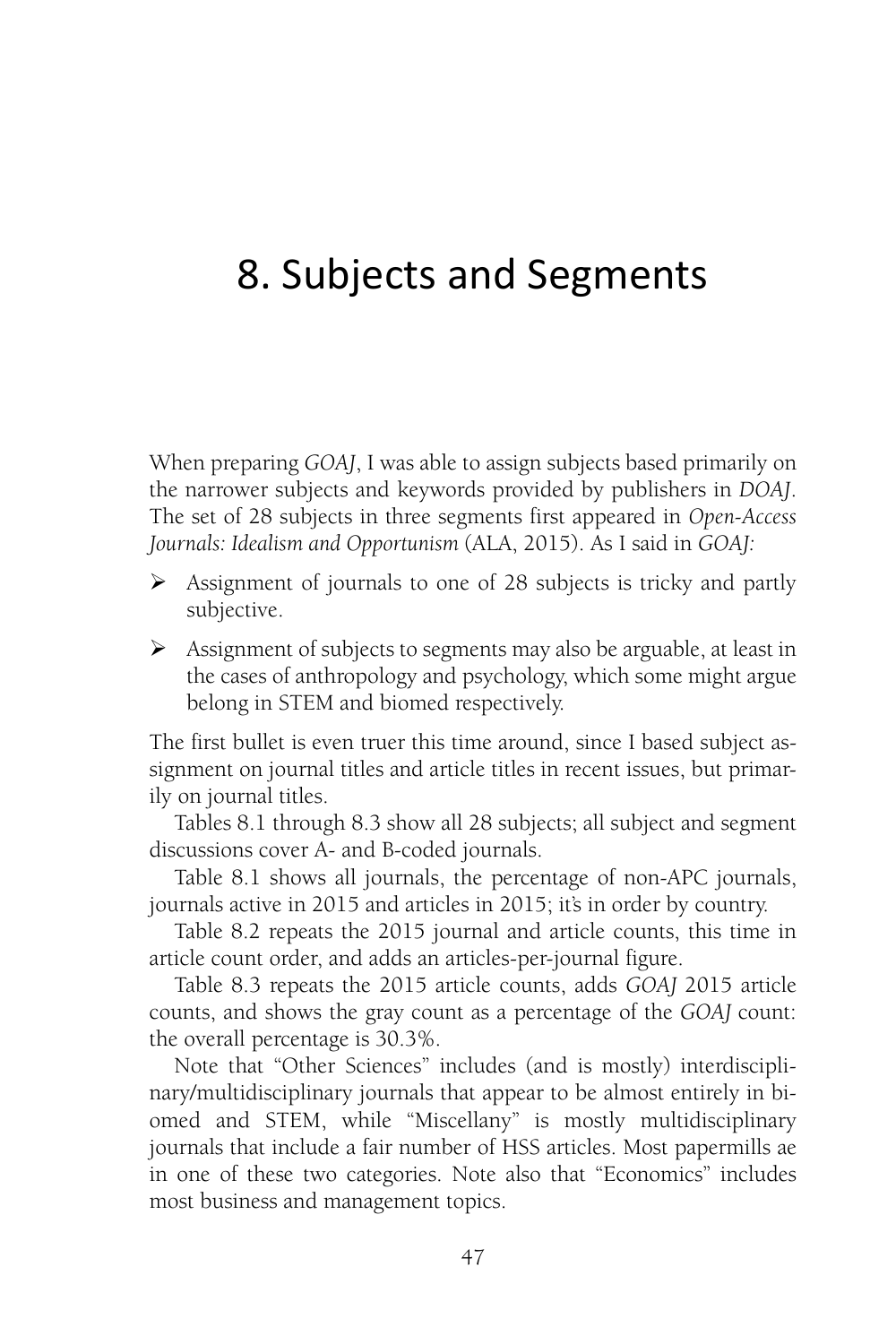| Subject                | Journals | %Free   | Active15       | Articles            |
|------------------------|----------|---------|----------------|---------------------|
| Agriculture            | 393      | 2.8%    | 305            | 8,756               |
| Anthropology           | 63       | 7.9%    | 47             | 1,614               |
| Arts & Architecture    | 40       | 7.5%    | 23             | 498                 |
| Biology                | 343      | 6.4%    | 227            | 6,222               |
| Chemistry              | 169      | 7.7%    | 127            | 4,052               |
| Computer Science       | 420      | 11.4%   | 335            | 18,193              |
| Earth Sciences         | 127      | 5.5%    | 103            | 2,025               |
| Ecology                | 243      | 4.1%    | 186            | 6,287               |
| Economics              | 531      | 4.9%    | 428            | $\overline{16,}109$ |
| Education              | 222      | 9.5%    | 182            | 7,565               |
| Engineering            | 367      | 6.0%    | 284            | 19,713              |
| History                | 23       | 8.7%    | 18             | 607                 |
| Language & Literature  | 73       | 5.5%    | 60             | 3,617               |
| Law                    | 56       | 5.4%    | 38             | 891                 |
| Library Science        | 31       | 6.5%    | 23             | 1,012               |
| Mathematics            | 178      | $7.3\%$ | 138            | 5,665               |
| Media & Communications | 27       | 3.7%    | 22             | 396                 |
| Medicine               | 2,138    | 7.2%    | 1,589          | 56,596              |
| Miscellany             | 269      | 7.8%    | 234            | 53,119              |
| Other Sciences         | 320      | 10.9%   | 272            | 30,732              |
| Philosophy             | 9        | 0.0%    | $\overline{4}$ | 79                  |
| Physics                | 104      | 2.9%    | 74             | 1,647               |
| Political Science      | 62       | 3.2%    | 45             | 1,182               |
| Psychology             | 54       | 1.9%    | 46             | 1,364               |
| Religion               | 7        | 14.3%   | 5              | 185                 |
| Sociology              | 113      | 3.5%    | 94             | 3,512               |
| Technology             | 305      | 9.2%    | 228            | 7,749               |
| Zoology                | 154      | 2.6%    | 115            | 3,011               |

Table 8.1. Journals and 2015 articles by subject, alphabetic order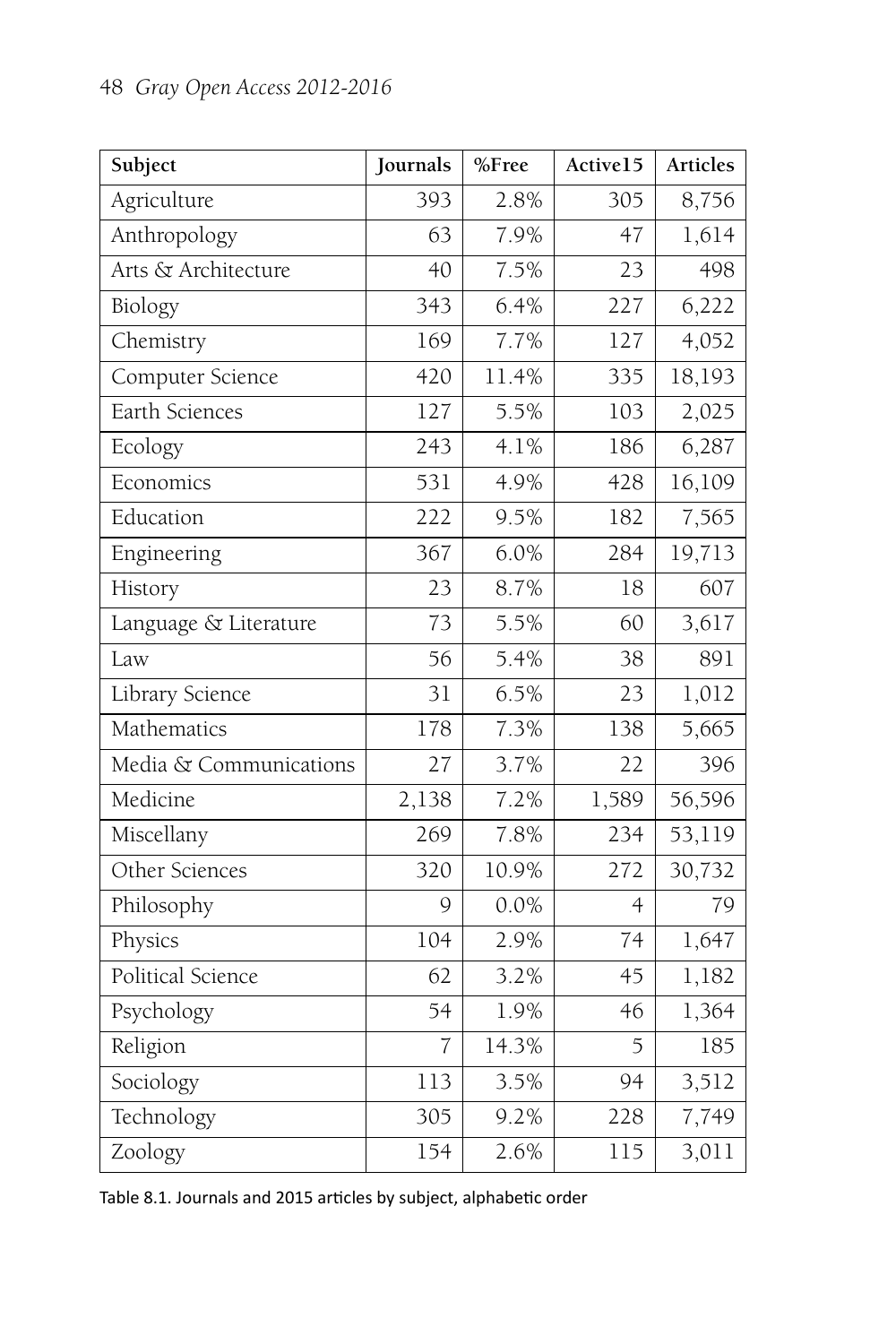| Subject                | Journals       | <b>Articles</b>     | Art/Jrnl |
|------------------------|----------------|---------------------|----------|
| Medicine               | 1,589          | 56,596              | 35.6     |
| Miscellany             | 234            | 53,119              | 227.0    |
| Other Sciences         | 272            | 30,732              | 113.0    |
| Engineering            | 284            | 19,713              | 69.4     |
| Computer Science       | 335            | 18,193              | 54.3     |
| Economics              | 428            | 16,109              | 37.6     |
| Agriculture            | 305            | 8,756               | 28.7     |
| Technology             | 228            | 7,749               | 34.0     |
| Education              | 182            | 7,565               | 41.6     |
| Ecology                | 186            | 6,287               | 33.8     |
| Biology                | 227            | 6,222               | 27.4     |
| Mathematics            | 138            | 5,665               | 41.1     |
| Chemistry              | 127            | 4,052               | 31.9     |
| Language & Literature  | 60             | 3,617               | 60.3     |
| Sociology              | 94             | $\overline{3}, 512$ | 37.4     |
| Zoology                | 115            | 3,011               | 26.2     |
| Earth Sciences         | 103            | 2,025               | 19.7     |
| Physics                | 74             | 1,647               | 22.3     |
| Anthropology           | 47             | 1,614               | 34.3     |
| Psychology             | 46             | 1,364               | 29.7     |
| Political Science      | 45             | 1,182               | 26.3     |
| Library Science        | 23             | 1,012               | 44.0     |
| Law                    | 38             | 891                 | 23.4     |
| History                | 18             | 607                 | 33.7     |
| Arts & Architecture    | 23             | 498                 | 21.7     |
| Media & Communications | 22             | 396                 | 18.0     |
| Religion               | 5              | 185                 | 37.0     |
| Philosophy             | $\overline{4}$ | 79                  | 19.8     |

Table 8.2. Subjects with the most articles, and articles per journal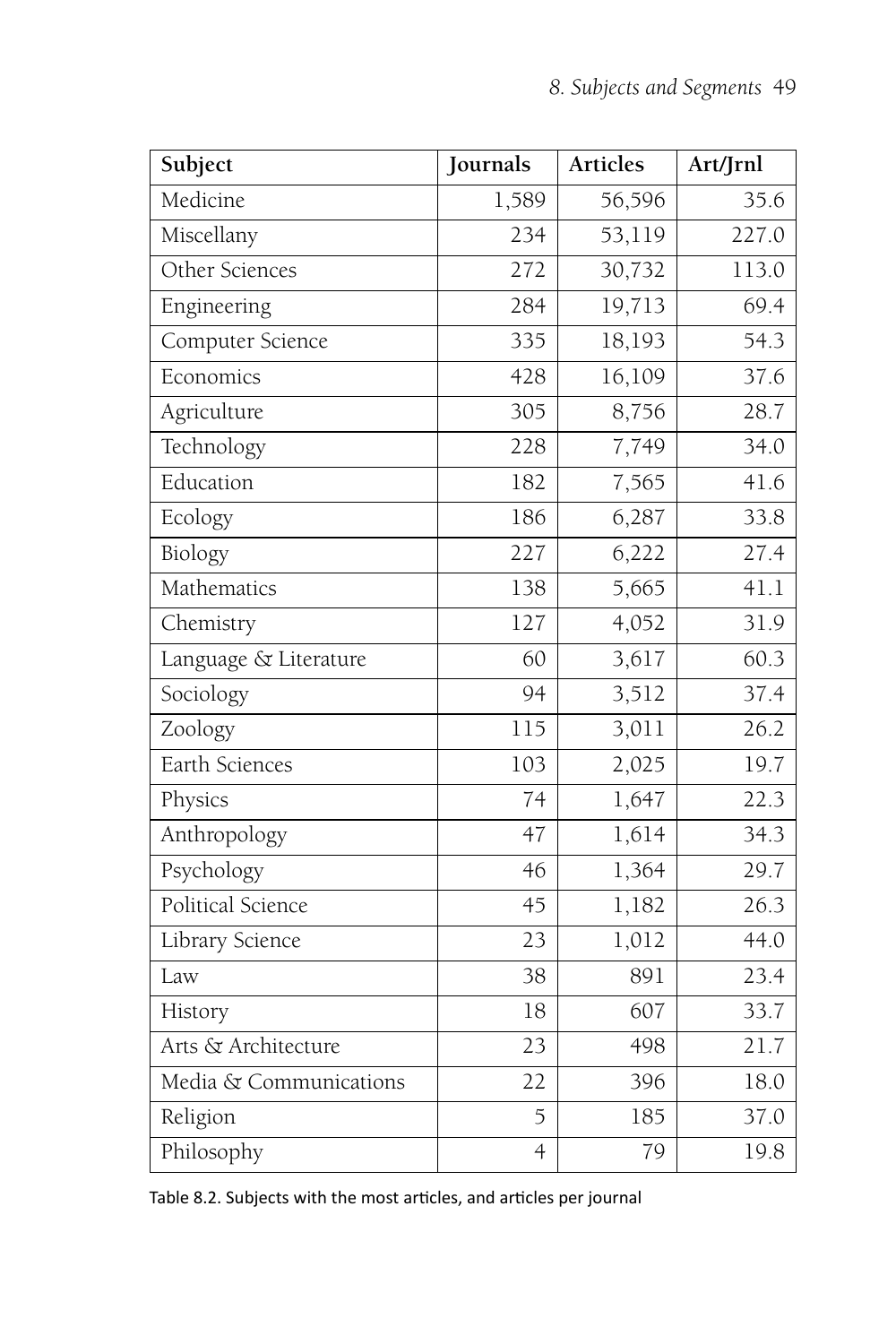| Subject                | <b>Articles</b> | GOAJ    | Gray% |
|------------------------|-----------------|---------|-------|
| Miscellany             | 53,119          | 11,451  | 464%  |
| Economics              | 16,109          | 15,859  | 102%  |
| Other Sciences         | 30,732          | 33,488  | 92%   |
| Engineering            | 19,713          | 28,044  | 70%   |
| Computer Science       | 18,193          | 26,271  | 69%   |
| Ecology                | 6,287           | 12,196  | 52%   |
| Mathematics            | 5,665           | 11,239  | 50%   |
| Technology             | 7,749           | 15,700  | 49%   |
| Education              | 7,565           | 15,698  | 48%   |
| Agriculture            | 8,756           | 21,939  | 40%   |
| Library Science        | 1,012           | 2,874   | 35%   |
| Medicine               | 56,596          | 173,922 | 33%   |
| Language & Literature  | 3,617           | 13,298  | 27%   |
| Zoology                | 3,011           | 11,137  | 27%   |
| Chemistry              | 4,052           | 15,015  | 27%   |
| Sociology              | 3,512           | 14,638  | 24%   |
| Anthropology           | 1,614           | 6,926   | 23%   |
| Political Science      | 1,182           | 5,196   | 23%   |
| Psychology             | 1,364           | 6,457   | 21%   |
| Earth Sciences         | 2,025           | 10,451  | 19%   |
| Biology                | 6,222           | 33,140  | 19%   |
| Law                    | 891             | 5,239   | 17%   |
| Arts & Architecture    | 498             | 5,075   | 10%   |
| Media & Communications | 396             | 4,560   | 9%    |
| History                | 607             | 7,544   | 8%    |
| Physics                | 1,647           | 22,493  | 7%    |
| Religion               | 185             | 3,921   | 5%    |
| Philosophy             | 79              | 3,336   | 2%    |

Table 8.3. Gray 2015 articles as percentage of *GOAJ* 2015 articles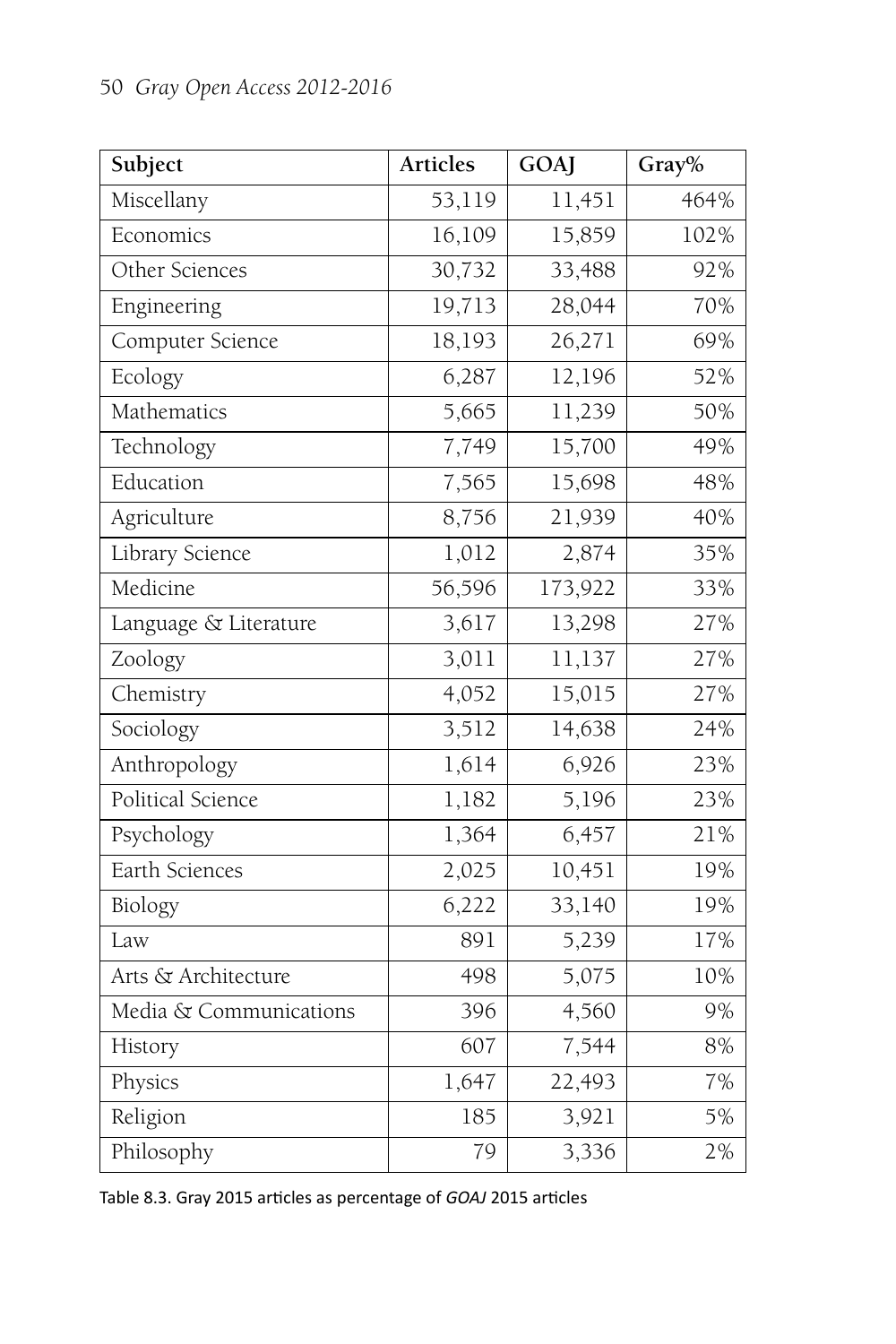A few notes on some of the interesting items in these tables:

- The highest *percentages* of inactive journals (ones that published during the 4.5-year period but not in 2015) are in Philosophy and Arts & Architecture—the only subjects with more than one-third inactive—but by far the largest *number* is in Medicine, which accounts for more than one-third of all inactive journals.
- $\triangleright$  Medicine has the most journals and articles: that's entirely typical of OA. Miscellany being so close behind, with 94% as many articles, is entirely *atypical*, since in *GOAJ* Medicine has fifteen times as many articles as Miscellany.
- $\triangleright$  The most prolific journals are in the two multidisciplinary subjects, not at all surprising since that's where most papermills are.
- Looking at total 2015 articles, Economics and Education are the only HSS fields other than Miscellany in the top 13 subjects—and the bottom ten are entirely HSS.

You can doubtless arrive at other interesting conclusions.

### Segment by Segment

The next three chapters look at the three broad subject segments, offering a consistent set of tables and graphs for each one—a set that's largely comparable to that used in Chapters 9-11 of *GOAJ*.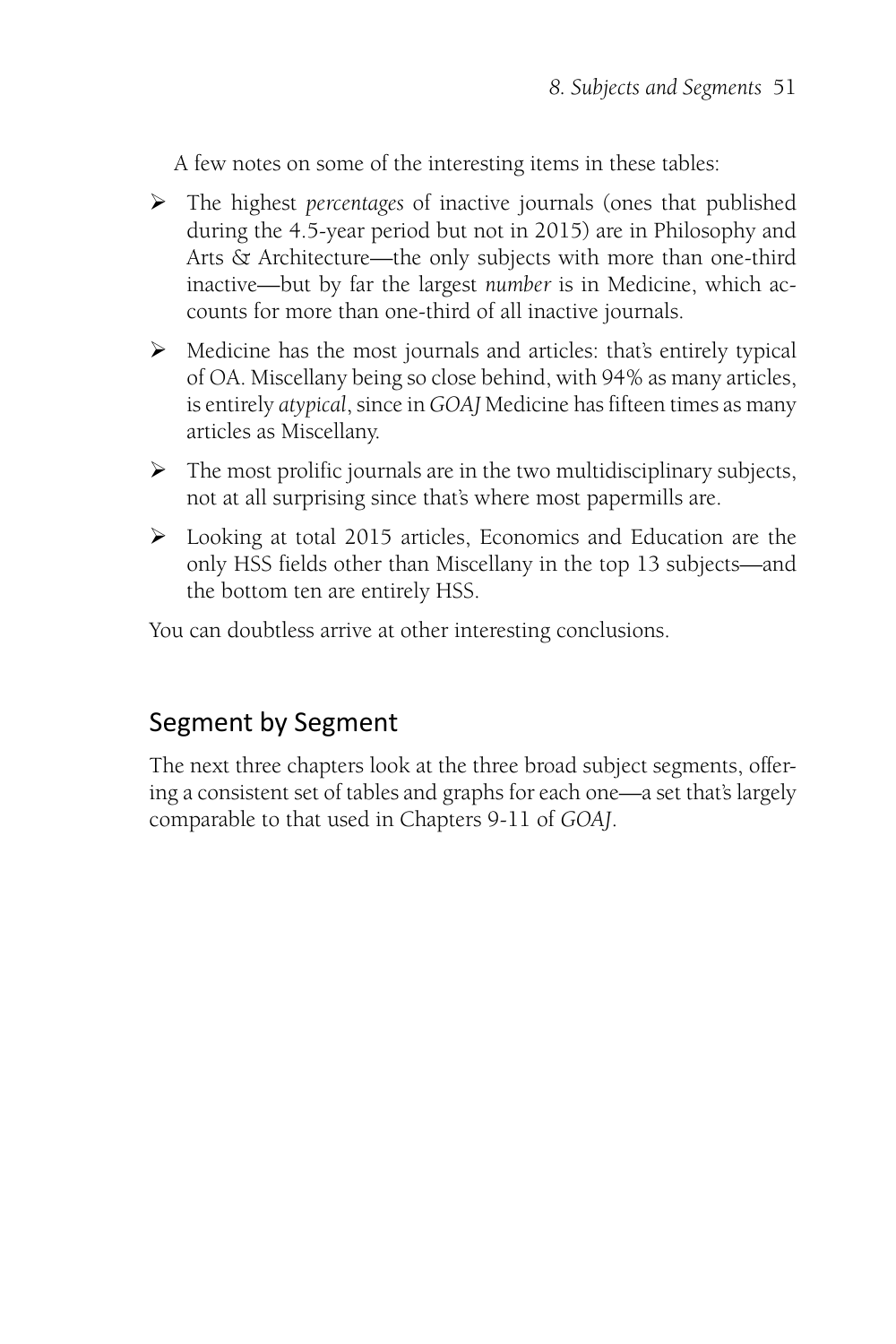# 9. Biology and Medicine

|       | Journals | Active2015 | Articles | Art/Jrnl |
|-------|----------|------------|----------|----------|
| Free  | 177      | 143        | 2,434    |          |
| Pay   | 2,304    | 1,673      | 60,384   | 36       |
| Total | 2,481    | 1,816      | 62,818   | 35       |
| Free% | 7.1%     | 7.9%       | 3.9%     |          |

Table 9.1. Journals and articles, biomed

What few no-APC (free) journals there are in biomed publish half as many articles per journal as the rest of them.

|          | $Jan-In2016$ | 2015   | 2014   | 2013    | 2012    |
|----------|--------------|--------|--------|---------|---------|
| Journals | 1,637        | 1,816  | 1,497  | 1,130   | 663     |
| $%$ Free | 6.8%         | 7.9%   | 8.6%   | 9.6%    | $9.0\%$ |
| Articles | 36,132       | 62,818 | 47,063 | 34,104  | 24,068  |
| $%$ Free | 3.4%         | 3.9%   | 5.0%   | $6.1\%$ | $6.0\%$ |

Table 9.2. Journals and articles by year, biomed

Gray biomed grew rapidly from 2012 through 2015, and article count may still be growing—even as the free portion slips slowly away.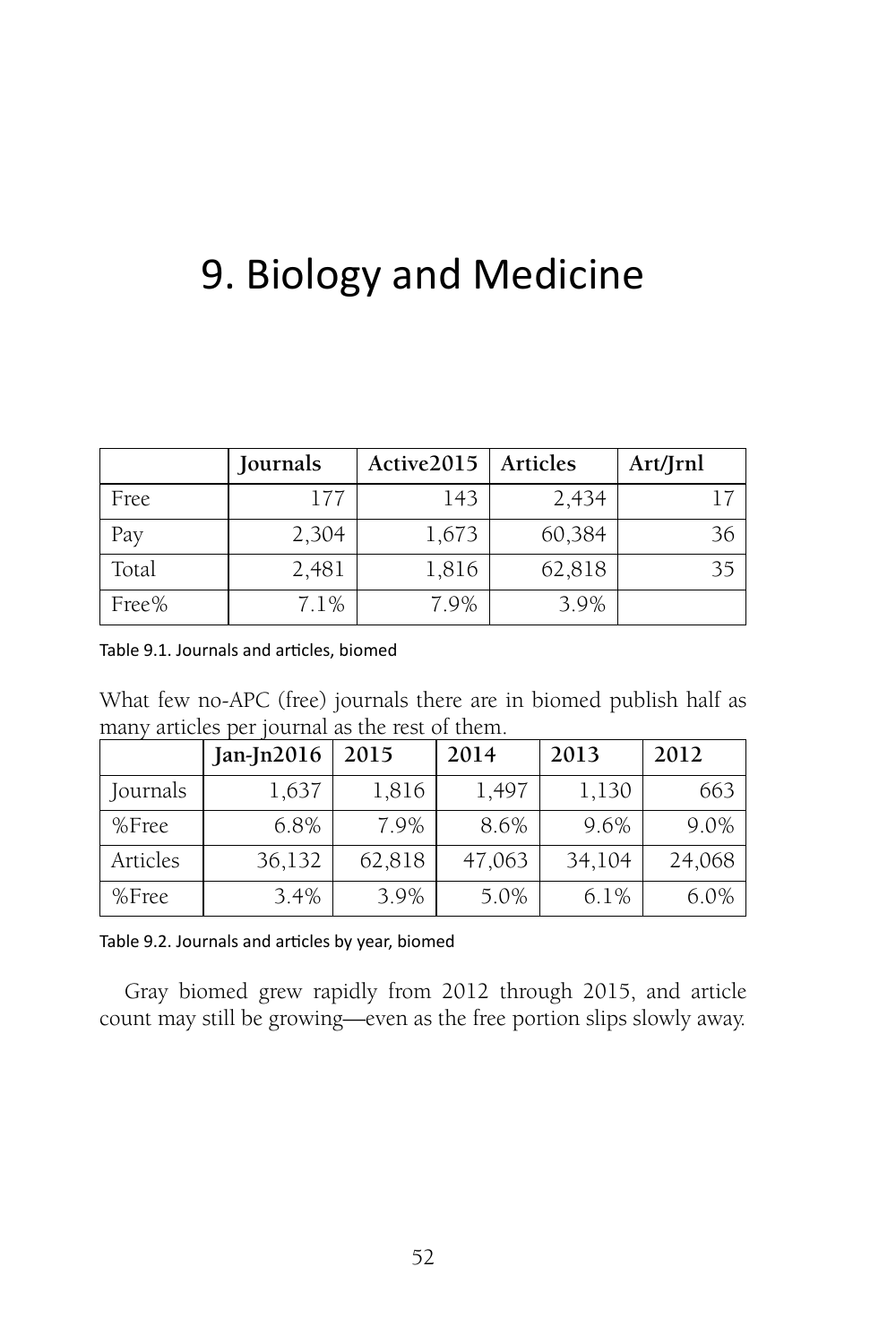| Peak Size  | Journals | $%$ Free | Articles | $%$ Free |
|------------|----------|----------|----------|----------|
| $600+$     | 16       | $0.0\%$  | 16,334   | $0.0\%$  |
| 150 to 599 | 69       | 2.9%     | 13,424   | 3.1%     |
| 60 to 149  | 179      | 2.2%     | 12,673   | 1.9%     |
| 20 to 59   | 506      | 11.5%    | 13,919   | 9.5%     |
| 1 to 19    | 1,046    | 7.6%     | 6,468    | 6.9%     |

#### Table 9.3. Article volume, biomed

Gray journals tend toward the very small (and very specific), but the big journals publish the most articles.

| Charge        | Jour. | %APC  | %All  | Art.   | %APC  | %All  |
|---------------|-------|-------|-------|--------|-------|-------|
| $$1,400+$     | 166   | 9.9%  | 9.1%  | 11,173 | 18.5% | 17.8% |
| \$600-\$1,399 | 464   | 27.7% | 25.6% | 9,645  | 16.0% | 15.4% |
| \$200-\$599   | 678   | 40.5% | 37.3% | 10,512 | 17.4% | 16.7% |
| \$2-\$199     | 365   | 21.8% | 20.1% | 29,054 | 48.1% | 46.3% |
| Free          | 143   |       | 7.9%  | 2,434  |       | 3.9%  |

Table 9.4. APC levels, biomed

Nearly half of all fee-based articles appear in the lowest-journals, which also have the most articles per journal overall.

Figure 9.1, on the next page, shows starting date for gray biomed journals, most of which started quite recently.

Finally, Table 9.5 shows countries (clearly identifiable on publisher or journal sites) that published more than 150 articles in 2015 in gray OA journals. The obvious note: India alone accounts for roughly two-thirds of all the articles, even not including the thousands of "United States," "Canada" and "United Kingdom" articles that may come from India.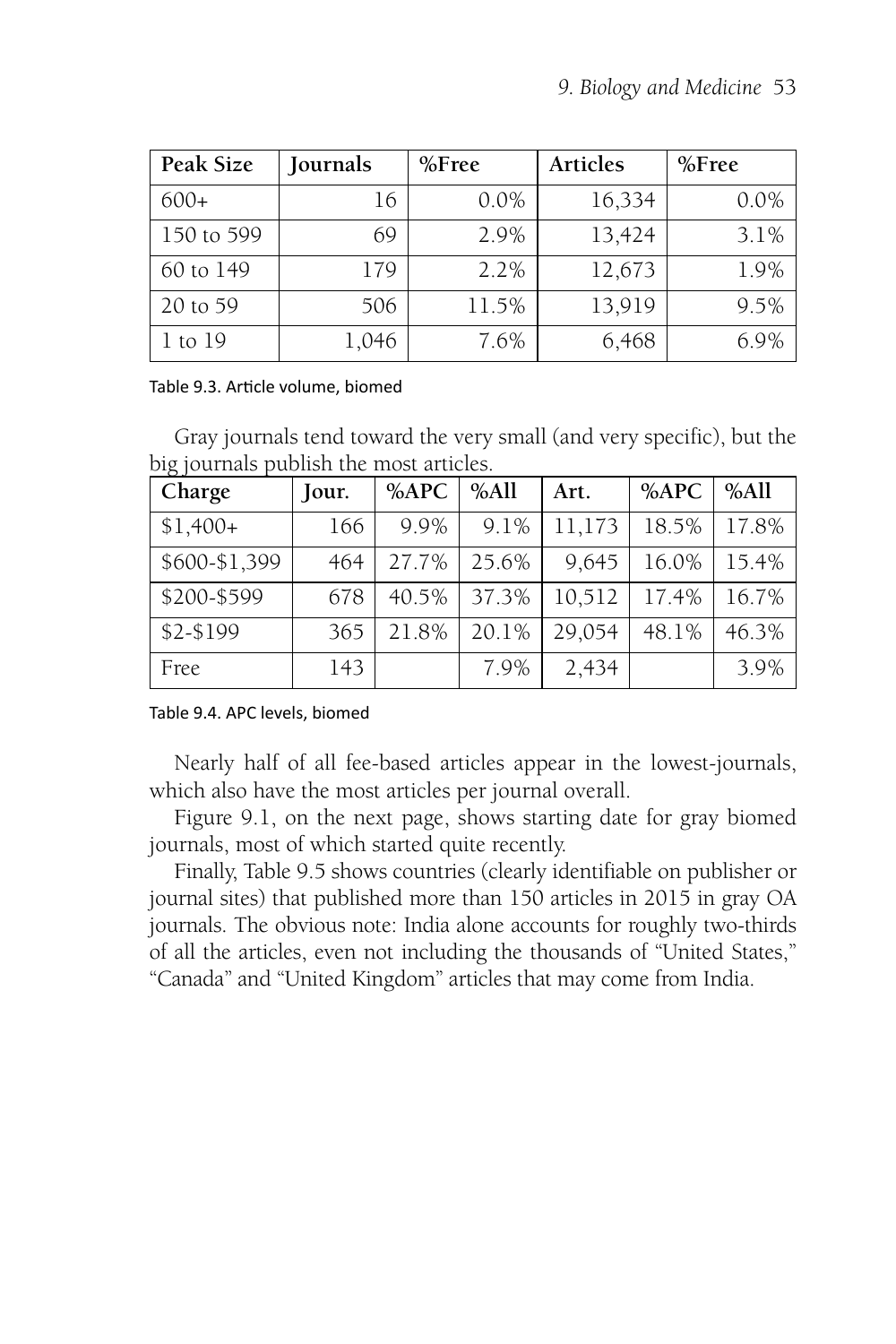### 54 *Gray Open Access 2012-2016*



#### Figure 9.1. Starting dates, biomed

| Country              | Journals | <b>Articles</b> |
|----------------------|----------|-----------------|
| India                | 820      | 41,460          |
| <b>United States</b> | 293      | 7,100           |
| Canada               | 37       | 1,181           |
| United Kingdom       | 46       | 1,027           |
| Japan                | 1        | 896             |
| Nigeria              | 119      | 788             |
| Pakistan             | 61       | 733             |
| Hong Kong            | 31       | 307             |
| Australia            | 3        | 287             |
| China                | 4        | 185             |
| South Korea          | 1        | 170             |
| United Arab Emirates | 17       | 156             |
| Turkey               | 9        | 154             |
| Singapore            | 4        | 151             |

Table 9.5. Countries with more than 150 biomed articles in 2015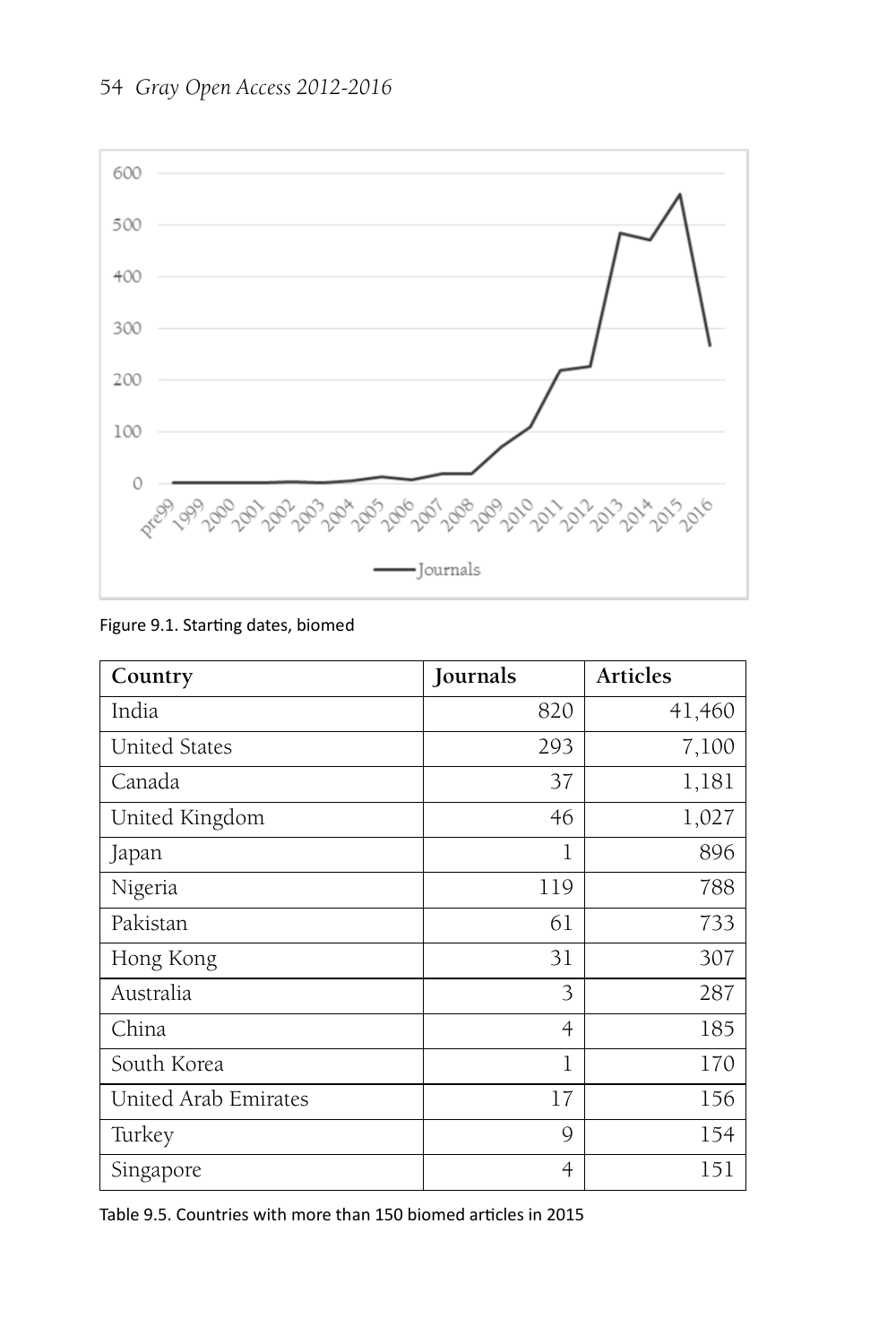# 10. Science, Technology, Engineering and Math

The largest group of journals and articles—and with many more articles per journal than biomed.

|       | Journals | Active 2015 | Articles | Art/Jrnl |
|-------|----------|-------------|----------|----------|
| Free  | 194      | 157         | 3,160    | 20       |
| Pay   | 2,586    | 2,010       | 104,670  | 52       |
| Total | 2,780    | 2,167       | 107,830  | 50       |
| Free% | 7.0%     | 7.2%        | 2.9%     |          |

|  | Table 10.1. Journals and articles, STEM |  |  |
|--|-----------------------------------------|--|--|
|  |                                         |  |  |

|          | $Jan-In2016$ | 2015    | 2014    | 2013    | 2012   |
|----------|--------------|---------|---------|---------|--------|
| Journals | 1,876        | 2,167   | 1,961   | 1,688   | 1,059  |
| %Free    | 8.0%         | $7.2\%$ | $7.3\%$ | $7.2\%$ | 6.7%   |
| Articles | 55,620       | 107,830 | 104,299 | 76,886  | 51,053 |
| %Free    | 3.1%         | 2.9%    | 3.0%    | 3.3%    | 3.7%   |

Table 10.2. Journals and articles by year, STEM

After rapid growth from 2012 through 2014, growth has slowed but continues. There were never many free articles; that hasn't changed.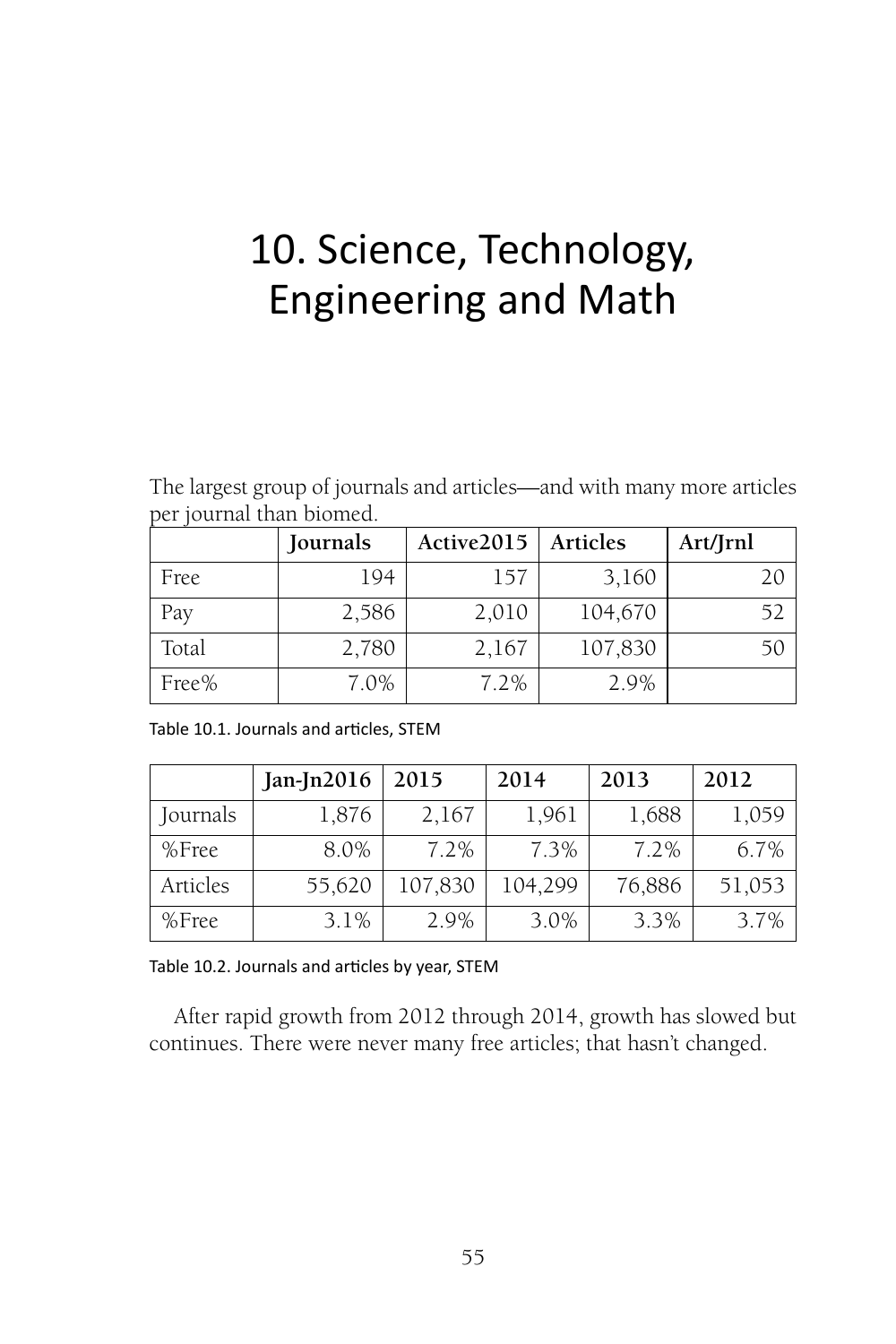| Peak Size   | Journals | $%$ Free | Articles | $%$ Free |
|-------------|----------|----------|----------|----------|
| $600+$      | 33       | $0.0\%$  | 35,503   | 0.0%     |
| 150 to 599  | 172      | 2.9%     | 34,039   | 2.8%     |
| 60 to 149   | 279      | 2.9%     | 17,596   | 2.0%     |
| 20 to 59    | 646      | 8.2%     | 14,380   | 8.5%     |
| $1$ to $19$ | 1,037    | 8.8%     | 6,312    | 10.0%    |

#### Table 10.3. Article volume, STEM

Most journals are very small and most articles appear in large and very large journals.

| Charge        | Jour. | %APC    | %All  | Art.   | %APC  | %All    |
|---------------|-------|---------|-------|--------|-------|---------|
| $$1,400+$     | 34    | $1.7\%$ | 1.6%  | 1,254  | 1.2%  | 1.2%    |
| \$600-\$1,399 | 184   | 9.2%    | 8.5%  | 6,531  | 6.2%  | $6.1\%$ |
| \$200-\$599   | 1,003 | 49.9%   | 46.3% | 26,136 | 25.0% | 24.2%   |
| \$2-\$199     | 789   | 39.3%   | 36.4% | 70,749 | 67.6% | 65.6%   |
| Free          | 157   |         | 7.2%  | 3,160  |       | 2.9%    |

Table 10.4. APC levels, STEM

More than two-thirds of fee-based articles involve very low fees, and, as with biomed, these are the journals with the most articles per journal.

Figure 10.1 on the next page shows the starting date of STEM journals; notably, new publications have slowed considerably since 2013.

Finally, Table 10.5 shows countries with more than 400 gray STEM articles in 2015; once again, India dominates the area with more than two-thirds of all articles.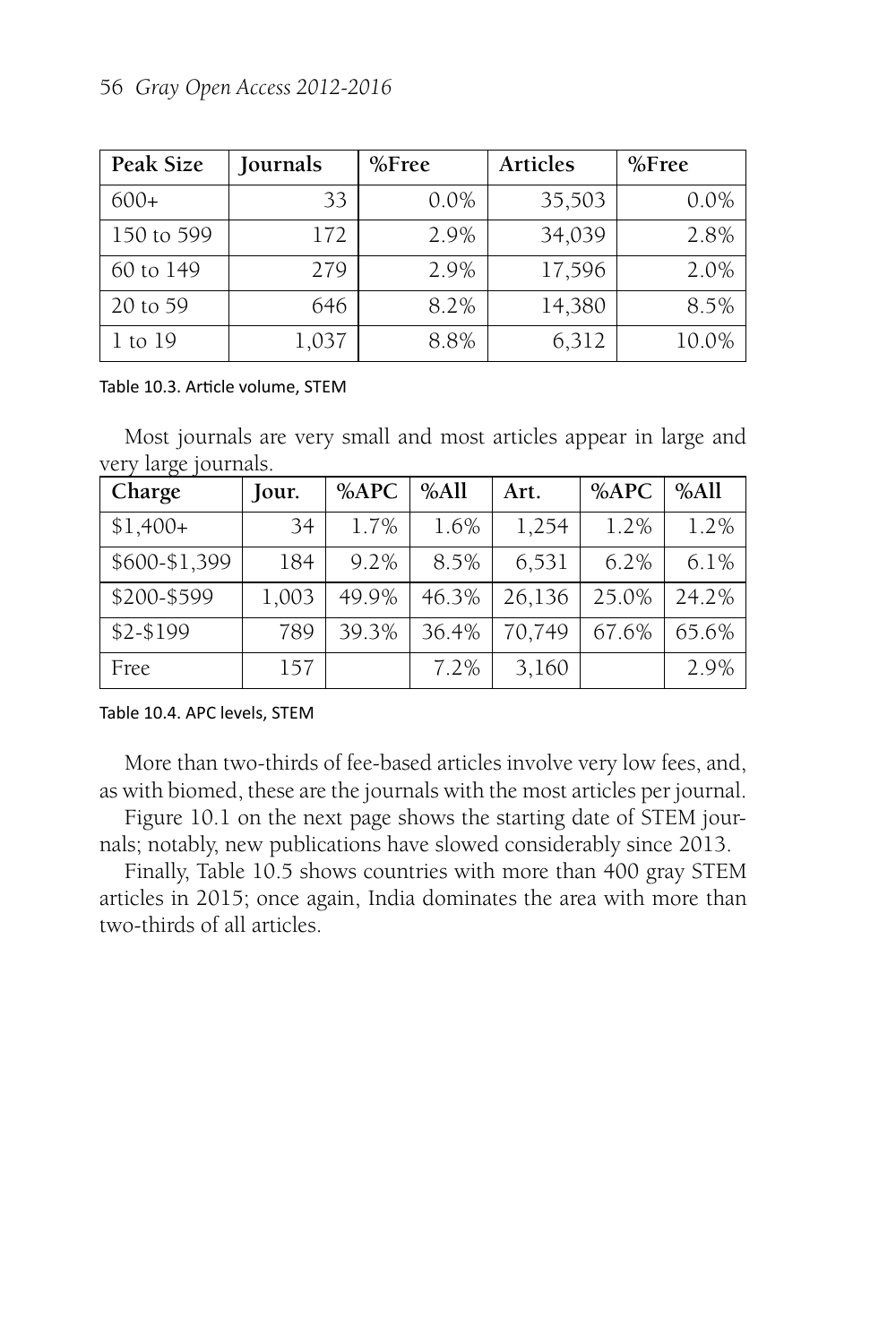

-Journals

Figure 10.1. Starting dates, STEM

| Country              | Journals       | <b>Articles</b> |
|----------------------|----------------|-----------------|
| India                | 825            | 72,604          |
| <b>United States</b> | 341            | 4,672           |
| Canada               | 66             | 2,223           |
| Pakistan             | 58             | 1,947           |
| United Kingdom       | 83             | 1,642           |
| Bulgaria             | 18             | 1,558           |
| Nigeria              | 186            | 1,112           |
| Bangladesh           | 10             | 949             |
| South Korea          | 11             | 831             |
| Morocco              | $\overline{2}$ | 791             |
| Switzerland          | 10             | 539             |
| Austria              | 3              | 536             |
| United Arab Emirates | 16             | 517             |
| Singapore            | 10             | 496             |

Table 10.5. Countries with 400+ 2015 gray articles, STEM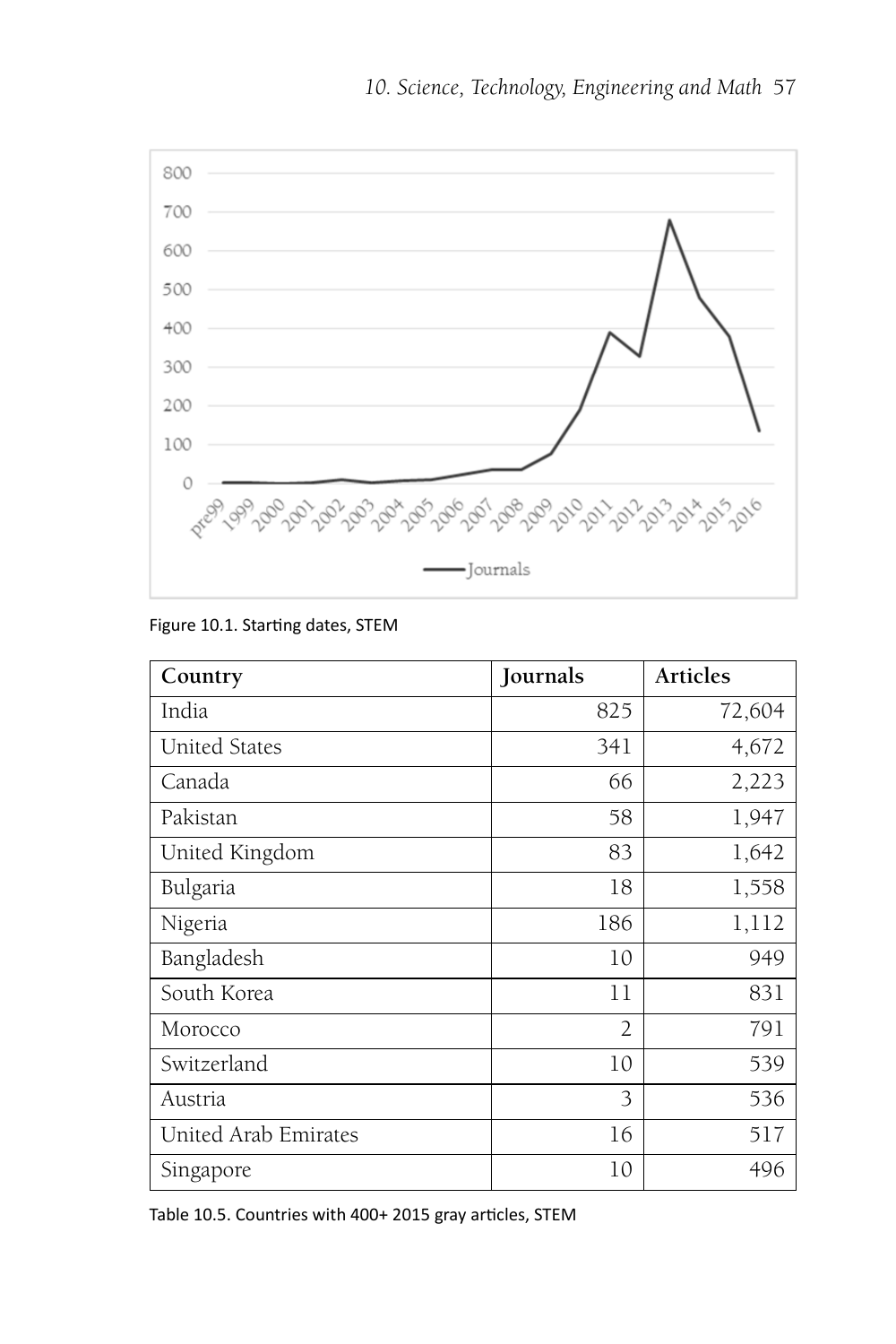## 11. Humanities and Social Sciences

The fewest active journals, an in-between number of articles—and by far the *most* articles per journal overall (but most of the articles are in the Miscellany group, including papermills).

|       | Journals | Active2015 | Articles | Art/Jrnl |
|-------|----------|------------|----------|----------|
| Free  | 96       | 84         | 3,118    | 37       |
| Pay   | 1,484    | 1,185      | 88,632   | 75       |
| Total | 1,580    | 1,269      | 91,750   | 77       |
| Free% | 6.1%     | 6.6%       | 3.4%     |          |

Table 11.1. Journals and articles, HSS

|          | 2016   | 2015    | 2014   | 2013   | 2012   |
|----------|--------|---------|--------|--------|--------|
| Journals | 1,118  | 1,269   | 1,102  | 885    | 504    |
| $%$ Free | 6.5%   | $6.6\%$ | 5.3%   | 4.9%   | 5.6%   |
| Articles | 47,575 | 91,750  | 72,601 | 51,942 | 32,091 |
| %Free    | 2.5%   | 3.4%    | 3.3%   | 3.7%   | 3.3%   |

Table 11.2. Journals and articles by year, HSS

HSS gray OA grew rapidly in 2013 and 2014, with slower journal growth but substantial article growth in 2015.

Table 11.3 shows the familiar pattern of a few very large journals publishing a huge chunk of all articles (42% in this case)—but a lower percentage of very small journals.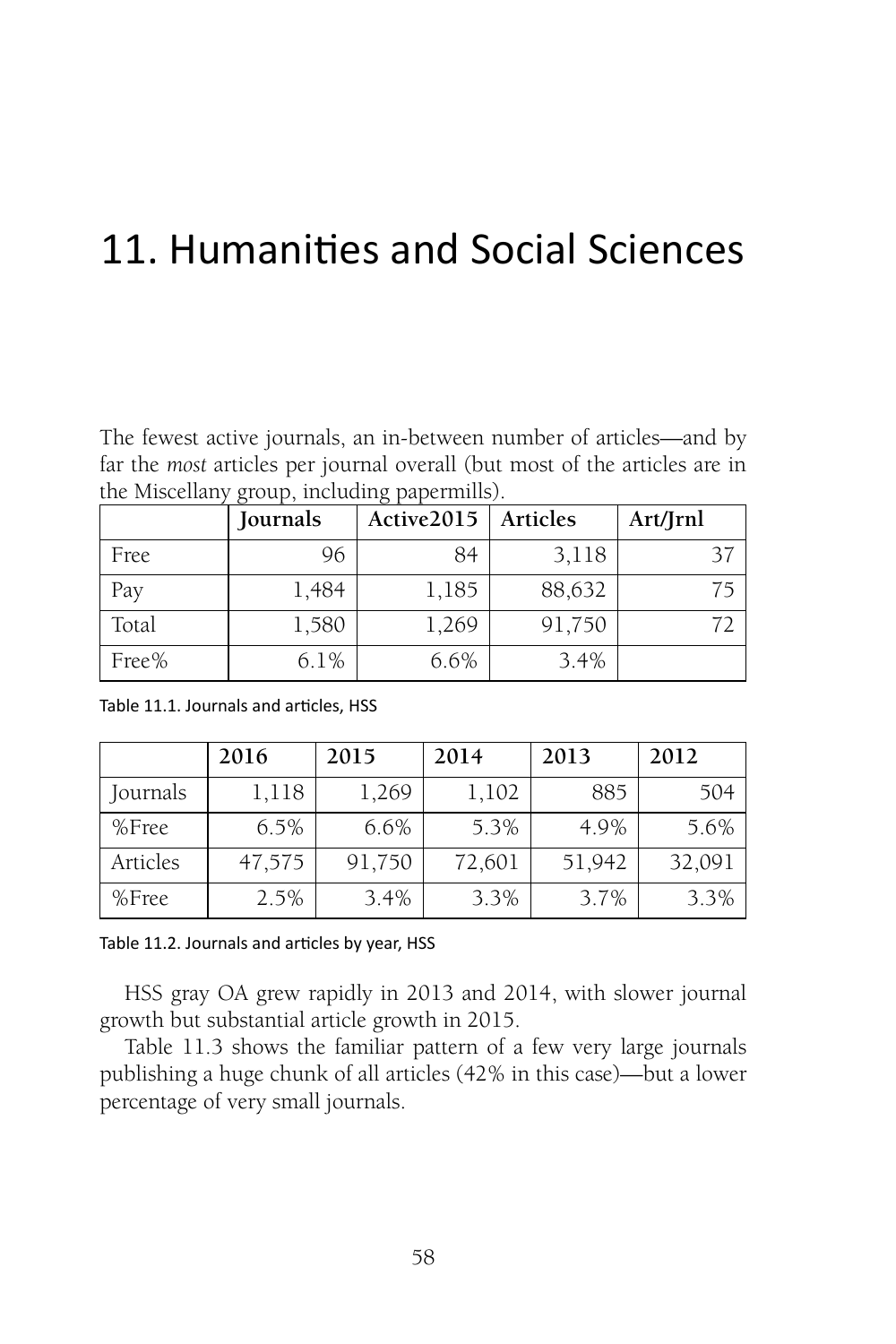| Peak Size  | Journals | $%$ Free | Articles | $%$ Free |
|------------|----------|----------|----------|----------|
| $600+$     | 35       | 0.0%     | 38,335   | $0.0\%$  |
| 150 to 599 | 128      | 5.5%     | 27,054   | $5.2\%$  |
| 60 to 149  | 192      | 6.3%     | 12,934   | 5.3%     |
| 20 to 59   | 367      | 7.6%     | 9,588    | 7.6%     |
| 1 to 19    | 547      | 6.8%     | 3,839    | 7.3%     |

Table 11.3. Article volume, HSS

| Charge        | Jour. | %APC    | %All    | Art.   | %APC  | %All    |
|---------------|-------|---------|---------|--------|-------|---------|
| $$1,400+$     |       | 0.3%    | $0.2\%$ | 132    | 0.1%  | $0.1\%$ |
| \$600-\$1,399 | 48    | $4.1\%$ | 3.8%    | 2,291  | 2.6%  | 2.5%    |
| \$200-\$599   | 519   | 43.8%   | 40.9%   | 28,769 | 32.5% | 31.4%   |
| \$2-\$199     | 615   | 51.9%   | 48.5%   | 57,440 | 64.8% | 62.6%   |
| Free          | 84    |         | 6.6%    | 3,118  |       | 3.4%    |

Table 11.4. APC levels, HSS

Almost no HSS gray OA journals charge high APCs, and as usual the very inexpensive journals publish the most articles per journal, more than twice as many as the two most expensive categories.

Figure 11.1 on the net page shows starting dates, and the pattern is somewhat similar to STEM but with less of a slowdown in 2014 and 2015. Once again, 2013 is the peak year for journal startups.

Finally, Table 11.5 shows stated country of publication for countries with at least 400 gray OA articles in 2015. While India still accounts for a majority of all articles, it's by far the smallest majority: 52%, as compared to 67% for STEM and 66% for biomed.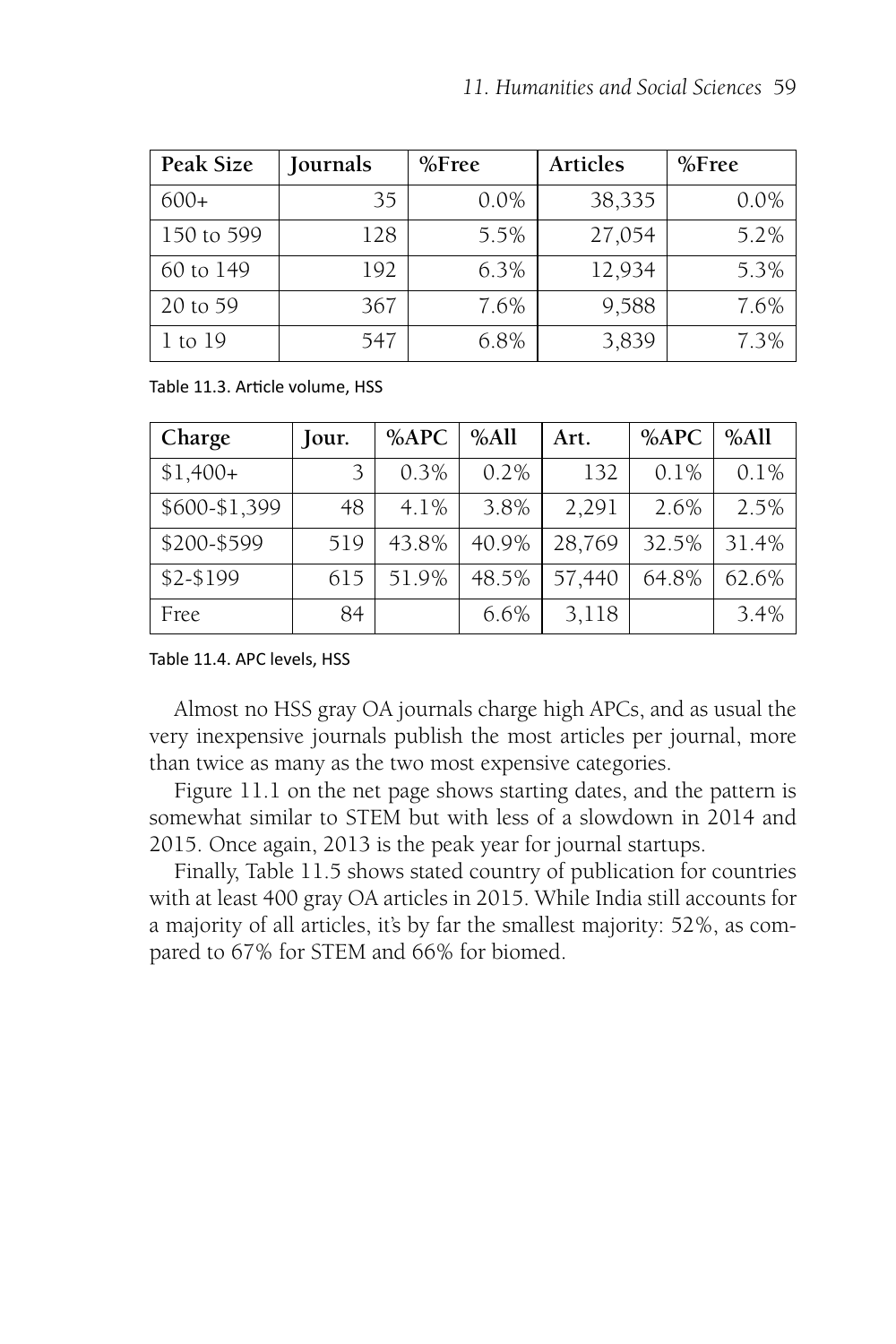### 60 *Gray Open Access 2012-2016*



#### Figure 11.1. Starting dates, HSS

| Country                | Journals | Articles |
|------------------------|----------|----------|
| India                  | 387      | 47,810   |
| <b>United States</b>   | 219      | 5,670    |
| Canada                 | 50       | 4,488    |
| United Kingdom         | 72       | 3,131    |
| Bangladesh             | 11       | 1,663    |
| Romania                | 23       | 1,537    |
| Pakistan               | 31       | 1,245    |
| Nigeria                | 98       | 879      |
| Turkey                 | 23       | 879      |
| Singapore              | 6        | 742      |
| Australia              | 15       | 649      |
| Austria                | 6        | 533      |
| British Virgin Islands | 1        | 521      |
| Switzerland            | 3        | 414      |
| Morocco                |          | 400      |

Table 11.5. Countries with at least 400 2015 articles, HSS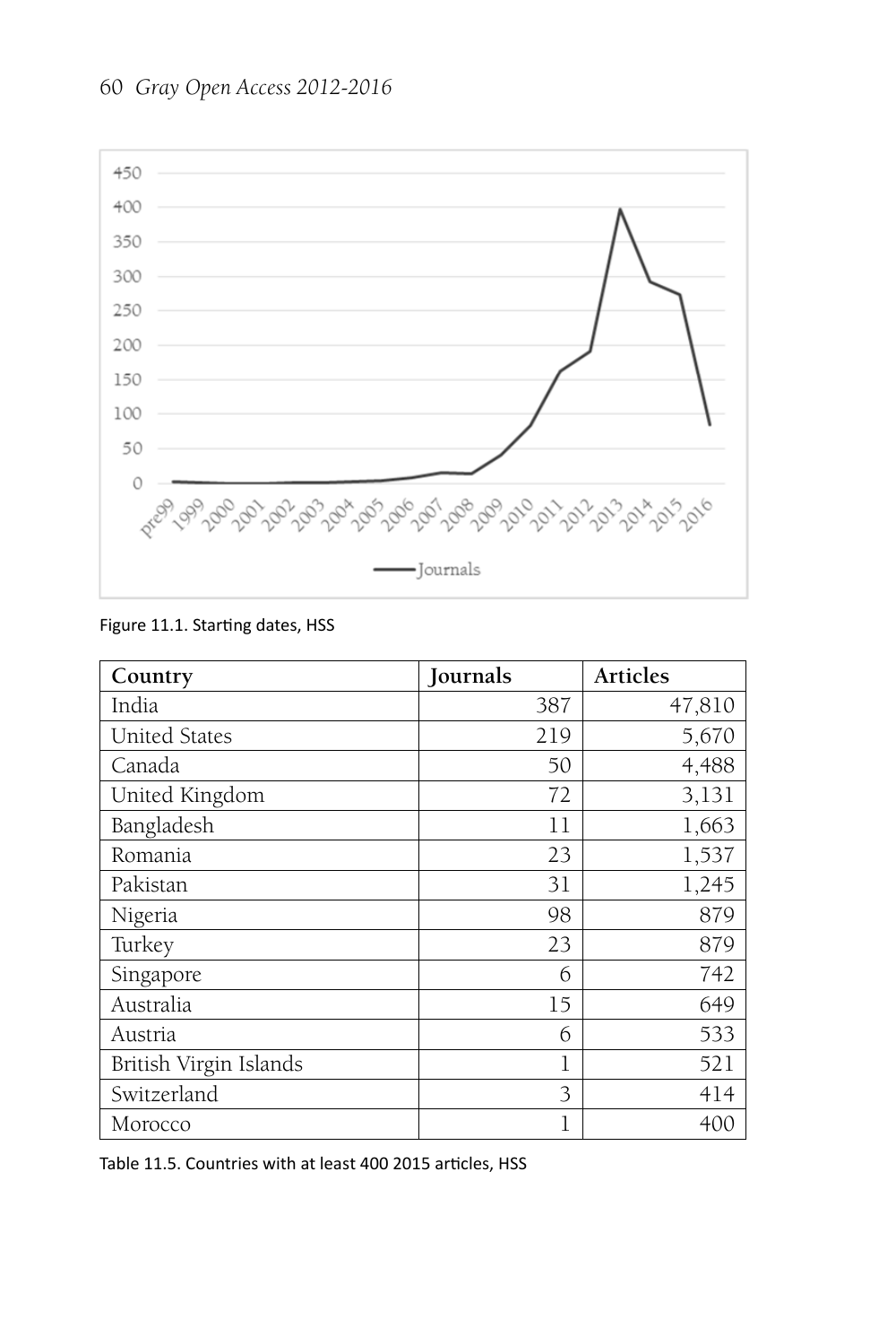## 12. A Thought Experiment

To what extent is gray OA not only a regional phenomenon but a national phenomenon? Given that 62% of 2015 A and B articles with obvious country of publication were published in India, it's fair to say it's an issue.

What happens if you remove Indian publishers and journals, as well as those with questionable country assignments (Canada, the UK and the US) and those without obvious country statements?

That's what this chapter is about. I'm not impugning Indian publishers in general; after all, it has nearly 1.3 billion people, the world's third largest higher education system, and hundreds of thousands of researchers. But it's interesting to see what's left. Let's call this the "rest" group—the rest of the world where countries are identified.

### Publishers

Eliminating the four countries mentioned, publishers where the country isn't obvious, and "publishers" (those with entirely empty, non-OA, DOAJ, or APC-hidden journals) leaves 150 publishers.

Those publishers produced a total of 1,314 A and B journals and 23 UA (APC hidden) journals, along with 1,224 empty "journals," 52 journals with X codings, and 259 journals in DOAJ.

The journals appeared to publish about 11,770 articles in the first half of 2016, about 24,790 in 2015, about 25,586 in 2014, about 21,508 in 2013 and about 17,257 in 2012.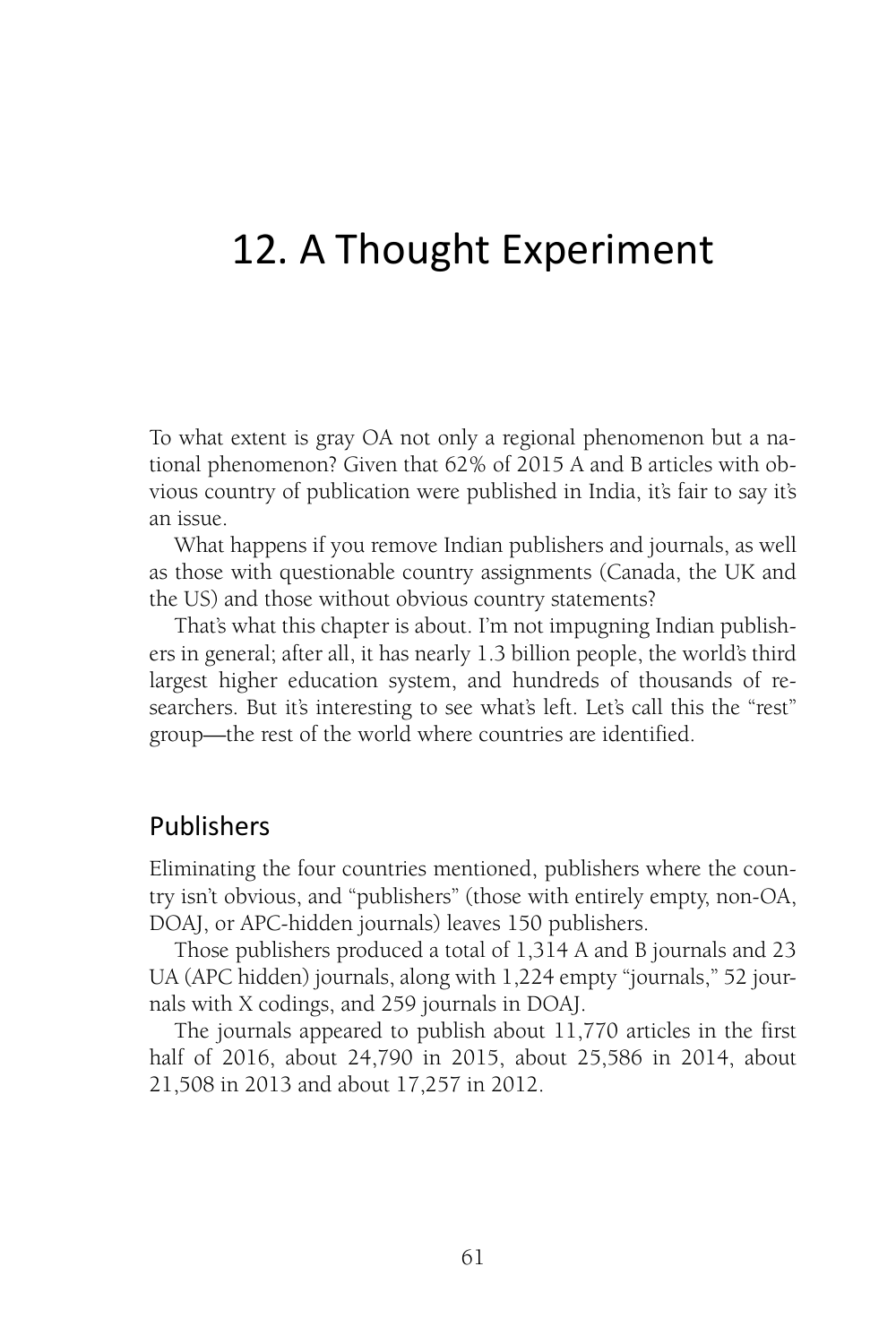## Journals

Let's look at the A and B journals—1,403 in all, with 1,060 active in 2015—using the same tables as in Chapters 9-11 and adding one more table summarizing revenue and cost per article by segment.

|       | Journals | Active2015 | <b>Articles</b> | Art/Jrnl |
|-------|----------|------------|-----------------|----------|
| Free  | 170      | 134        | 3,321           | 25       |
| Pay   | 1,233    | 926        | 26,440          | 29       |
| Total | 1,403    | 1,060      | 29,761          | 28       |
| Free% | 12.1%    | 12.6%      | 11.2%           |          |

Table 12.1. Journals and articles, rest

On one hand, these are mostly small journals. While journals active in 2015 are 11% as numerous as in *GOAJ*, there are only 5% as many articles. On the other, unlike *GOAJ* or the overall gray OA picture, free journals have nearly as many articles per journal as APC-charging journals and published 11% of the articles, much better than the 3% for gray OA as a whole.

|          | 2016   | 2015   | 2014   | 2013   | 2012    |
|----------|--------|--------|--------|--------|---------|
| Journals | 790    | 1,060  | 968    | 764    | 414     |
| $%$ Free | 14.8%  | 12.6%  | 11.1%  | 10.3%  | $9.4\%$ |
| Articles | 14,010 | 29,761 | 29,533 | 25,766 | 19,195  |
| $%$ Free | 13.6%  | 11.2%  | 9.8%   | 7.6%   | 6.7%    |

Table 12.2. Journals and articles by year, rest

The free percentage seems to be growing.

| Peak Size  | Journals | $%$ Free | Articles | $%$ Free |
|------------|----------|----------|----------|----------|
| $600+$     |          | $0.0\%$  | 4,992    | $0.0\%$  |
| 150 to 599 | 61       | 11.5%    | 10,883   | 11.9%    |
| 60 to 149  | 93       | 8.6%     | 5,399    | 8.8%     |
| 20 to 59   | 228      | 19.7%    | 4,901    | 23.2%    |
| 1 to 19    | 669      | 11.1%    | 3,586    | 11.3%    |

Table 12.3. Article volume, rest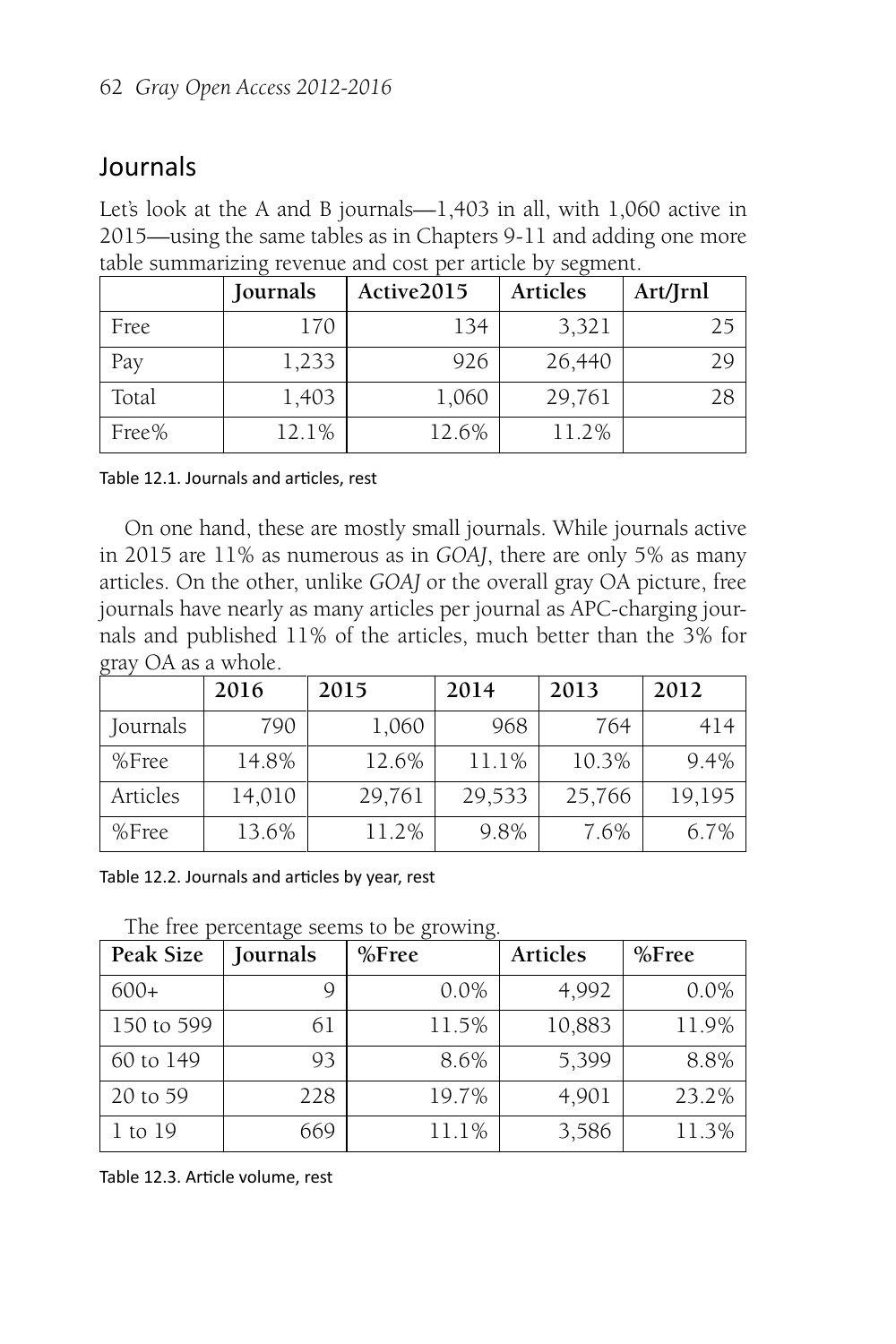| Charge        | Jour. | %APC  | %All  | Art.   | %APC  | %All  |
|---------------|-------|-------|-------|--------|-------|-------|
| $$1,400+$     |       | 0.1%  | 0.1%  | 896    | 3.4%  | 3.0%  |
| \$600-\$1,399 | 47    | 5.1%  | 4.4%  | 1,469  | 5.6%  | 4.9%  |
| \$200-\$599   | 630   | 68.0% | 59.4% | 12,554 | 47.5% | 42.2% |
| \$2-\$199     | 248   | 26.8% | 23.4% | 11,521 | 43.6% | 38.7% |
| Free          | 134   |       | 12.6% | 3,321  |       | 11.2% |

The few very large journals do *not* publish an outsize proportion of all papers.

Table 12.4. APC levels, rest

There's only one expensive journal (albeit a large one), and nine of ten fee-based articles appear in moderate-priced or low-cost journals.

| Segment     | <b>Articles</b> | Revenue     | \$/article |
|-------------|-----------------|-------------|------------|
| Biomed      | 4,782           | \$2,994,795 | \$626.26   |
| <b>STEM</b> | 12,649          | \$3,100,719 | \$245.14   |
| <b>HSS</b>  | 12,330          | \$1,990,175 | \$161.41   |
| Total       | 29,761          | \$8,085,689 | \$271.69   |

Table 12.5. 2015 revenue and cost per article by segment

Biomed is the smallest segment for these journals—but still brings in the most potential revenue, since the average cost per article is 2.5 times as much as for STEM and 3.9 times as much as for HSS.

The starting year graph for these journals is so similar to the STEM graph that it hardly seems worth printing.

Table 12.6, which ends this chapter, shows countries with at least 200 gray OA articles in 2015. It's not really new information.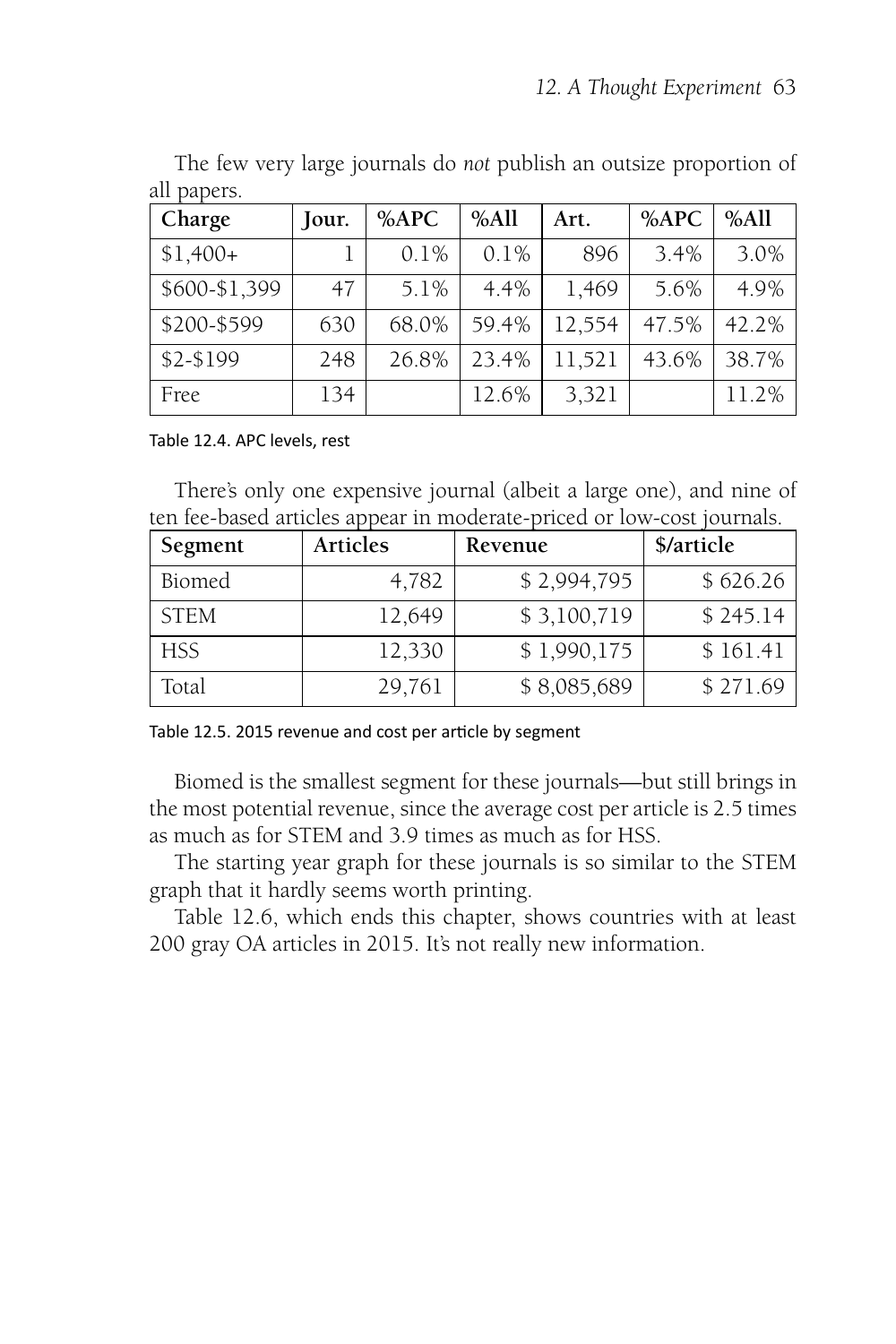| Country                | Journals       | <b>Articles</b> |
|------------------------|----------------|-----------------|
| Pakistan               | 150            | 3,925           |
| Nigeria                | 403            | 2,779           |
| Bangladesh             | 22             | 2,613           |
| Bulgaria               | 28             | 1,824           |
| Romania                | 29             | 1,729           |
| Singapore              | 20             | 1,389           |
| Turkey                 | 47             | 1,307           |
| Australia              | 34             | 1,255           |
| Morocco                | 3              | 1,191           |
| Austria                | 10             | 1,152           |
| Japan                  | 5              | 1,131           |
| South Korea            | 14             | 1,014           |
| Switzerland            | 14             | 963             |
| Malaysia               | 44             | 746             |
| Iran                   | 15             | 727             |
| United Arab Emirates   | 36             | 711             |
| Hong Kong              | 58             | 614             |
| British Virgin Islands | $\overline{1}$ | 521             |
| Russia                 | $\overline{2}$ | 476             |
| Croatia                | 5              | 374             |
| China                  | 8              | 266             |
| Bosnia and Herzegovina | $\overline{4}$ | 254             |
| Kenya                  | 15             | 254             |
| Poland                 | $\overline{1}$ | 220             |
| Tunisia                | 10             | 217             |
| Germany                | 12             | 216             |
| Italy                  | $\overline{2}$ | 207             |

Table 12.6. 2015 journals and articles for remaining countries with 200+ articles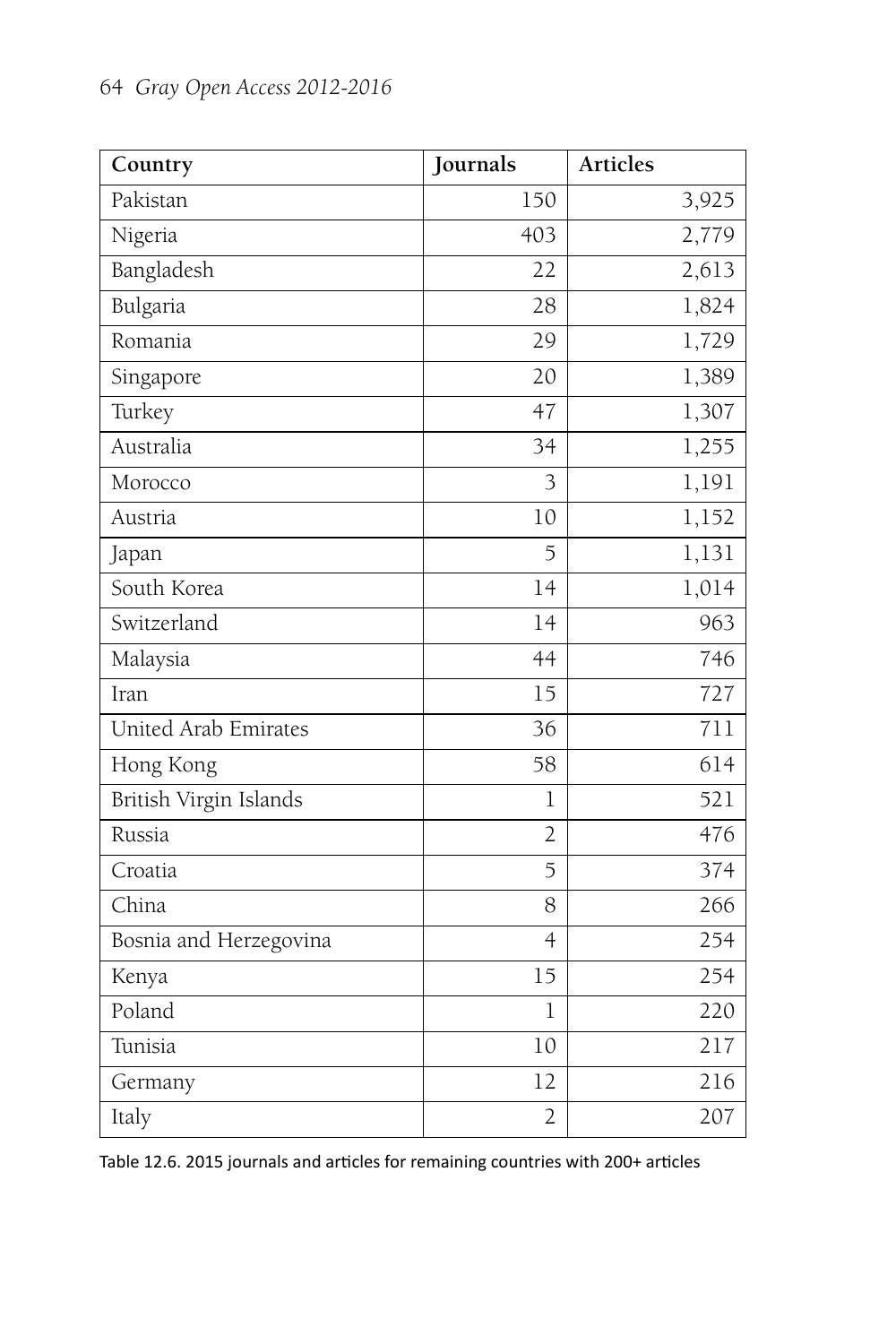## 13. Comments and Conclusions

This is where I should comment on some the oddities among gray OA publishers and journals and offer sweeping conclusions.

I could certainly discuss the "clever" software that some gray publishers use to prevent one from using right-click options to open journal sites and archive segments in new browser tabs—usually with a silly warning about the site being copyright (or copy right). I could discuss journal sites that offer nothing that will make it easy to count articles e.g., "PDF" or a DOI prefix or anything consistently findable. (There are others, fortunately, that simply number articles in each issue—or, better yet, number DOIs sequentially from the beginning of each year to the end or from the beginning of a *journal* to the end.)

I could spend more space on template publishers, and especially on the canned just-swap-in-the-core-of-the-journal-name "about" pages they use, which mostly don't make sense. (I continue to wonder whether "publishers" should lack the final "s," as most of these use *such* similar templates that I suspect one group is responsible for several of them. I'd call them the Merry Pranksters of Gray OA—except that a few authors have submitted papers to a few of the journals.)

Are these predatory journals? Not really, except for UA cases. (If journals state one APC and then ask for more money, that's flat-out fraud, a different issue.)

Are they questionable? At one level, yes: they're not in *DOAJ.* For many active journals, including the UA cases, I believe the answer is yes, but we've discussed that in Chapter 3.

But that's too simple. Questionable publishers may have good journals (just as some quality subscription journals have or have had highly questionable journals), and questionable journals may consist of mostly legitimate articles. As I looked at occasional articles and many article titles (noting that I'm unqualified to judge articles in most fields), my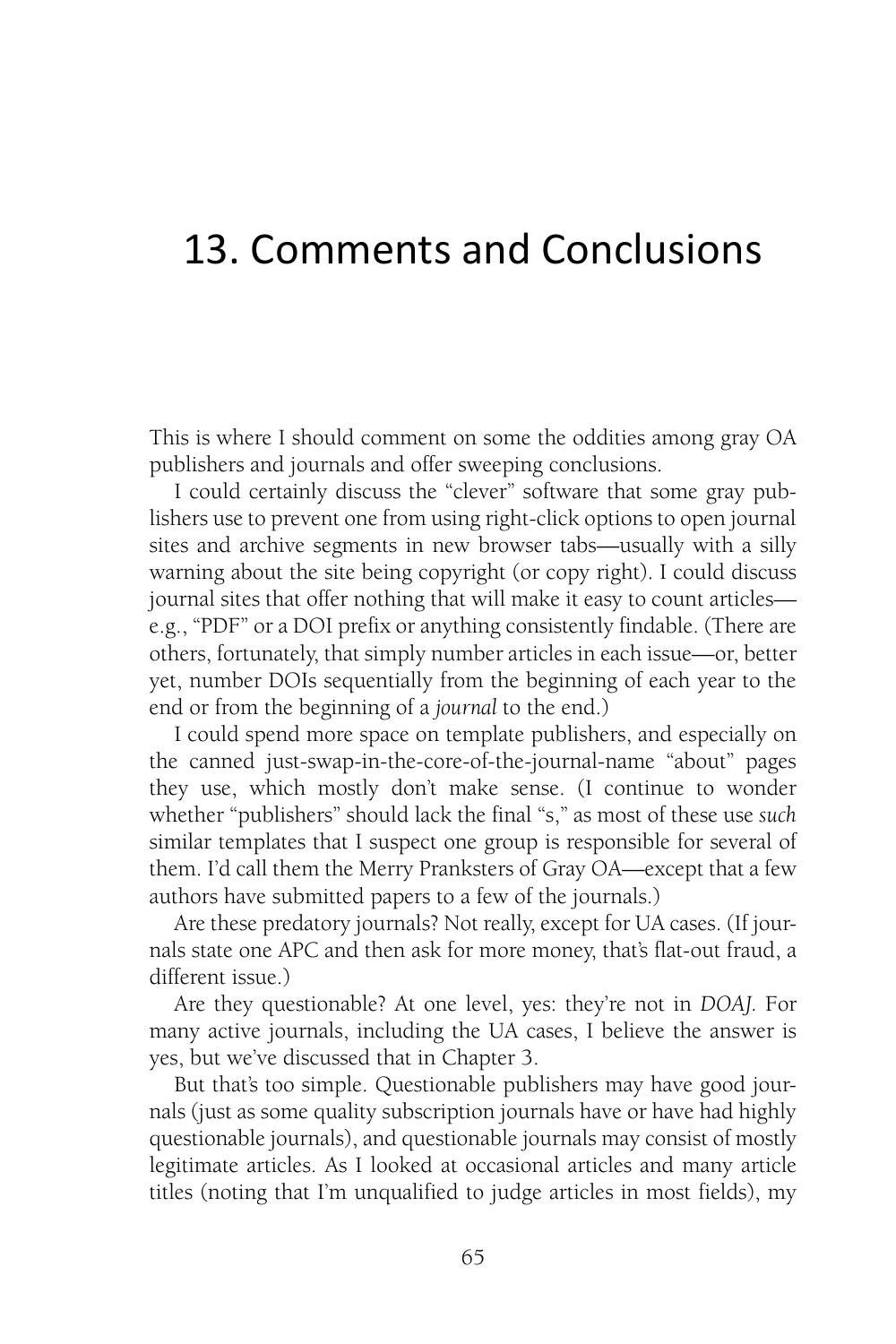sense was that most were narrow scholarship: not defective research but research that might not be welcomed in other journals.

### International Journal...

Of the 18,910 journal titles I recorded (for various reasons, a few titles didn't make it into the spreadsheets), 3,277 began with "International Journal." That's 17%. But it gets worse: 25% of the A- and B-coded journals begin "International Journal." By comparison, only 6% of the journals in *GOAJ* begin "International Journal"—701 of 10,945.

I expected empty gray journals to have a high percentage of "International Journal"s—but only 10% of them begin that way. Turns out that's because most template publishers use different prefixes—so, for example, there are 520 empty journals with titles beginning "Academic Open," 351 beginning "American Open," 472 beginning "Asian American," 681 beginning "British Open," 430 beginning "Canadian Open," 529 beginning "Eurasian," 534 beginning "European Open," 527 "North American Open," 1,215 "Universal Open" and 450 "US Open." (See a pattern here?)

### Coping with the Gray

India clearly has issues with scholarly publishing, given the sheer dominance of gray OA. Those issues may have to do with requirements for advancement in higher education or with a lack of awareness of the virtues of serious OA (where "serious" implies meeting *DOAJ* standards and becoming part of that directory).

Take away India and the "probably not" countries, and there's not much gray left, as discussed in Chapter 12. I suspect a lack of awareness is an issue in some countries, and I suspect that *DOAJ*'s new regional and national ambassadors will help rectify this situation. What can India, Nigeria and others learn from South America?

Ideally, the field of active gray OA would shrink to the point where it consists of truly questionable or even predatory publishers—but ideals are sometimes hard to achieve.

I would not fault any researcher for avoiding all gray OA journals: that's what I'd do if I was publishing research articles. But I can't entirely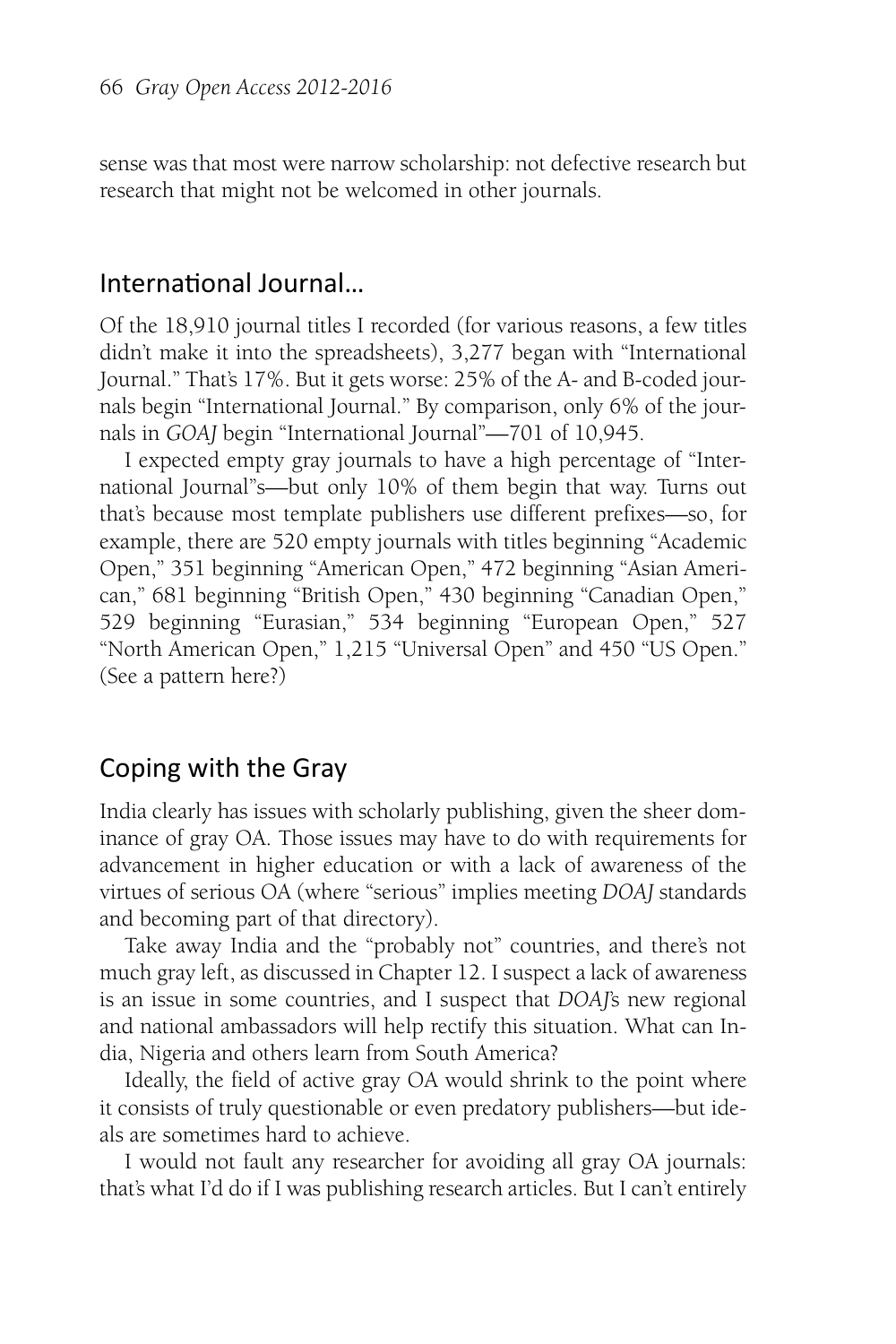fault the thousands of authors who've already appeared in gray OA journals. Suggestions that they're getting ripped off for huge sums are a bit overblown: after all, only 515 journals charged more than \$1,000 at their highest rates, while most articles appeared in journals with fairly modest fees.

I suppose a word of thanks should go to Cenyu Shen and Bo-Christer Björk. If the numbers they proposed for "predatory" articles hadn't struck me as absurdly high, I wouldn't have spent several hundred hours doing a full survey of gray journals. But they did, I did, and here are the results. I hope you'll find them useful.

## The Dataset

A portion of the master spreadsheet for this project will appear on figshare—not including subjects, country codes and some other material but including the counts, codes and APCs as I found them.

[The dataset is available at](https://figshare.com/articles/Gray_OA_2012-2016_Gold_OA_Beyond_DOAJ/4275860) https://figshare.com/arti[cles/Gray\\_OA\\_2012-2016\\_Gold\\_OA\\_Beyond\\_DOAJ/4275860](https://figshare.com/articles/Gray_OA_2012-2016_Gold_OA_Beyond_DOAJ/4275860)